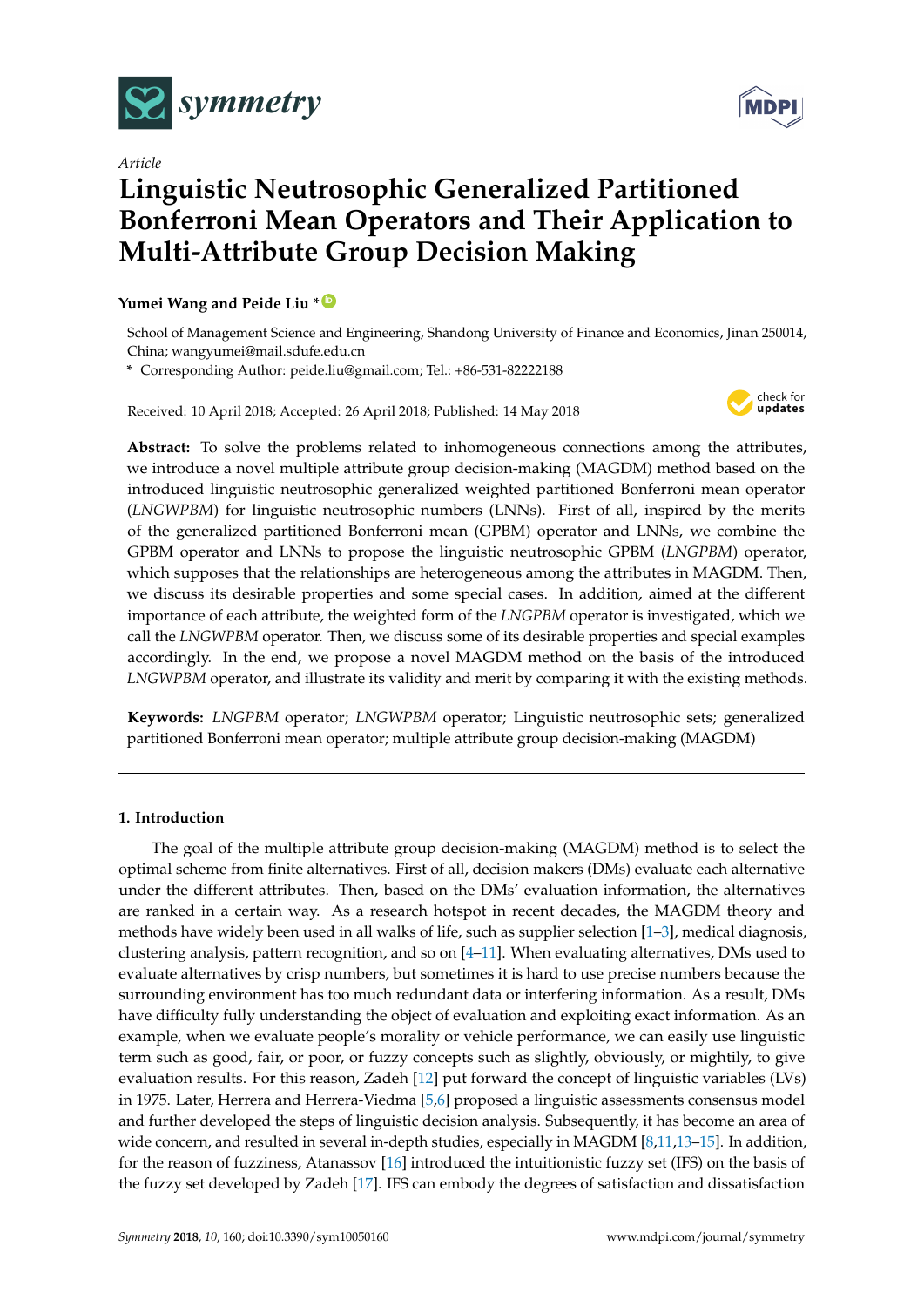to judge alternatives, synchronously, and has been studied by large numbers of scholars in many fields [\[1](#page-32-0)[,2](#page-32-5)[,9](#page-33-7)[,10](#page-33-8)[,18](#page-33-9)[–23\]](#page-33-10). However, intuitionistic fuzzy numbers (IFNs) use the two real numbers of the interval [0,1] to represent membership degree and non-membership degree, which is not adequate or sufficient to quantify DMs' opinions. Hence, Chen et al. [\[24\]](#page-33-11) used LVs to express the degrees of satisfaction and dissatisfaction instead of the real numbers of the interval [0,1], and proposed the linguistic intuitionistic fuzzy number (LIFN). LIFNs contain the advantages of both linguistic term sets and IFNs, so that it can address vague or imprecise information more accurately than LVs and IFNs. Since the birth of LIFNs, some scholars have proposed some improved aggregation operators and have applied them to MAGDM problems [\[10,](#page-33-8)[25–](#page-33-12)[28\]](#page-33-13).

With the further development of fuzzy theory, Fang and Ye [\[29\]](#page-33-14) noted while LIFNs can deal with vague or imprecise information more accurately than LVs and IFNs, it can only express incomplete information rather than indeterminate or inconsistent information. Since the indeterminacy of LIFN *I*<sub>*A*</sub>(*x*) is reckoned by 1 – *T*<sub>*A*</sub>(*x*) – *F<sub><i>A*</sub>(*x*) in default, evaluating the indeterminate or inconsistent information, i.e.,  $I_A(x) < 1 - T_A(x) - F_A(x)$  or  $I_A(x) > 1 - T_A(x) - F_A(x)$ , is beyond the scope of the LIFN. Hence, a new form of information expression needs to be found. Fortunately, the neutrosophic sets (NSs) developed by Smarandache [\[30\]](#page-33-15) are able to quantify the indeterminacy clearly, which is independent of truth-membership and false-membership, but NSs are not easy to apply to the MAGDM. So, some stretched form of NS was proposed for solving MAGDM, such as single-valued neutrosophic sets (SVNSs) [\[31\]](#page-33-16), interval neutrosophic sets (INSs) [\[32\]](#page-33-17), simplified neutrosophic sets (SNSs) [\[33\]](#page-33-18), and so on. Meanwhile, they have attracted a lot of research, especially related to MAGDM [\[34–](#page-34-0)[41\]](#page-34-1). Due to the characteristic of SNSs that use three crisp numbers of the interval [0,1] to depict truth-membership, indeterminacy-membership, and false-membership, motivated by the narrow scope of the LIFN, Fang and Ye [\[29\]](#page-33-14) put forward the concept of linguistic neutrosophic numbers (LNNs) by combining linguistic terms and a simplified neutrosophic number (SNN). LNNs use LVs in the predefined linguistic term set to express the truth-membership, indeterminacy-membership, and falsity-membership of SNNs. So, LNNs are more appropriate to depict qualitative information than SNNs, and are also an extension of the LIFNs, obviously. Therefore, in this paper, we tend to study the MAGDM problems with LNNs.

In MAGDM, the key step is how to select the optimal alternative according to the existing information. Usually, we adopt the traditional evaluation methods or the information aggregation operators. The common traditional evaluation methods include TOPSIS [\[7,](#page-33-19)[9\]](#page-33-7), VIKOR [\[19\]](#page-33-20), ELECTRE [\[42\]](#page-34-2), TODIM [\[20](#page-33-21)[,43\]](#page-34-3), PROMETHE [\[18\]](#page-33-9), etc., and they can only give the priorities in order regarding alternatives. However, the information aggregation operators first integrate DMs' evaluation information into a comprehensive value, and then rank the alternatives. In other words, they not only give the prioritization orders of alternatives, they also give each alternative an integrated assessment value, so that the information aggregation operators are more workable than the traditional evaluation approaches in solving MAGDM problems. Hence, our study is concentrated on how to use information aggregation operators to solve the MAGDM problems with LNNs. In addition, in real MAGDM problems, there are often homogeneous connections among the attributes. Using a common example, quality is related to customer satisfaction when picking goods on the Internet. In order to solve this MAGDM problems where the attributes are interrelated, many related results have been achieved as a result, especially information aggregation operators such as the Bonferroni mean (BM) operator [\[23](#page-33-10)[,44\]](#page-34-4), the Maclaurin symmetric mean (MSM) operator [\[45\]](#page-34-5), the Hamy mean operator [\[46\]](#page-34-6), the generalized MSM operator [\[47\]](#page-34-7), and so forth. However, the heterogeneous connections among the attributes may also exist in real MAGDM problems. For instance, in order to choose a car, we may consider the following attributes: the basic requirements  $(G_1)$ , the physical property  $(G_2)$ , the brand influence  $(G_3)$ , and the user appraisal  $(G_4)$ , where the attribute  $G_1$  is associated with the attribute  $G_2$ , and the attribute  $G_3$  is associated with the attribute  $G_4$ , but the attributes  $G_1$  and  $G_2$  are independent of the attributes *G*<sub>3</sub> and *G*<sub>4</sub>. So, the four attributes can be sorted into two clusters,  $P_1$  and  $P_2$ , namely  $P_1 = \{G_1, G_2\}$ and  $P_2 = \{G_3, G_4\}$  meeting the condition where  $P_1$  and  $P_2$  have no relationship. To solve this issue, Dutta and Guha [\[48\]](#page-34-8) proposed the partition Bonferroni mean (*PBM*) operator, where all attributes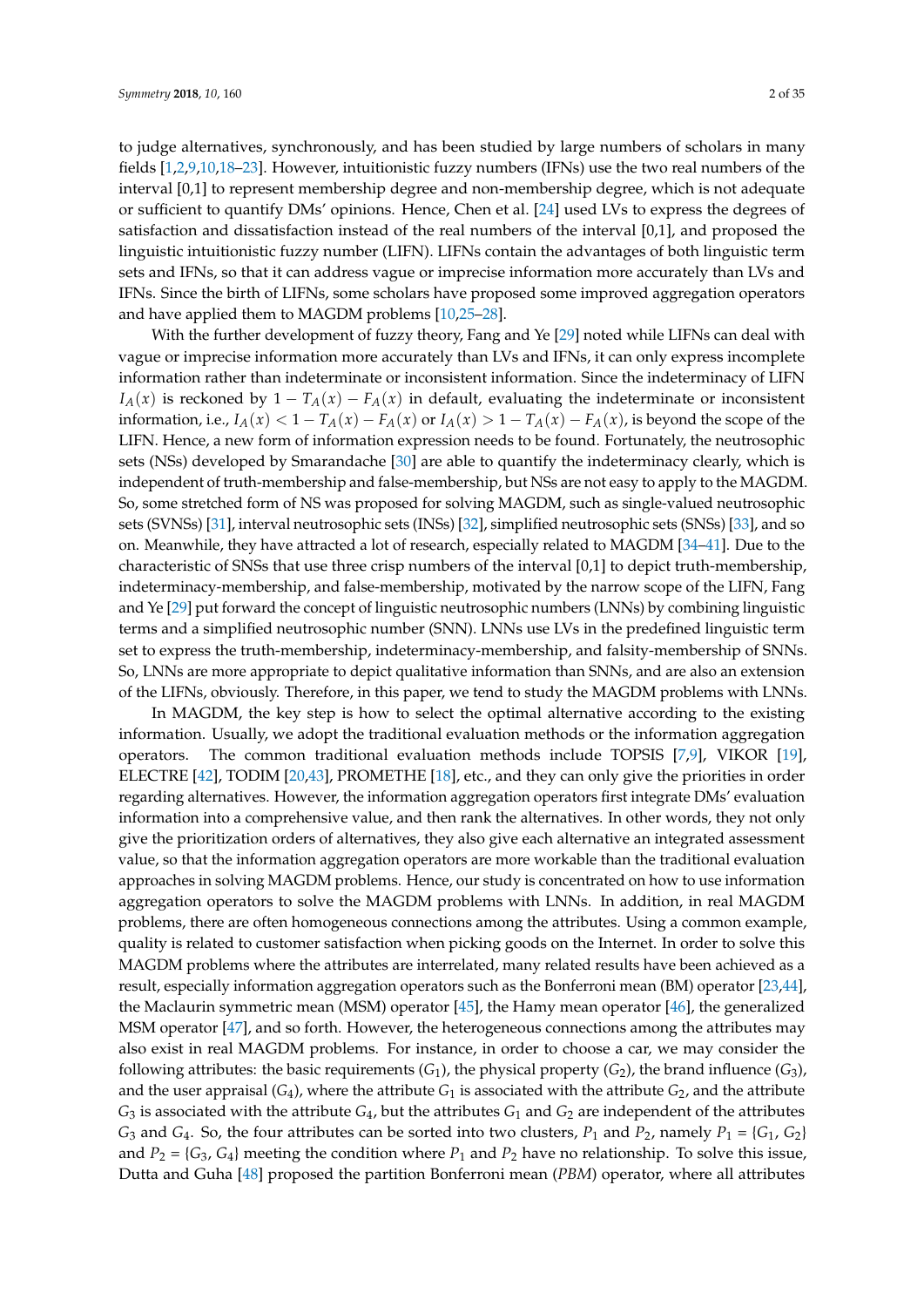are sorted into several clusters, and the members have an inherent connection in the same clusters, but independence in different clusters. Subsequently, Banerjee et al. [\[4\]](#page-32-2) extended the *PBM* operator to the general form that was called the generalized partitioned Bonferroni mean (GPBM) operator, which further clarified the heterogeneous relationship and individually processed the elements that did not belong to any cluster of correlated elements, so the GPBM operator can model the average of the respective satisfaction of the independent and dependent input arguments. Besides, the GPBM operator can be translated into the BM operator, arithmetic mean operator, and *PBM* operator, so the GPBM operator is a wider range of applications for solving MAGDM problems with related attributes. Therefore, in this paper, we are further focused on how to combine the GPBM operator with LNNs to address the MAGDM problems with heterogeneous relationships among attributes. Inspired by the aforementioned ideas, we aim at:

- (1) establishing a linguistic neutrosophic GPBM (*LNGPBM*) operator and the weighted form of the *LNGPBM* operator (the form of shorthand is *LNGWPBM*).
- (2) discussing their properties and particular cases.
- (3) proposing a novel MAGDM method in light of the proposed *LNGWPBM* operator to address the MAGDM problems with LNNs and the heterogeneous relationships among its attributes.
- (4) showing the validity and merit of the developed method.

The arrangement of this paper is as follows. In Section [2,](#page-2-0) we briefly retrospect some elementary knowledge, including the definitions, operational rules, and comparison method of the LNNs. We also review some definitions and characteristics of the *PBM* operator and GPBM operator. In Section [3,](#page-5-0) we construct the *LNGPBM* operator and *LNGWPBM* operator for LNNs, including their characteristics and some special cases. In Section [4,](#page-23-0) we propose a novel MAGDM method based on the proposed *LNGWPBM* operator to address the MAGDM problems where heterogeneous connections exist among the attributes. In Section [5,](#page-24-0) we give a practical application related to the selection of green suppliers to show the validity and the generality of the MAGDM method, and compare the experimental results of the proposed MAGDM method with the ones of Fang and Ye's MAGDM method [\[29\]](#page-33-14) and Liang et al.'s MAGDM method [\[7\]](#page-33-19). Section [6](#page-32-6) presents the conclusions.

#### <span id="page-2-0"></span>**2. Preliminaries**

To understand this article much better, this section intends to retrospect some elementary knowledge, including the definitions, operational rules, and comparison method of the LNNs, *PBM* operator, and generalized *PBM* operator.

## *2.1. Linguistic Neutrosophic Set (LNS)*

**Definition 1 [\[29\]](#page-33-14).** Let *Z* be the universe of discourse, and *z* be a generic element in *Z*, and let  $L = (l_0, l_1, \dots, l_s)$ *be a linguistic term set. A LNS X in Z is represented by:*

$$
X = \left\{ \left( z, l_{T_X(z)}, l_{I_X(z)}, l_{F_X(z)} \right) \middle| z \in Z \right\}
$$
 (1)

*where TX, IX, and F<sup>X</sup> denote the truth-membership function, indeterminacy-membership function, and falsity-membership function of z in the set X*, *respectively*, *and*  $T_X$ ,  $I_X$ ,  $F_X$  :  $Z \rightarrow [0, s]$  *with s is an even number.*

In [\[29\]](#page-33-14), Fang and Ye called the pair  $(l_\alpha,l_\beta,l_\gamma)$  an LNN, which meets  $\alpha,\beta,\gamma:Z\to[0,s]$  , and  $s$  is an *even number.*

**Definition 2** [\[29\]](#page-33-14). Let  $z = (l_{\alpha}, l_{\beta}, l_{\gamma})$  be an optional LNN in L, where the score function  $C(z)$  of the LNN z *is defined as shown:*

$$
C(z) = \frac{2s + \alpha - \beta - \gamma}{3s} \tag{2}
$$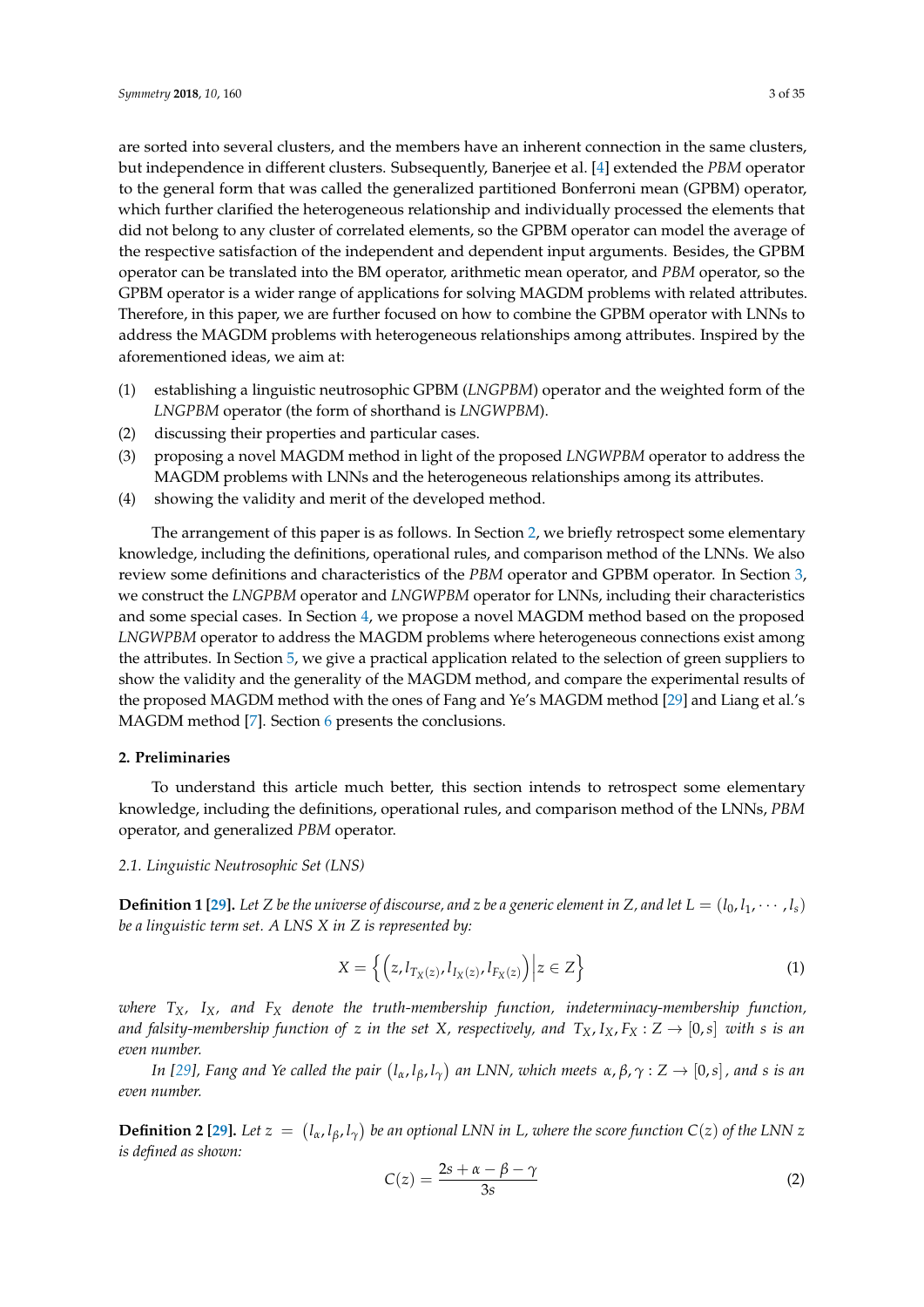*where*  $\alpha$ ,  $\beta$ ,  $\gamma \in [0, s]$  *and*  $C(z) \in [0, 1]$ *.* 

**Definition 3 [\[29\]](#page-33-14).** Let  $z = (l_\alpha, l_\beta, l_\gamma)$  be an optional LNN in L, where the accuracy function  $A(z)$  of the LNN *z is defined as shown:*

$$
A(z) = \frac{\alpha - \gamma}{s} \tag{3}
$$

*where α*, *β*,  $γ$  ∈ [0, *s*] *and*  $A(z)$  ∈ [-1, 1]*.* 

**Definition 4 [\[29\]](#page-33-14).** Let  $z_1 = (l_{\alpha_1}, l_{\beta_1}, l_{\gamma_1})$  and  $z_2 = (l_{\alpha_2}, l_{\beta_2}, l_{\gamma_2})$  be two optional LNNs in L. Then, the order *between z*<sup>1</sup> *and z*<sup>2</sup> *is given by the following rules:*

- (1) If  $C(z_1) > C(z_2)$ , then  $z_1 > z_2$ ;
- (2) *If*  $C(z_1) = C(z_2)$ *, then If*  $A(z_1) > A(z_2)$ *, then*  $z_1 > z_2$ *;* 
	- *If*  $A(z_1) = A(z_2)$ *, then*  $z_1 = z_2$ *.*

**Example 1.** Suppose  $L = (l_0, l_1, \dots, l_6)$  is a linguistic term set, and  $z_1 = (l_6, l_2, l_3)$  and  $z_2 = (l_4, l_1, l_1)$ *are two LNNs in L. Then, we can calculate the values of their score functions and accuracy functions as*  $C(z_1) = 0.7222$ ,  $C(z_2) = 0.7778$ ,  $A(z_1) = 0.5$ , and  $A(z_2) = 0.5$ *. According to Definition 4, it is easy to find that*  $z_1 < z_2$ *.* 

**Definition 5** [\[29\]](#page-33-14). Let  $L = (l_0, l_1, \dots, l_s)$  be a linguistic term set, and  $z_1 = (l_{\alpha_1}, l_{\beta_1}, l_{\gamma_1})$  and  $z_2 =$  *lα*2 , *lβ*<sup>2</sup> , *lγ*<sup>2</sup> *be two haphazard LNNs in L. The basic operational laws between the two LNNs are shown as below:*

$$
z_1 \oplus z_2 = \left(l_{\alpha_1 + \alpha_2 - \alpha_1 \alpha_2 / s}, l_{\beta_1 \beta_2 / s}, l_{\gamma_1 \gamma_2 / s}\right),\tag{4}
$$

$$
z_1 \otimes z_2 = \left(l_{\alpha_1 \alpha_2 / s}, l_{\beta_1 + \beta_2 - \beta_1 \beta_2 / s}, l_{\gamma_1 + \gamma_2 - \gamma_1 \gamma_2 / s}\right),
$$
\n<sup>(5)</sup>

$$
\theta z_1 = \left( l_{s-s(1-\alpha_1/s)} \theta, l_{s(\beta_1/s)} \theta, l_{s(\gamma_1/s)} \theta \right), \text{ where } \theta > 0,
$$
\n
$$
(6)
$$

$$
z_1^{\theta} = \left(l_{s(\alpha_1/s)^{\theta}}, l_{s-s(1-\beta_1/s)^{\theta}}, l_{s-s(1-\gamma_1/s)^{\theta}}\right), \text{ where } \theta > 0 \tag{7}
$$

It is easy to prove the following operational properties of the LNNs, according to Definition 5. Let  $z_1 = (l_{\alpha_1}, l_{\beta_1}, l_{\gamma_1})$  and  $z_2 = (l_{\alpha_2}, l_{\beta_2}, l_{\gamma_2})$  be any two LNNs in *L*. Then:

$$
z_1 \oplus z_2 = z_2 \oplus z_1, \tag{8}
$$

$$
z_1 \otimes z_2 = z_2 \otimes z_1, \tag{9}
$$

$$
\theta(z_1 \oplus z_2) = \theta z_1 \oplus \theta z_2, \text{ where } \theta > 0,
$$
\n(10)

$$
\theta_1 z_1 \oplus \theta_2 z_1 = (\theta_1 + \theta_2) z_1, \text{ where } \theta_1, \theta_2 > 0,
$$
\n(11)

$$
z_1^{\theta_1} \otimes z_1^{\theta_2} = z_1^{\theta_1 + \theta_2}, \text{ where } \theta_1, \theta_2 > 0,
$$
 (12)

$$
z_1^{\theta} \otimes z_2^{\theta} = (z_1 \otimes z_2)^{\theta}, \text{ where } \theta > 0 \tag{13}
$$

#### *2.2. Generalized Partitioned Bonferroni Mean Operators*

**Definition 6 [\[48\]](#page-34-8).** Suppose the non-negative real set  $A = \{a_1, a_2, \dots, a_n\}$  is divided into *t* clusters  $P_1, P_2, \cdots, P_t$ , which satisfies  $P_x \cap P_y = \varnothing$ ,  $x \neq y$  and  $\bigcup_{r=1}^t P_r = A$ . Then, the partitioned Bonferroni mean *(PBM) operator is defined as follows:*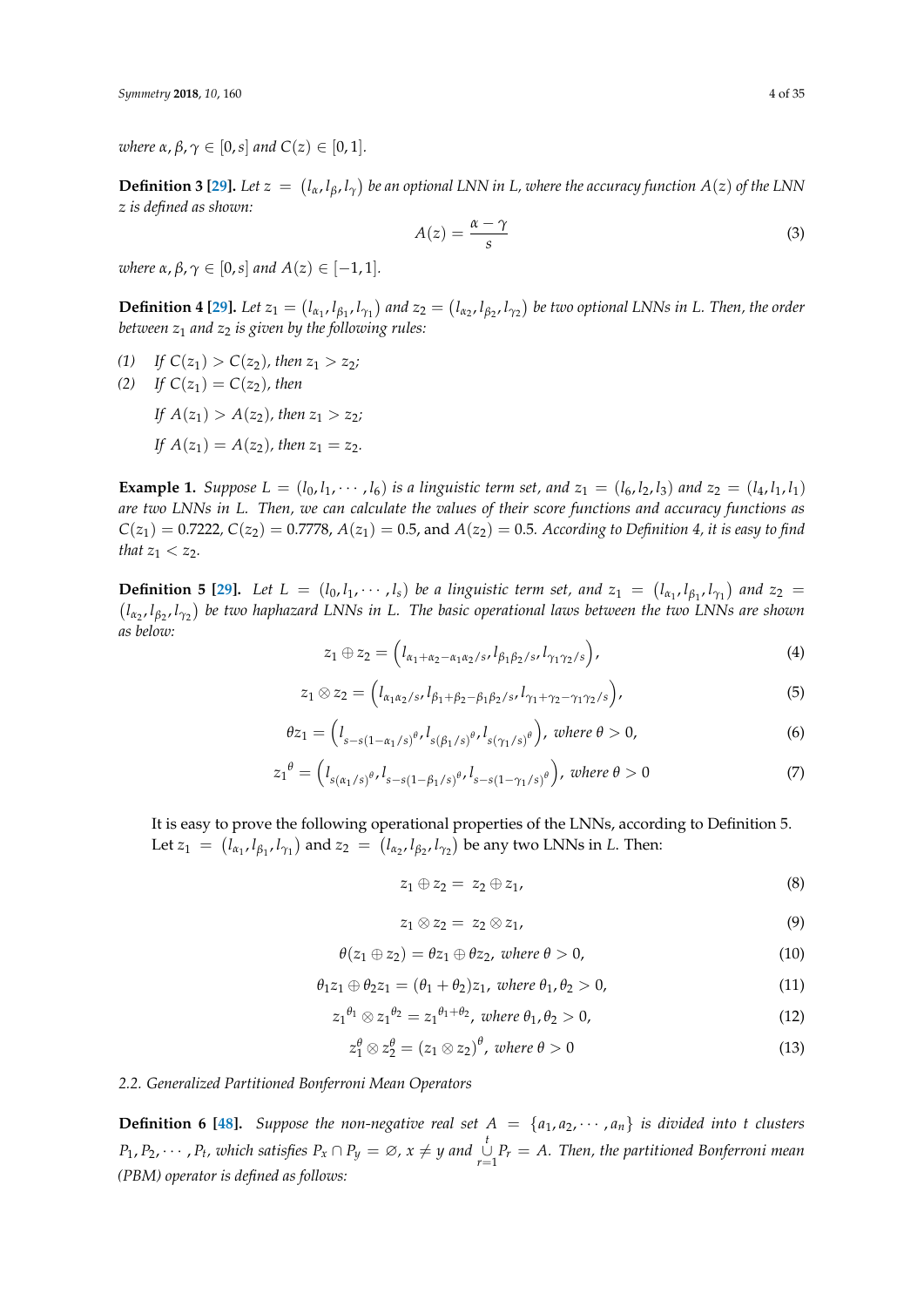$$
PBM^{p,q}(a_1, a_2, \cdots, a_n) = \frac{1}{t} \left( \sum_{r=1}^t \left( \frac{1}{h_r} \sum_{i=1}^{h_r} a_i^p \left( \frac{1}{h_r - 1} \sum_{\substack{j=1 \ j \neq i}}^{h_r} a_j^q \right) \right)^{\frac{1}{p+q}} \right)
$$
(14)

where  $p$ ,  $q \ge 0$  and  $p + q > 0$ ,  $h_r$  indicates the number of elements in partition  $P_r$  and  $\sum$  $\sum_{r=1} h_r = n.$ 

The *PBM* operator is used to integrate the input arguments of the different clusters, which satisfies that the data has inherent connections in the same clusters, but independence in different clusters. However, sometimes, some of the input arguments have nothing to do with any other argument, that is, it does not exist in any cluster. We can part these arguments and deal with them individually. Hence, we sort the input arguments into two groups:  $F_1$  contains the relevant arguments, and  $F_2$ contains the input arguments that are irrelevant to any argument. These easily derive  $F_1 \cap F_2 = \emptyset$ and  $|F_1| + |F_2| = n$  where  $|F_1|$  and  $|F_2|$  denote the numbers of arguments in  $F_1$  and  $F_2$ , respectively. According to the upper description, we suppose that the arguments of *F*<sup>1</sup> are divided into *t* partitions  $P_1, P_2, \dots, P_t$  on the basis of the interrelationship pattern [\[4\]](#page-32-2). To address this issue, the *PBM* operator is modified, and the GPBM operator is proposed, as shown in the following.

**Definition 7 [\[4\]](#page-32-2).** Suppose that the non-negative real set  $A = \{a_1, a_2, \dots, a_n\}$  is sorted into two groups:  $F_1$ and F<sub>2</sub>. In F<sub>1</sub>, the elements are divided into t clusters P<sub>1</sub>, P<sub>2</sub>,  $\cdots$  , P<sub>t</sub>, which satisfies P<sub>x</sub>  $\cap$  P<sub>y</sub>  $=\varnothing$ ,  $x\neq y$  and *t* ∪ *r*=1 *P<sup>r</sup>* = *F*1*; in F2, the elements are irrelevant to any element. Then, the GPBM operator is defined as follows:*

$$
GPBM^{p,q}(a_1, a_2, \cdots, a_n) = \left(\frac{n-|F_2|}{n}\left(\frac{1}{t}\sum_{r=1}^t \left(\frac{1}{h_r}\sum_{i=1}^{h_r} a_i^p \left(\frac{1}{h_r-1}\sum_{j=1}^{h_r} a_j^q\right)\right)^{\frac{p}{p+q}}\right) + \frac{|F_2|}{n}\left(\frac{1}{|F_2|}\sum_{i=1}^{|F_2|} a_i^p\right)\right)^{\frac{1}{p}}
$$
(15)

 $\omega$ here  $p$ ,  $q \ge 0$  and  $p + q > 0$ ,  $\mid$   $F_2 \mid$  denotes the number of elements in  $F_2$ ,  $h_r$  indicates the number of elements *in cluster P<sub>r</sub> and*  $\sum_{i=1}^{t}$  $\sum_{r=1} h_r = n - |F_2|$ .

**Remark 1.** If  $|F_2| = 0$ , we consider the first sum, and if  $|F_2| = n$ , we consider the last sum. At the same time, we have made the convention  $\frac{0}{0}=0$  (we only need to define  $\frac{0}{0}$ ; its conventional real value is not important here).

The interpretation of the GPBM operator is detailed by Banerjee et al. in [\[4\]](#page-32-2), and the GPBM operator has the following characteristics: idempotency, monotonicity, and boundedness [\[4\]](#page-32-2).

Based on the characteristics of *F*2, there are some special cases of GPBM operator, which are described as follows [\[4\]](#page-32-2):

(1) When  $|F_2| = 0$ , all elements belong to the group  $F_1$  and are divided into *t* clusters.

$$
GPBM^{p,q}(a_1, a_2, \cdots, a_n) = \frac{1}{t} \sum_{r=1}^t \left( \frac{1}{h_r} \sum_{i=1}^{h_r} a_i^p \left( \frac{1}{h_r - 1} \sum_{\substack{j=1 \ j \neq i}}^{h_r} a_j^q \right) \right)^{\frac{1}{p+q}} = PBM^{p,q}(a_1, a_2, \cdots, a_n)
$$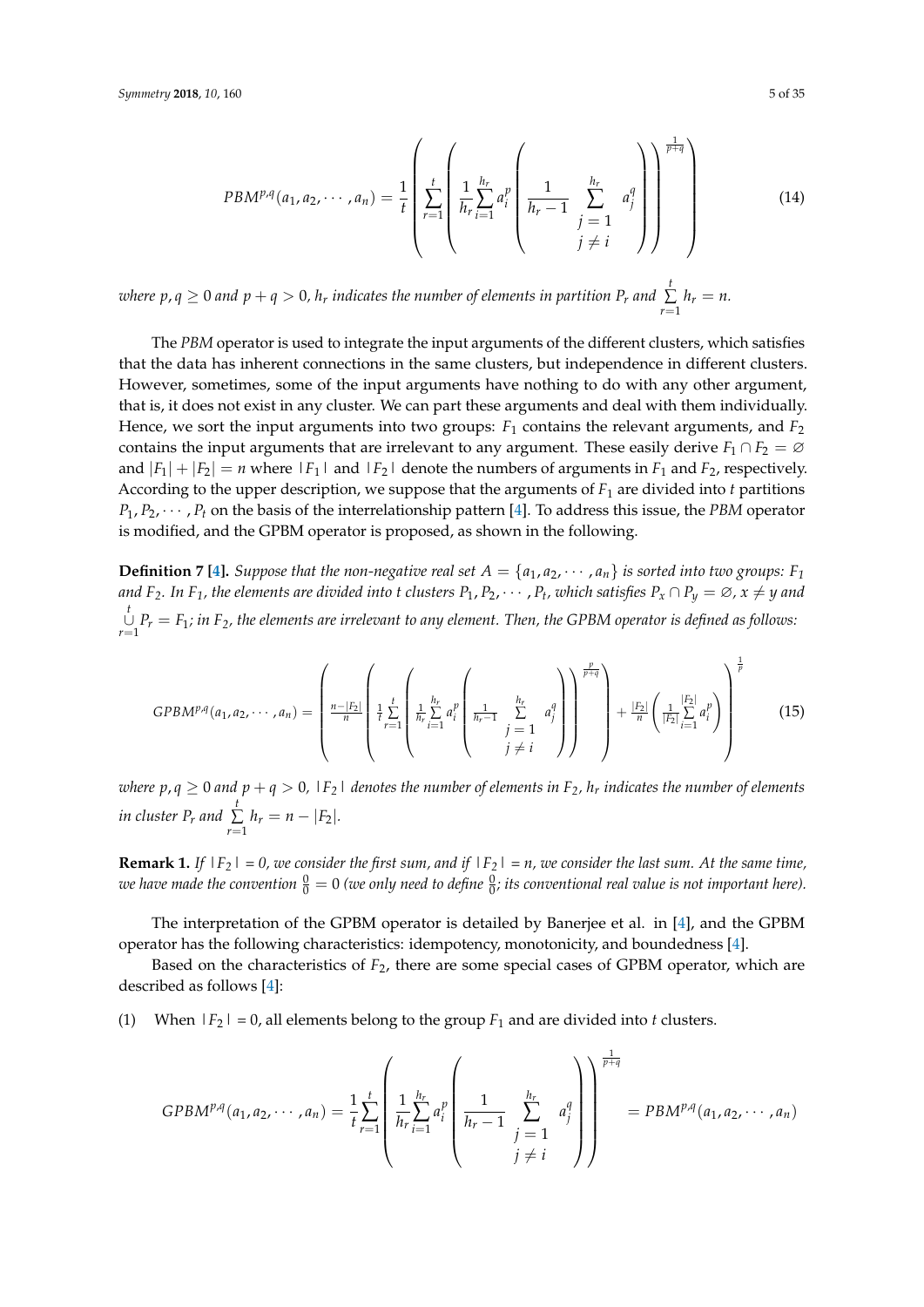It is simplified as the *PBM* operator described in Formula (15).

(2) When  $|F_2| = 0$  and  $t = 1$ , all elements belong to the same cluster.

$$
GPBM^{p,q}(a_1, a_2, \cdots, a_n) = \left(\frac{1}{h_r} \sum_{i=1}^{h_r} a_i^p \left(\frac{1}{h_r - 1} \sum_{\substack{j=1 \ j \neq i}}^{h_r} a_j^q\right)\right)^{\frac{1}{p+q}} = \left(\frac{1}{h_r} \sum_{i=1}^n a_i^p \left(\frac{1}{n-1} \sum_{\substack{j=1 \ j \neq i}}^n a_j^q\right)\right)^{\frac{1}{p+q}} = BM^{p,q}(a_1, a_2, \cdots, a_n)
$$

It becomes the *BM* operator [\[44\]](#page-34-4).

(3) When  $|F_2|$  = n, all elements are independent.

$$
GPBM^{p,q}(a_1,a_2,\cdots,a_n)=\left(\frac{1}{|F_2|}\sum_{i=1}^{|F_2|}a_i^p\right)^{\frac{1}{p}}=\left(\frac{1}{n}\sum_{i=1}^n a_i^p\right)^{\frac{1}{p}}
$$

It is simplified as the power root arithmetic mean operator [\[4\]](#page-32-2).

## <span id="page-5-0"></span>**3. The Linguistic Neutrosophic GPBM Operators**

In this section, we will construct the *LNGPBM* operator from the GPBM operator and LNNs. Moreover, with respect to the different weights of different attributes in real life, we will propose the corresponding weighted operators, and call it the *LNGWPBM* operator. They are defined as follows.

## *3.1. The LNGPBM Operator*

**Definition 8.** Let  $z_1, z_2, \cdots$  and  $z_n$  be LNNs, which are sorted into two groups:  $F_1$  and  $F_2$ *. In*  $F_1$ *, the elements* are divided into t clusters  $P_1, P_2, \cdots, P_t$ , which satisfies  $P_x \cap P_y = \varnothing$ ,  $x \neq y$  and  $\bigcup_{r=1}^t P_r = F_1$ ; in  $F_2$ , the elements *are irrelevant to any element. The LNGPBM operator of the LNNs*  $z_1, z_2, \cdots$  *and*  $z_n$  *is defined as follows:* 

$$
LNGPB M^{p,q}(z_1, z_2, \cdots, z_n) = \left(\frac{n-|F_2|}{n}\left(\frac{1}{t} \bigoplus_{r=1}^{t} \left(\frac{1}{h_r} \bigoplus_{i=1}^{h_r} z_i^p \otimes \left(\frac{1}{h_r-1} \bigoplus_{\substack{j=1 \ j \neq i}}^{h_r} z_j^q\right)\right)\right)^{\frac{p}{p+q}}\right) \oplus \frac{|F_2|}{n}\left(\frac{1}{|F_2|} \bigoplus_{i=1}^{|F_2|} z_i^p\right)\right)^{\frac{1}{p}}\tag{16}
$$

where  $z_i=(l_{\alpha_i},l_{\beta_i},l_{\gamma_i})$  and  $\alpha_i,\beta_i,\gamma_i\in[0,s]$   $(i=1,2,\cdots,n)$ ;  $p,q\geq 0$  and  $p+q>0$ ;  $\lfloor F_2\rfloor$  denotes the *number of elements in F*<sub>2</sub>*, h<sub>r</sub> indicates the number of elements in cluster P<sub>r</sub> and*  $\sum$  $\sum_{r=1}^{\infty} h_r = n - |F_2|$ .

**Theorem 1.** Let  $z_1, z_2, \cdots$  and  $z_n$  be LNNs, where  $z_i = (l_{\alpha_i}, l_{\beta_i}, l_{\gamma_i})$  and  $\alpha_i, \beta_i, \gamma_i \in [0, s]$   $(i = 1, 2, \cdots, n)$ . *The synthesized result of the LNGPBM operator of the LNNs*  $z_1, z_2, \cdots$  *and*  $z_n$  *is still a LNN, which is shown as follows:*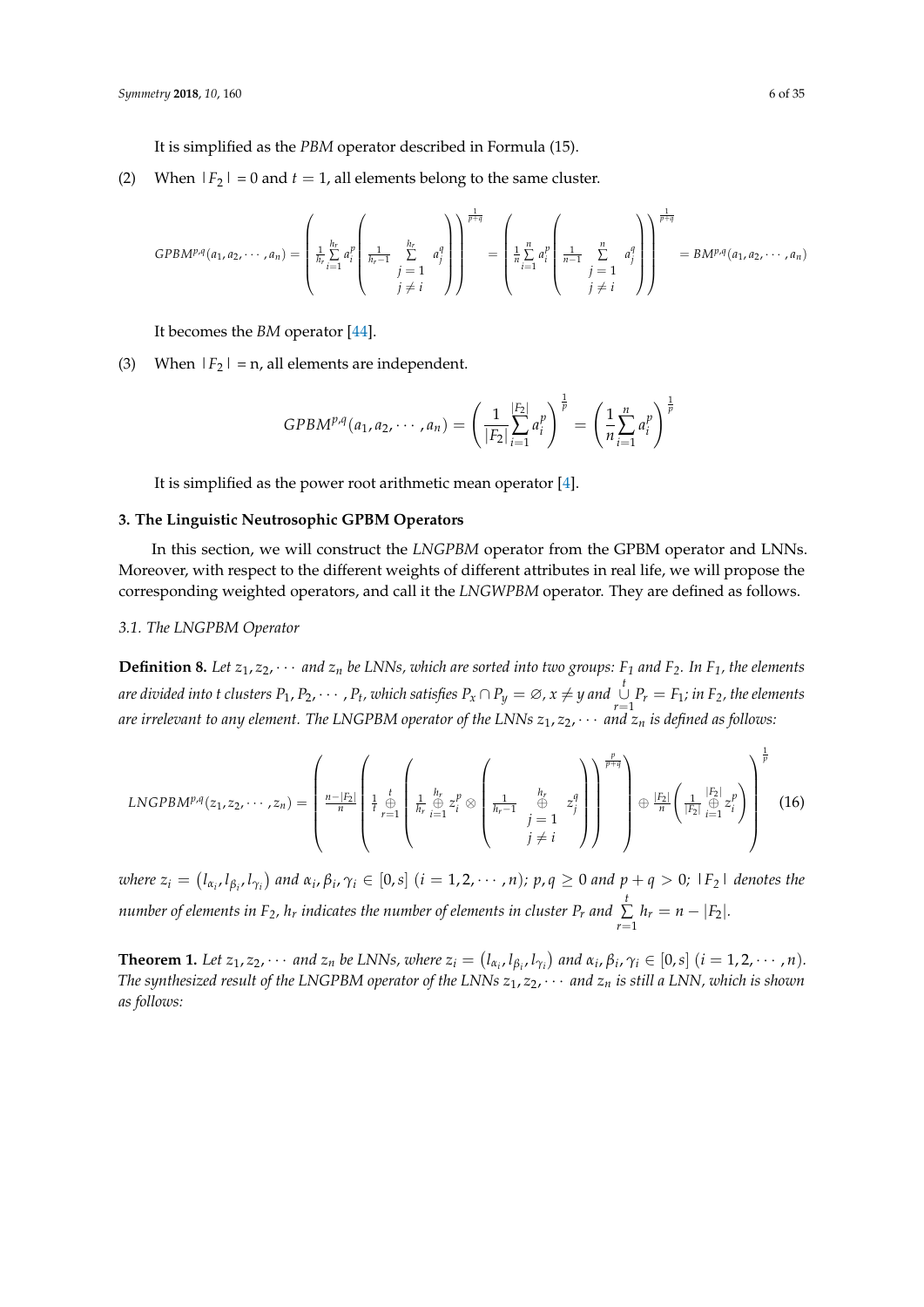$$
LNGPBM^{P,q}(z_1, z_2, \dots, z_n) = \left\{ I_{\phi}\left( I - \left( \left( \prod_{i=1}^i \left( 1 - (1 - \mu_i)^{\frac{p}{p(q)}} \right)^{\frac{1}{r}} \right)^{\frac{n-|p|}{2}} \right) \left( \left( \prod_{i=1}^{\binom{p}{2}} \left( 1 - (\mu_i/\delta)^p \right)^{\frac{1}{r}} \right)^{\frac{n-1}{r}} \right)^{\frac{n-1}{r}} \right) \left( \left( \prod_{i=1}^{\binom{p}{2}} \left( 1 - (\mu_i/\delta)^p \right)^{\frac{1}{r}} \right)^{\frac{n-1}{r}} \right)^{\frac{n-1}{r}}
$$
\n
$$
I_{\delta^{-\delta}} \left\{ I - \left( \left( \prod_{i=1}^i \left( 1 - (1 - \mu_i/\delta)^p \right)^{\frac{1}{r}} \right)^{\frac{n-1}{r}} \right)^{\frac{n-1}{r}} \left( \prod_{i=1}^{\binom{p}{2}} \left( 1 - (\mu_i/\delta)^p \right)^{\frac{n-1}{r}} \right)^{\frac{n-1}{r}} \right\} \left( \prod_{j=1}^{\binom{p}{2}} \left( 1 - (\mu_i/\delta)^q \right)^{\frac{n-1}{r}} \right)^{\frac{n-1}{r}}
$$
\nwhere\n
$$
H_{\alpha} = \left\{ \prod_{i=1}^{h_r} \left( 1 - (\mu_i/\delta)^p \left( 1 - \left( \prod_{j=1}^{h_r} \left( 1 - (1 - \beta_j/\delta)^q \right) \right)^{\frac{1}{h_r - 1}} \right) \right) \right\} \right\} \left\{ \prod_{j=1}^{h_r} \left( 1 - (1 - \mu_i/\delta)^p \right)^{\frac{1}{h_r - 1}} \right\} \right\} \left( \prod_{i=1}^{h_r} \left( 1 - (1 - \gamma_i/\delta)^p \right)^{\frac{1}{h_r - 1}} \right) \right\}^{\frac{1}{h_r}}
$$
\nand\n
$$
H_{\gamma} = \left\{ \prod_{i=1}^{h_r} \left( 1 - (1 - \gamma_i/\delta)^p \left( 1 - \left( \prod_{j=1}^{h_r} \left( 1 - (1 - \gamma_j/\delta)^q \right) \right)^{\frac{1}{h_r - 1}}
$$

**Proof.** According to Formula (16), first of all, we can part two steps: the processing of  $F_1$  and  $F_2$ , and then combine them to prove.

(i) The processing of  $F_1$ :

Based on the operational rules of LNNs, we can get 
$$
z_j^q = \left( l_{s(\alpha_j/s)^q}, l_{s-s(1-\beta_j/s)^q}, l_{s-s(1-\gamma_j/s)^q} \right)
$$
  
and  $\underset{j=1}{\overset{h_r}{\oplus}} z_j^q = \begin{cases} \n\frac{1}{s-s} \prod_{\substack{n_r \ j=1}}^{\frac{h_r}{s-s}} \left( 1 - (\alpha_j/s)^q \right)^{r} \prod_{\substack{j=1 \ j \neq i}}^{\frac{h_r}{s-s}} \left( 1 - (1 - \beta_j/s)^q \right)^{r} \prod_{\substack{j=1 \ j \neq i}}^{\frac{h_r}{s-s}} \left( 1 - (1 - \gamma_j/s)^q \right)^{r} \right). \n\end{cases}$ 

Then, we can calculate the average satisfaction of the elements in  $P_r$  except  $z_i$ :

$$
\frac{1}{h_r - 1} \underbrace{\int_{j=1}^{h_r} z_j^q = \left( \int_{s-s} \left( \frac{h_r}{\prod_{\substack{j=1 \ j \neq i}}^{h_r} (1 - (\alpha_j/s)^q) \right)^{\frac{1}{h_r - 1}} s \left( \frac{h_r}{\prod_{\substack{j=1 \ j \neq i}}^{h_r} (1 - (1 - \beta_j/s)^q) \right)^{\frac{1}{h_r - 1}} s \left( \frac{h_r}{\prod_{\substack{j=1 \ j \neq i}}^{h_r} (1 - (1 - \gamma_j/s)^q) \right)^{\frac{1}{h_r - 1}} \right)
$$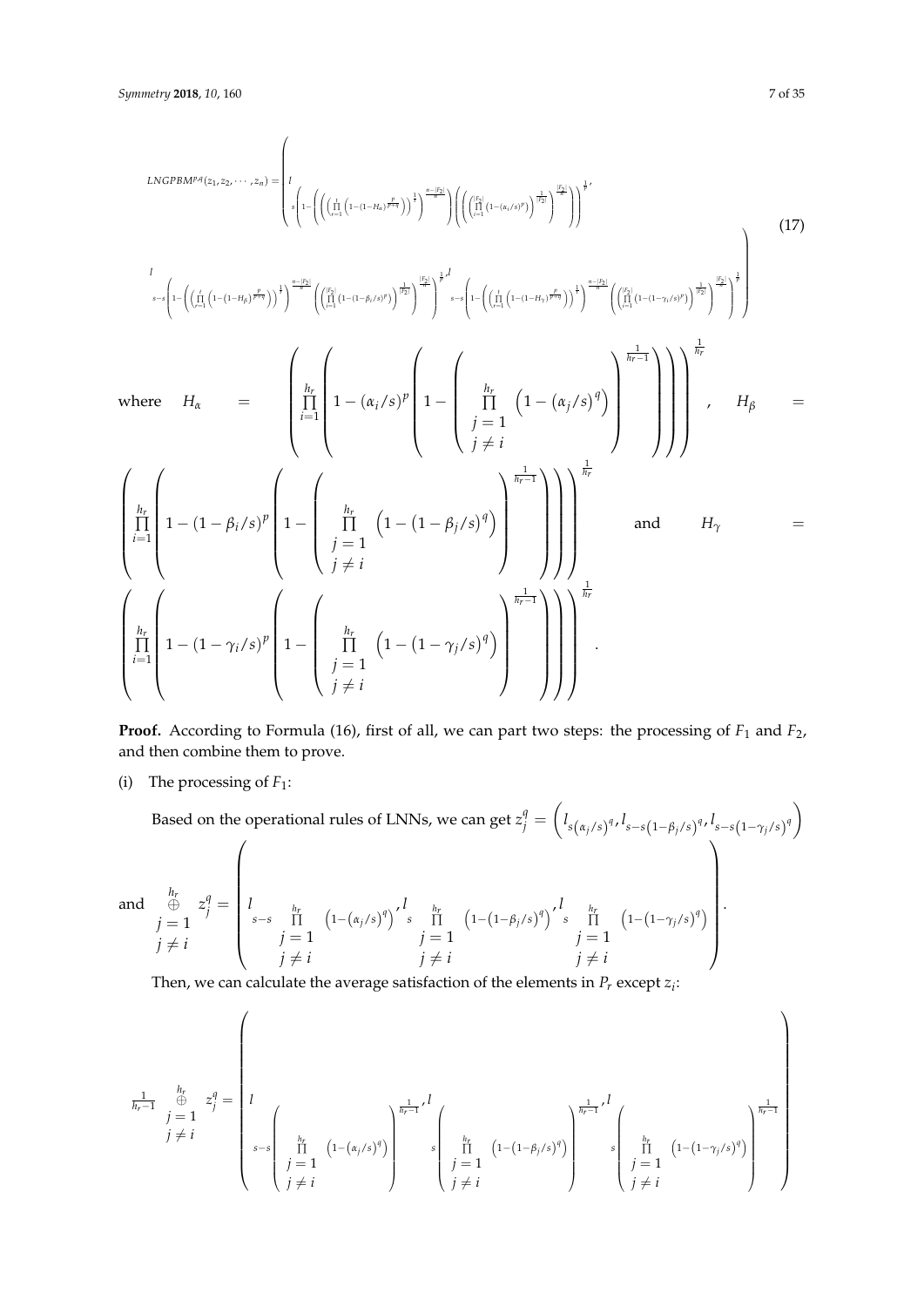*l*

and the conjunction of the satisfaction of element *z<sup>i</sup>* with the average satisfaction of the rest of elements in *P<sup>r</sup>* :

$$
z_i^p \otimes \left(\frac{1}{h_r-1} \underbrace{\int\limits_{j=1}^{h_r} z_j^q}_{j \neq i} \right) = \left(I\left(\frac{h_r}{j \neq i} \underbrace{\left(1-(\alpha_j/s)^q\right)}_{j \neq i}\right)^{\frac{1}{h_r-1}}\right) \left(I\left(\frac{h_r}{j \neq i} \underbrace{\left(1-(\beta_j/s)^p\right)}_{s-s\left((1-\beta_j/s)^p\right)}\left(1-\left(\frac{h_r}{j \neq i} \underbrace{\left(1-(1-\beta_j/s)^q\right)}_{j \neq i}\right)^{\frac{1}{h_r-1}}\right)^{I}\right) \right) \nonumber \\ s-s\left((1-\gamma_i/s)^p\right) \left(I\left(\frac{h_r}{j \neq i} \underbrace{\left(1-(1-\beta_j/s)^q\right)}_{s-s\left((1-\gamma_i/s)^p\right)}\right) \left(I\left(\frac{h_r}{j \neq i} \underbrace{\left(1-(1-\beta_j/s)^q\right)}_{s-s\left((1-\gamma_i/s)^q\right)}\right)^{\frac{1}{h_r-1}}\right)\right) \nonumber \\
$$

Then, the satisfaction of the interrelated elements of *P<sup>r</sup>* is:

$$
\begin{split} \frac{1}{h_r}\mathop{\stackrel{h_r}{\rightleftarrow}}\limits_{i=1}^{h_r}z_r^p \otimes & \left(\frac{1}{h_r-1}\mathop{\stackrel{h_r}{\rightleftarrow}}\limits_{j\; \neq \; i}^{h_r}z_j^q\right) = \left(l \\ \begin{array}{c} \vdots \\ \vdots \\ \vdots \\ \vdots \\ \vdots \\ \vdots \end{array}\right) \left.\begin{array}{c} \vdots \\ \vdots \\ \vdots \\ \vdots \\ \vdots \\ \vdots \\ \vdots \end{array}\right) \left.\begin{array}{c} \vdots \\ \vdots \\ \vdots \\ \vdots \\ \vdots \\ \vdots \\ \vdots \end{array}\right) \left.\begin{array}{c} \vdots \\ \vdots \\ \vdots \\ \vdots \\ \vdots \\ \vdots \end{array}\right) \left(\begin{array}{c} \vdots \\ \vdots \\ \vdots \\ \vdots \\ \vdots \\ \vdots \end{array}\right) \left(\begin{array}{c} \vdots \\ \vdots \\ \vdots \\ \vdots \\ \vdots \end{array}\right) \left(\begin{array}{c} \vdots \\ \vdots \\ \vdots \\ \vdots \\ \vdots \\ \vdots \end{array}\right) \left(\begin{array}{c} \vdots \\ \vdots \\ \vdots \\ \vdots \\ \vdots \\ \vdots \end{array}\right) \left(\begin{array}{c} \vdots \\ \vdots \\ \vdots \\ \vdots \\ \vdots \\ \vdots \end{array}\right) \left(\begin{array}{c} \vdots \\ \vdots \\ \vdots \\ \vdots \\ \vdots \\ \vdots \end{array}\right) \left(\begin{array}{c} \vdots \\ \vdots \\ \vdots \\ \vdots \\ \vdots \\ \vdots \end{array}\right) \left(\begin{array}{c} \vdots \\ \vdots \\ \vdots \\ \vdots \\ \vdots \\ \vdots \end{array}\right) \left(\begin{array}{c} \vdots \\ \vdots \\ \vdots \\ \vdots \\ \vdots \\ \vdots \end{array}\right) \left(\begin{array}{c} \vdots \\ \vdots \\ \vdots \\ \vdots \\ \vdots \\ \vdots \end{array}\right) \left(\begin{array}{c} \vdots \\ \vdots \\ \vdots \\ \vdots \\ \vdots \\ \vdots \end{array}\right) \left(\begin{array}{c} \vdots \\ \vdots \\ \vdots \\ \vdots \\ \vdots \\ \vdots \end{array}\right) \left(\begin{array}{c} \vdots \\ \vdots \\ \vdots \\ \vdots \\ \vdots \\ \vdots \
$$

So, the average satisfaction of all of the elements of the *t* clusters is:

$$
A = \frac{1}{r} \frac{1}{r^2} \left( \frac{1}{h_r} \frac{h_r}{\frac{h_r}{r}} \frac{z_r^p}{z_i^p} \otimes \left( \frac{1}{h_r - 1} \frac{h_r}{\frac{1}{r} = 1} z_i^p \right) \right)^{\frac{p}{p+q}} = \left( \frac{1}{r} \left( \frac{1}{r} \left( 1 - \left( \frac{h_r}{\left( 1 + \left( \frac{h_r}{\left( 1 + \left( \frac{h_r}{\left( 1 + \left( \frac{h_r}{\left( 1 + \left( \frac{h_r}{\left( 1 + \left( \frac{h_r}{\left( 1 + \left( \frac{h_r}{\left( 1 + \left( \frac{h_r}{\left( 1 + \left( \frac{h_r}{\left( 1 + \left( \frac{h_r}{\left( 1 + \left( \frac{h_r}{\left( 1 + \left( \frac{h_r}{\left( 1 + \left( \frac{h_r}{\left( 1 + \left( \frac{h_r}{\left( 1 + \left( \frac{h_r}{\left( 1 + \left( \frac{h_r}{\left( 1 + \left( \frac{h_r}{\left( 1 + \left( \frac{h_r}{\left( 1 + \left( \frac{h_r}{\left( 1 + \left( \frac{h_r}{\left( 1 + \left( \frac{h_r}{\left( 1 + \left( \frac{h_r}{\left( 1 + \left( \frac{h_r}{\left( 1 + \left( \frac{h_r}{\left( 1 + \left( \frac{h_r}{\left( 1 + \left( \frac{h_r}{\left( 1 + \left( \frac{h_r}{\left( 1 + \left( \frac{h_r}{\left( 1 + \left( \frac{h_r}{\left( 1 + \left( \frac{h_r}{\left( 1 + \left( \frac{h_r}{\left( 1 + \left( \frac{h_r}{\left( 1 + \left( \frac{h_r}{\left( 1 + \left( \frac{h_r}{\left( 1 + \left( \frac{h_r}{\left( 1 + \left( \frac{h_r}{\left( 1 + \left( \frac{h_r}{\left( 1 + \left( \frac{h_r}{\left( 1 + \left( \frac{h_r}{\left( 1 + \left( \frac{h_r}{\left( 1 + \left( \frac{h_r}{\left( 1 + \left( \frac{h_r
$$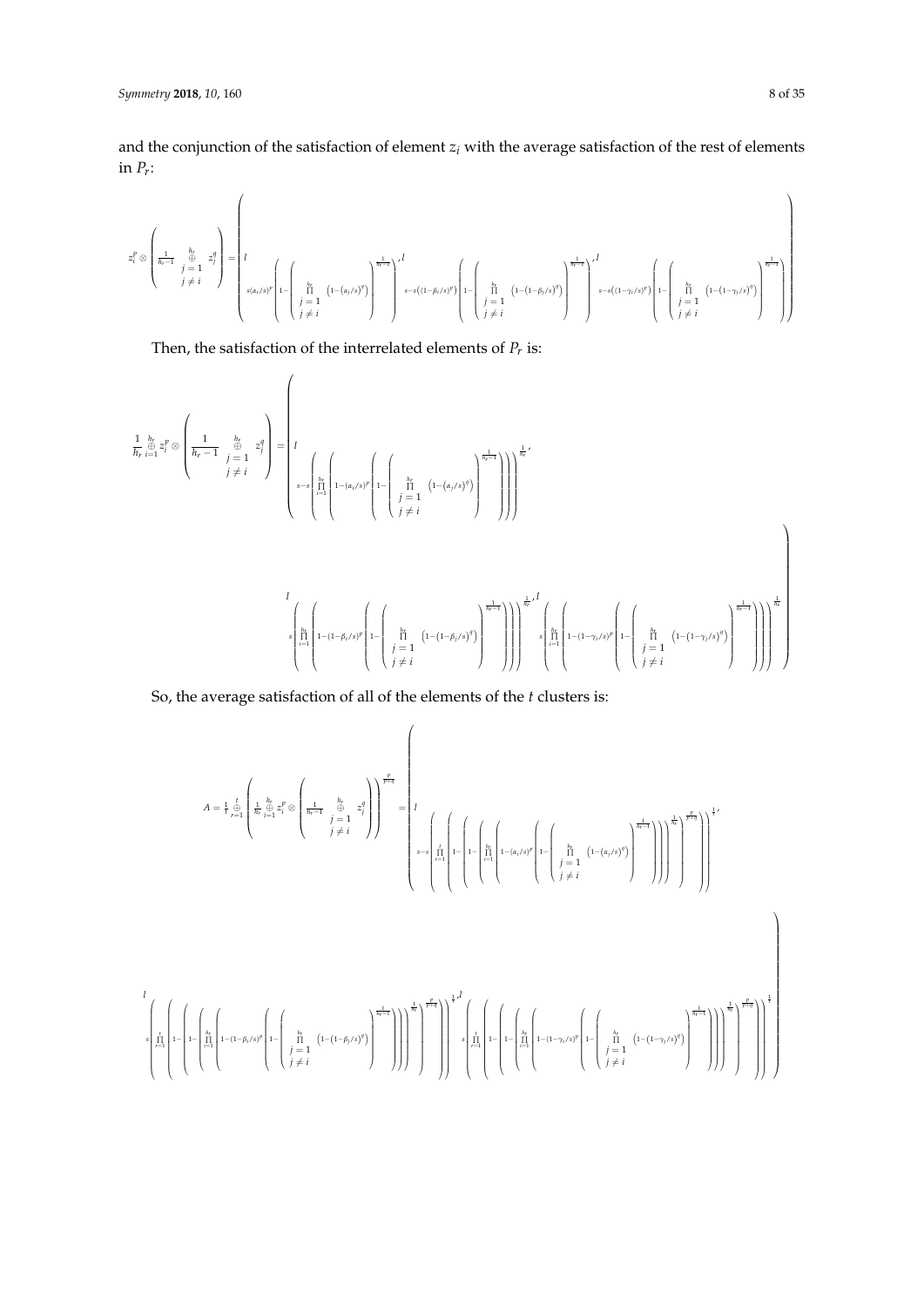We suppose 
$$
H_{\alpha}
$$
 = 
$$
\left(\prod_{i=1}^{h_r} \left(1 - (\alpha_i/s)^p \left(1 - \left(\prod_{j=1}^{h_r} \left(1 - (\alpha_j/s)^q\right)\right)^{\frac{1}{h_r-1}}\right)\right)\right)^{\frac{1}{h_r}}
$$

$$
H_{\beta} = \left(\prod_{i=1}^{h_r} \left(1 - (1 - \beta_i/s)^p \left(1 - \left(\prod_{j=1}^{h_r} \left(1 - (1 - \beta_j/s)^q\right)\right)^{\frac{1}{h_r-1}}\right)\right)\right)^{\frac{1}{h_r}}
$$

$$
\left(\prod_{i=1}^{h_r} \left(1 - (1 - \gamma_i/s)^p \left(1 - \left(\prod_{j=1}^{h_r} \left(1 - (1 - \gamma_j/s)^q\right)\right)^{\frac{1}{h_r-1}}\right)\right)\right)^{\frac{1}{h_r}}
$$
and  $H_{\gamma}$  = 
$$
\left(\prod_{i=1}^{h_r} \left(1 - (1 - \gamma_i/s)^p \left(1 - \left(\prod_{j=1}^{h_r} \left(1 - (1 - \gamma_j/s)^q\right)\right)^{\frac{1}{h_r-1}}\right)\right)\right)^{\frac{1}{h_r}}
$$
, then the upper formula

can be rewritten as:

*A* = <sup>1</sup> *t t*⊕ *r*=1 1 *hr hr* ⊕ *i*=1 *z p <sup>i</sup>* ⊗ 1 *hr*−1 *hr* ⊕ *j* = 1 *j* 6= *i z q j p p*+*q* = *l s*−*s t* ∏ *r*=1 1−(1−*Hα*) *p p*+*q* <sup>1</sup> *t* , *l s t* ∏ *r*=1 <sup>1</sup>−(1−*Hβ*) *p p*+*q* <sup>1</sup> *t* , *l s t* ∏ *r*=1 1−(1−*Hγ*) *p p*+*q* <sup>1</sup> *t* 

(ii) The processing of  $F_2$ :

The average satisfaction of all the elements that are irrelevant to any element is:

$$
B = \frac{1}{|F_2|} \bigoplus_{i=1}^{|F_2|} z_i^p = \left( I_{\substack{s-s \\ s-s\left(\prod_{i=1}^{|F_2|} (1-(\alpha_i/s)^p) \right)^{\frac{1}{|F_2|}}} \cdot \int_{s\left(\prod_{i=1}^{|F_2|} (1-(1-\beta_i/s)^p) \right)^{\frac{1}{|F_2|}}} \cdot \int_{s\left(\prod_{i=1}^{|F_2|} (1-(1-\gamma_i/s)^p) \right)^{\frac{1}{|F_2|}}} \right)
$$

Finally, we can compute the average satisfaction of the elements  $z_1, z_2, \cdots$  and  $z_n$ :

$$
\left(\frac{n-|F_2|}{n}A\oplus\frac{|F_2|}{n}B\right)^{\frac{1}{p}}=\left(\begin{array}{c} \displaystyle I\\ \displaystyle s\left(1-\left(\left(\prod_{r=1}^l\left(1-(1-H_{\delta})^{\frac{p}{p+q}}\right)\right)^{\frac{1}{q}}\right)^{-\frac{p-1}{q}}\right)\left(\left(\left(\prod_{l=1}^{\lceil p\rfloor}\left(1-(\alpha_{i}/s)^{p}\right)\right)^{\frac{1}{\lceil p\rfloor}}\right)^{\frac{p}{\lceil p\rfloor}}\right)^{\frac{1}{p}}\right)^{\frac{1}{p}}\end{array}\right)^{\frac{n-|F_2|}{q}}\left(\left(\prod_{l=1}^{\lceil p\rfloor}\left(1-(\alpha_{i}/s)^{p}\right)^{\frac{1}{\lceil p\rfloor}}\right)^{\frac{1}{\lceil p\rfloor}}\right)^{\frac{1}{p}}\left(\left(\prod_{r=1}^{\lceil p\rfloor}\left(1-(1-H_{\delta})^{\frac{p}{p+q}}\right)\right)^{\frac{1}{\lceil p\rfloor}}\right)^{\frac{1}{\lceil p\rfloor}\left(\left(\prod_{l=1}^{\lceil p\rfloor}\left(1-(1-H_{\delta})^{\frac{p}{p+q}}\right)\right)^{\frac{1}{\lceil p\rfloor}}\right)^{\frac{1}{\lceil p\rfloor}\left(\left(\prod_{l=1}^{\lceil p\rfloor}\left(1-(1-\gamma_{l}/s)^{p}\right)\right)^{\frac{1}{\lceil p\rfloor}}\right)^{\frac{1}{\lceil p\rfloor}\left(\left(\prod_{l=1}^{\lceil p\rfloor}\left(1-(1-\gamma_{l}/s)^{p}\right)\right)^{\frac{1}{\lceil p\rfloor}}\right)^{\frac{1}{\lceil p\rfloor}\right)^{\frac{1}{p}}}
$$

That proves that Formula (17) is kept. Then, we prove that the aggregated result of Formula (17) is a LNN. It is easy to prove the following inequalities:

$$
0\leq s\left(1-\left(\left(\left(\prod_{r=1}^{t}\left(1-(1-H_{\alpha})^{\frac{p}{p+q}}\right)\right)^{\frac{1}{t}}\right)^{\frac{n-|F_2|}{n}}\right)\left(\left(\left(\prod_{i=1}^{|F_2|}(1-(\alpha_i/s)^p)\right)^{\frac{1}{|F_2|}}\right)^{\frac{|F_2|}{n}}\right)\right)^{\frac{1}{p}}\leq s,
$$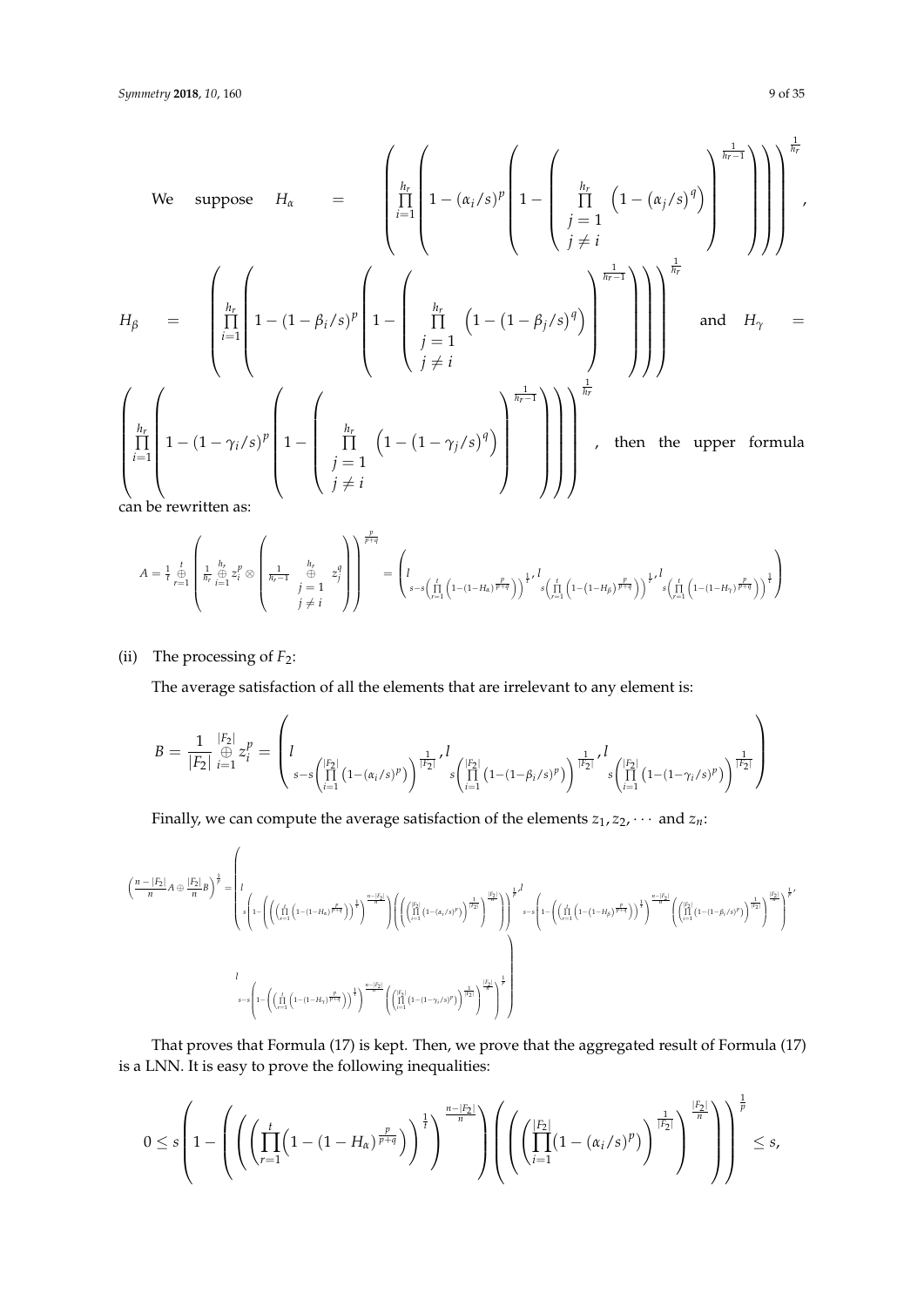$$
0 \leq s - s \left( 1 - \left( \left( \prod_{r=1}^{t} \left( 1 - (1 - H_{\beta})^{\frac{p}{p+q}} \right) \right)^{\frac{1}{q}} \right)^{\frac{n-|F_2|}{n}} \left( \left( \prod_{i=1}^{|F_2|} (1 - (1 - \beta_i/s)^p) \right)^{\frac{1}{|F_2|}} \right)^{\frac{|F_2|}{n}} \right)^{\frac{1}{p}} \leq s,
$$

and:

$$
0 \leq s - s \left(1 - \left( \left( \prod_{r=1}^{t} \left(1 - (1 - H_{\gamma})^{\frac{p}{p+q}} \right) \right)^{\frac{1}{t}} \right)^{\frac{n-|F_2|}{n}} \left( \left( \prod_{i=1}^{|F_2|} \left(1 - (1 - \gamma_i/s)^p \right) \right)^{\frac{1}{|F_2|}} \right)^{\frac{|F_2|}{n}} \right)^{\frac{1}{p}} \leq s.
$$

Firstly, we prove  $0 \le H_\alpha \le 1$ ,  $0 \le H_\beta \le 1$  and  $0 \le H_\gamma \le 1$ .

Since  $\alpha_j$ ,  $\beta_j$ ,  $\gamma_j\in[0,s]$  and  $q\geq 0$ , we can get  $0\leq 1-(\alpha_j/s)^q\leq 1$ ,  $0\leq 1-(1-\beta_j/s)^q\leq 1$  and  $0 \leq 1 - (1 - \gamma_j/s)^q \leq 1$ . Owing to  $h_r > 0$ , the following inequalities are established:

$$
0\leq 1-\left(\begin{array}{c} \frac{h_r}{\prod} \\ \prod\limits_{j=1}^{h_r} \left(1-\left(\alpha_j/s\right)^q\right) \\ j\neq i \end{array}\right)^{\frac{1}{h_r-1}} \leq 1, 0\leq 1-\left(\begin{array}{c} \frac{h_r}{\prod} \\ \prod\limits_{j=1}^{h_r} \left(1-\left(1-\beta_j/s\right)^q\right) \\ j\neq i \end{array}\right)^{\frac{1}{h_r-1}} \leq 1, \text{ and } 0\leq 1-\left(\begin{array}{c} \frac{h_r}{\prod} \\ \prod\limits_{j=1}^{h_r} \left(1-\left(1-\gamma_j/s\right)^q\right) \\ j\neq i \end{array}\right)^{\frac{1}{h_r-1}} \leq 1.
$$

According to  $p \ge 0$ , it is easy to obtain the below inequality:  $0 \le H_\alpha \le 1$ ,  $0 \le H_\beta \le 1$  and  $0 \leq H_{\gamma} \leq 1.$ 

In addition, because  $p + q > 0$ ,  $t > 0$ , and  $|F_2| > 0$ , we can get the following inequalities:

$$
0 \leq \left( \left( \prod_{r=1}^{t} \left( 1-(1-H_{\alpha})^{\frac{p}{p+q}} \right) \right)^{\frac{1}{r}} \right)^{\frac{n-|F_2|}{n}} \leq 1,0 \leq \left( \left( \prod_{r=1}^{t} \left( 1-(1-H_{\beta})^{\frac{p}{p+q}} \right) \right)^{\frac{1}{r}} \right)^{\frac{n-|F_2|}{n}} \leq 1, \text{and} 0 \leq \left( \left( \prod_{r=1}^{t} \left( 1-(1-H_{\gamma})^{\frac{p}{p+q}} \right) \right)^{\frac{1}{r}} \right)^{\frac{n-|F_2|}{n}} \leq 1.
$$
  

$$
0 \leq \left( \left( \prod_{i=1}^{|F_2|} \left( 1-(\alpha_i/s)^p \right) \right)^{\frac{1}{|F_2|}} \right)^{\frac{|F_2|}{n}} \leq 1,0 \leq \left( \left( \prod_{i=1}^{|F_2|} \left( 1-(1-\beta_i/s)^p \right) \right)^{\frac{1}{|F_2|}} \right)^{\frac{|F_2|}{n}} \leq 1, \text{and} 0 \leq \left( \left( \prod_{i=1}^{|F_2|} \left( 1-(1-\gamma_i/s)^p \right) \right)^{\frac{1}{|F_2|}} \right)^{\frac{|F_2|}{n}} \leq 1.
$$
  
Residues, can the basis of the cross sum is a result, it is a non-zero, even, and

Besides, on the basis of the upper inequalities, we can get:

$$
0 \leq \left(1 - \left( \left( \prod_{r=1}^{t} \left(1 - (1 - H_{\alpha})^{\frac{p}{p+q}}\right) \right)^{\frac{1}{r}} \right)^{\frac{n-|F_2|}{n}} \right) \left( \left( \left( \prod_{i=1}^{|F_2|} (1 - (\alpha_i/s)^p) \right)^{\frac{1}{|F_2|}} \right)^{\frac{1}{n}} \right)^{\frac{|F_2|}{n}} \right)^{\frac{1}{p}} \leq 1,
$$
  

$$
0 \leq \left(1 - \left( \left( \prod_{r=1}^{t} \left(1 - (1 - H_{\beta})^{\frac{p}{p+q}}\right) \right)^{\frac{1}{r}} \right)^{\frac{n-|F_2|}{n}} \left( \left( \prod_{i=1}^{|F_2|} (1 - (1 - \beta_i/s)^p) \right)^{\frac{1}{|F_2|}} \right)^{\frac{|F_2|}{n}} \right)^{\frac{1}{p}} \leq 1, \text{ and}
$$
  

$$
0 \leq \left(1 - \left( \left( \prod_{r=1}^{t} \left(1 - (1 - H_{\gamma})^{\frac{p}{p+q}}\right) \right)^{\frac{1}{r}} \right)^{\frac{n-|F_2|}{n}} \left( \left( \prod_{i=1}^{|F_2|} (1 - (1 - \gamma_i/s)^p) \right)^{\frac{1}{|F_2|}} \right)^{\frac{|F_2|}{n}} \right)^{\frac{1}{p}} \leq 1.
$$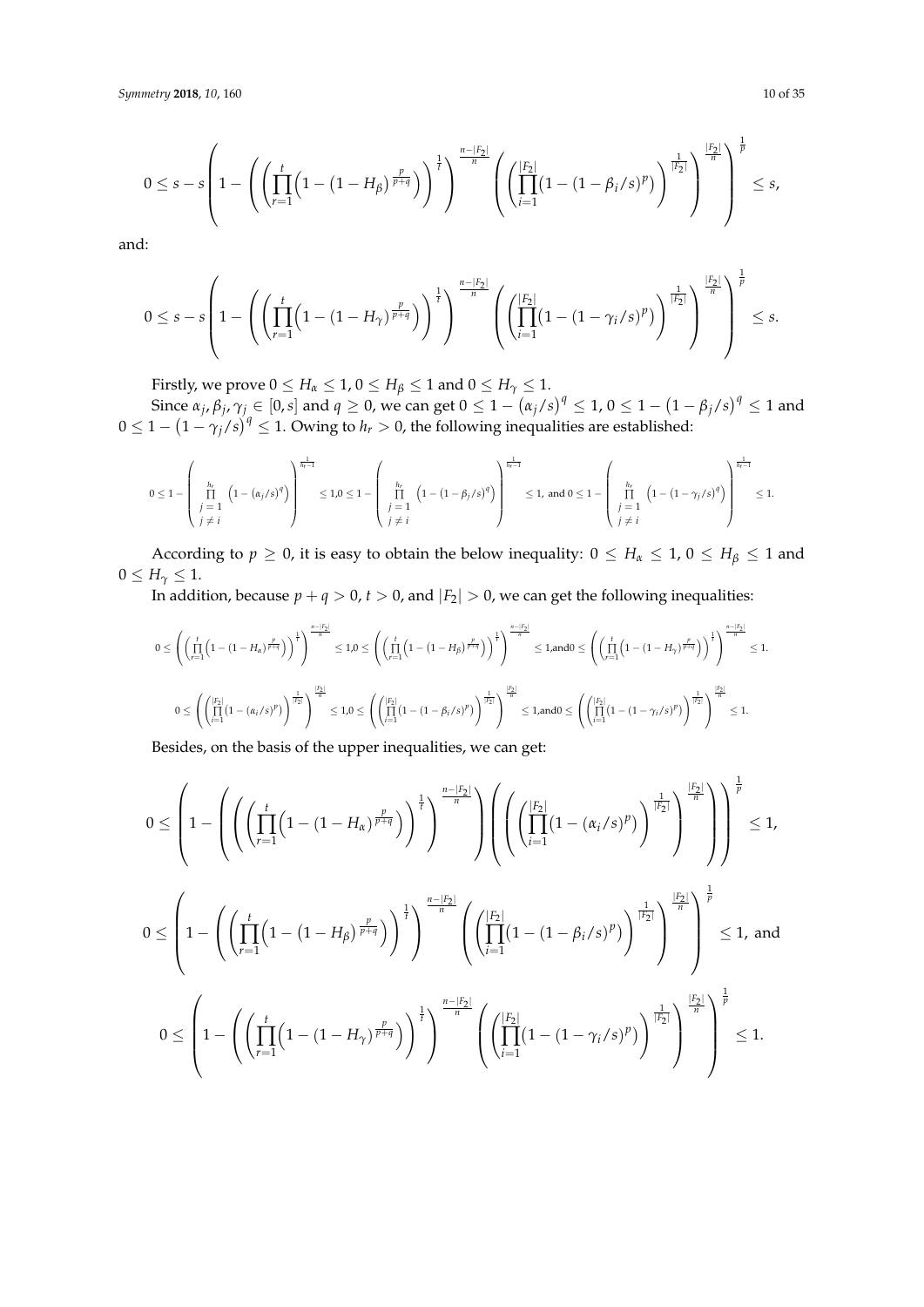which can derive directly:

$$
0 \leq s \left(1 - \left( \left( \prod_{r=1}^{t} \left(1 - (1 - H_{\alpha})^{\frac{p}{p+q}}\right) \right)^{\frac{1}{r}} \right)^{\frac{n-|F_2|}{n}} \right) \left( \left( \left( \prod_{i=1}^{|F_2|} (1 - (\alpha_i/s)^p) \right)^{\frac{1}{|F_2|}} \right)^{\frac{1}{n}} \right)^{\frac{1}{p}} \leq s,
$$
  

$$
0 \leq s - s \left(1 - \left( \left( \prod_{r=1}^{t} \left(1 - (1 - H_{\beta})^{\frac{p}{p+q}}\right) \right)^{\frac{1}{r}} \right)^{\frac{n-|F_2|}{n}} \left( \left( \prod_{i=1}^{|F_2|} (1 - (1 - \beta_i/s)^p) \right)^{\frac{1}{|F_2|}} \right)^{\frac{1}{n}} \right)^{\frac{1}{p}} \leq s,
$$
  
and  $0 \leq s - s \left(1 - \left( \left( \prod_{r=1}^{t} \left(1 - (1 - H_{\gamma})^{\frac{p}{p+q}}\right) \right)^{\frac{1}{r}} \right)^{\frac{n-|F_2|}{n}} \left( \left( \prod_{i=1}^{|F_2|} (1 - (1 - \gamma_i/s)^p) \right)^{\frac{1}{|F_2|}} \right)^{\frac{1}{n}} \right)^{\frac{1}{p}} \leq s.$   
and  $0 \leq s - s \left(1 - \left( \left( \prod_{r=1}^{t} \left(1 - (1 - H_{\gamma})^{\frac{p}{p+q}}\right) \right)^{\frac{1}{r}} \right)^{\frac{n-|F_2|}{n}} \left( \left( \prod_{i=1}^{|F_2|} (1 - (1 - \gamma_i/s)^p) \right)^{\frac{1}{|F_2|}} \right)^{\frac{1}{n}} \right)^{\frac{1}{p}} \leq s.$ 

Therefore, Theorem 1 is kept if some of the partitions only contain one element.  $\Box$ 

In the following, we will demonstrate the desired properties of the proposed *LNGPBM* operator:

(1) **Idempotency**: If  $z_1, z_2, \cdots$  and  $z_n$  are LNNs meeting the condition  $z_i = (l_{\alpha_i}, l_{\beta_i}, l_{\gamma_i}) = z =$  $(l_{\alpha}, l_{\beta}, l_{\gamma})$   $(i = 1, 2, \cdots, n)$ ; then, *LNGPBM<sup>p,q</sup>*(*z*<sub>1</sub>, *z*<sub>2</sub>, · · · , *z*<sub>*n*</sub>) = *z*.

**Proof.** Since  $z_i = (l_{\alpha_i}, l_{\beta_i}, l_{\gamma_i}) = z = (l_{\alpha}, l_{\beta}, l_{\gamma})$ , we can get:

$$
H_{\alpha} = \left(\prod_{i=1}^{h_r} \left(1 - \left(\alpha_i/s\right)^p \left(1 - \left(\prod_{\substack{j=1 \ i \neq i}}^{h_r} \left(1 - \left(\alpha_j/s\right)^q\right)\right)^{\frac{1}{h_r-1}}\right)\right)\right) \prod_{i=1}^{\frac{1}{h_r}} = \left(\prod_{i=1}^{h_r} \left(1 - \left(\alpha/s\right)^p \left(1 - \left(\left(1 - \left(\alpha/s\right)^p\right)^{h_r-1}\right)^{\frac{1}{h_r}}\right)\right)\right) \prod_{i=1}^{\frac{1}{h_r}} = \left(\prod_{i=1}^{h_r} \left(1 - \left(\alpha/s\right)^p \left(1 - \left(\left(1 - \left(\alpha/s\right)^q\right)^{h_r-1}\right)^{\frac{1}{h_r}}\right)\right)\right) \prod_{i=1}^{\frac{1}{h_r}} = \left(\prod_{i=1}^{h_r} \left(1 - \left(\alpha/s\right)^p \left(\alpha/s\right)^q\right)\right) \prod_{i=1}^{\frac{1}{h_r}} = 1 - \left(\alpha/s\right)^{p+q}
$$

In the same way, we can obtain  $H_{\beta} = 1 - (1 - \beta/s)^{p+q}$  and  $H_{\gamma} = 1 - (1 - \gamma/s)^{p+q}$ . According to Theorem 1, we can obtain:

$$
LNGPBM^{p,q}(z_1, z_2, \dots, z_n) = \left(I_{s}\left(1 - \left(\left(\prod_{r=1}^t \left(1 - (1 - H_s)^{\frac{p}{p+q}}\right)\right)^{\frac{1}{r}}\right)^{\frac{n-|F_2|}{n}}\right)\left(\left(\prod_{i=1}^{\left[\binom{F_2}{1-t} \left(1 - (\alpha_i/s)^p\right)\right]^{\frac{1}{r}}\right)^{\frac{1}{r}}}\right)^{\frac{p}{r}}\right)^{\frac{1}{r}}
$$
\n
$$
s - s \left(1 - \left(\left(\prod_{r=1}^t \left(1 - (1 - H_\beta)^{\frac{p}{p+q}}\right)\right)^{\frac{1}{r}}\right)^{\frac{n-|F_2|}{n}} \left(\left(\prod_{i=1}^{\left[\binom{F_2}{1-t} \left(1 - (1 - H_s)^{\frac{p}{p+q}}\right)\right]^{\frac{1}{r}}}\right)^{\frac{1}{r}}\right)^{\frac{1}{r}}
$$
\n
$$
s - s \left(1 - \left(\left(\prod_{r=1}^t \left(1 - (1 - H_\beta)^{\frac{p}{p+q}}\right)\right)^{\frac{1}{r}}\right)^{\frac{1}{r}}\left(\left(\prod_{i=1}^{\left[\binom{F_2}{1-t} \left(1 - (1 - H_\beta)^{\frac{p}{p+q}}\right)\right]^{\frac{1}{r}}}\right)^{\frac{1}{r}}\right)^{\frac{1}{r}}
$$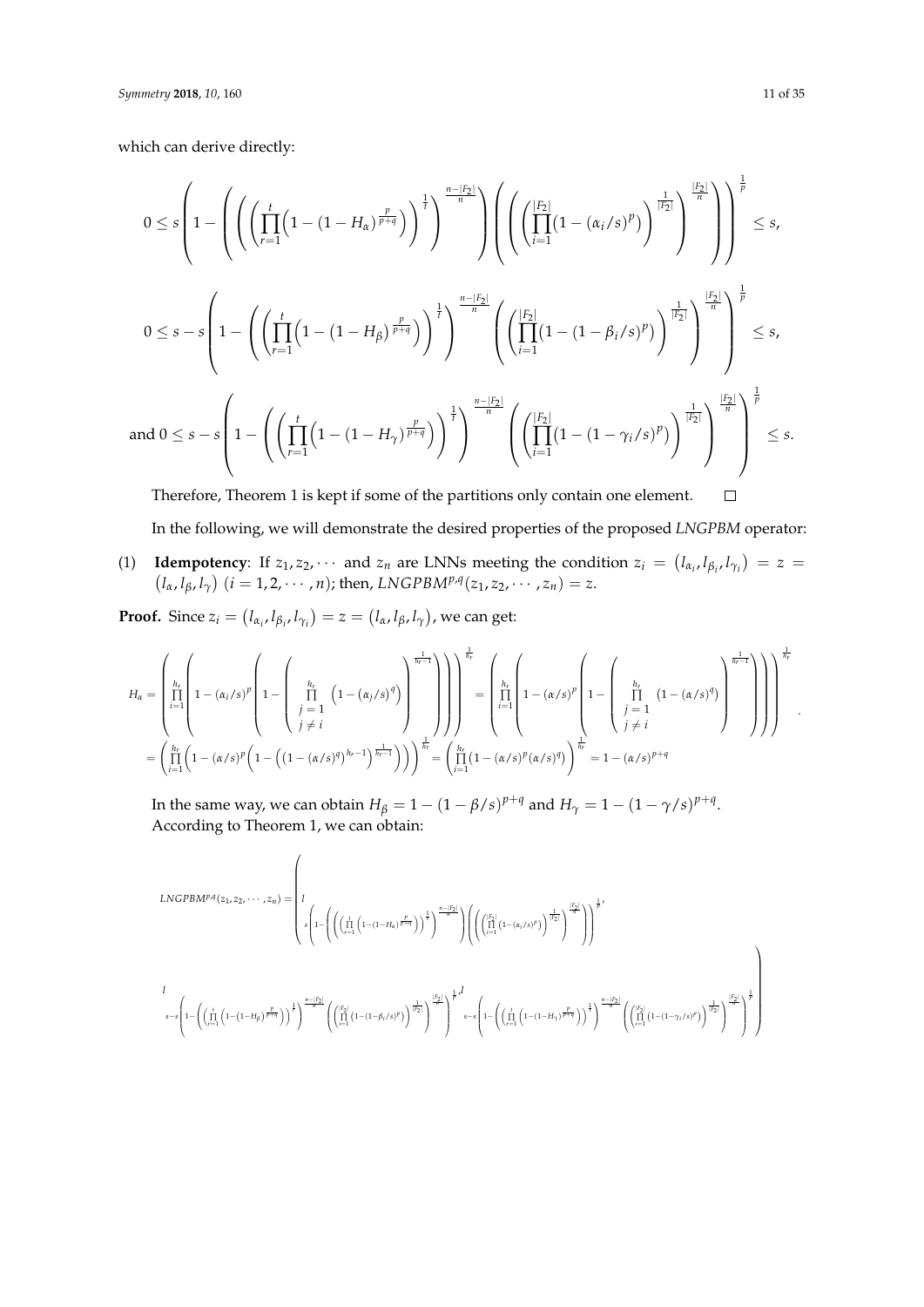$$
\begin{split} &\qquad=\left( l\left(\left(\int_{\Omega}^{i}\left(1-(1-(1-(\alpha/s)^{p})^{s+q})\right)^{\frac{p}{p-q}}\right)^{1}\right)^{\frac{n-|f_2|}{q}}\right)\left(\left(\left(\bigcup_{l=1}^{[i}\left(1-(\alpha/s)^{p})\right)^{\frac{1}{p}}\right)^{1}\right)^{1}\right)^{1/2} \\ &\qquad \qquad l\leq n\right) \\ &\qquad \qquad \leq n\left( l-\left(\left(\int_{\Omega}^{i}\left(1-(1-(1-(1-\beta/s)^{p})^{s+q})\right)^{\frac{p}{p-q}}\right)^{1}\right)^{\frac{n-|f_2|}{q}}\left(\left(\bigcup_{l=1}^{[i_1}\left(1-(1-(1-\beta/s)^{p})\right)^{\frac{1}{p}}\right)^{1}\right)^{1}\right)^{1/2} \\ &\qquad \qquad \leq n\left( l-\left(\left(\bigcup_{l=1}^{i_1}\left(1-(1-(1-(1-(\alpha/s)^{p})^{p})^{s+q})\right)^{\frac{p}{p-q}}\right)^{1/2}\right)\left(\left(\bigcup_{l=1}^{[i_1}\left(1-(1-(\alpha/s)^{p})^{p}\right)^{\frac{p}{p-q}}\right)^{1/2}\right)^{1/2} \\ &\qquad \qquad \leq n\left( l-\left(\left(\bigcup_{l=1}^{i_1}\left(1-(1-(1-(\alpha/s)^{p})^{p})^{1}\right)^{\frac{p}{p-q}}\right)\left((1-(\alpha/s)^{p})^{p}\right)^{\frac{1}{p}}\right)^{1/2}\right)^{1/2} \\ &\qquad \qquad \leq n\left( l-\left(\left(\bigcup_{l=1}^{i_1}\left(1-(\alpha/s)^{p}\right)^{\frac{p}{p-q}}\right)\left((1-(\alpha/s)^{p})^{p}\right)^{\frac{1}{p}}\right)\right)^{1/2}s-s\left( l-\left(\left(\bigcup_{l=1}^{i_1}\left(1-(1-\beta/s)^{p}\right)^{\frac{p}{p-q}}\right)\right)^{\frac{1}{p}}\right)^{1/2}s-s\left( l-\left(\left(1-(1-\beta/s)^{p}\right)^{\frac{p}{p-q}}\right)\right)^{\frac{1}{p}}\right)^{1/2}s-s\left( l-\left(1-(1-\beta/s)^{p}\right)^{\
$$

(2) **Monotonicity**: If  $z_i = (l_{\alpha_i}, l_{\beta_i}, l_{\gamma_i})$   $(i = 1, 2, \cdots, n)$  and  $y_i = (l_{\delta_i}, l_{\eta_i}, l_{\sigma_i})$   $(i = 1, 2, \cdots, n)$  are any two sets of LNNs; they satisfy the condition  $\alpha_i \geq \delta_i$ ,  $\beta_i \leq \eta_i$  and  $\gamma_i \leq \sigma_i$ , then  $LMGPBM^{p,q}(z_1, z_2, \cdots, z_n) \geq LNGPBM^{p,q}(y_1, y_2, \cdots, y_n).$ 

**Proof.** Suppose that  $LNGPBM^{p,q}(z_1, z_2, \cdots, z_n) = z = (l_\alpha, l_\beta, l_\gamma)$  and  $LNGPBM^{p,q}(y_1, y_2, \cdots, y_n) =$  $y = (l_{\delta}, l_{\eta}, l_{\sigma})$ , then:

$$
\begin{split} \alpha & = s \left( 1 - \left( \left( \left( \prod_{r=1}^{t} \left( 1 - (1 - H_{\alpha})^{\frac{p}{p+q}} \right) \right)^{\frac{1}{l}} \right)^{\frac{n-|F_{2}|}{n}} \right) \left( \left( \left( \prod_{i=1}^{|F_{2}|} \left( 1 - (\alpha_{i}/s)^{p} \right) \right)^{\frac{1}{|F_{2}|}} \right)^{\frac{1}{p}} \right)^{\frac{1}{p}} \right) \\ \delta & = s \left( 1 - \left( \left( \left( \prod_{r=1}^{t} \left( 1 - (1-H_{\delta})^{\frac{p}{p+q}} \right) \right)^{\frac{1}{l}} \right)^{\frac{n-|F_{2}|}{n}} \right) \left( \left( \left( \prod_{i=1}^{|F_{2}|} \left( 1 - (\delta_{i}/s)^{p} \right) \right)^{\frac{1}{|F_{2}|}} \right)^{\frac{1}{p}} \right)^{\frac{1}{p}} \right) \\ \beta & = s - s \left( 1 - \left( \left( \prod_{r=1}^{t} \left( 1 - (1-H_{\beta})^{\frac{p}{p+q}} \right) \right)^{\frac{1}{l}} \right)^{\frac{n-|F_{2}|}{n}} \left( \left( \prod_{i=1}^{|F_{2}|} \left( 1 - (1-\beta_{i}/s)^{p} \right) \right)^{\frac{1}{|F_{2}|}} \right)^{\frac{1}{p}} \right)^{\frac{1}{p}} \\ \eta & = s - s \left( 1 - \left( \left( \prod_{r=1}^{t} \left( 1 - (1-H_{\eta})^{\frac{p}{p+q}} \right) \right)^{\frac{1}{l}} \right)^{\frac{n-|F_{2}|}{n}} \left( \left( \prod_{i=1}^{|F_{2}|} \left( 1 - (1-\gamma_{i}/s)^{p} \right) \right)^{\frac{1}{l}} \right)^{\frac{1}{n}} \right)^{\frac{1}{p}} \\ \gamma & = s - s \left( 1 - \left( \left( \prod_{r=1}^{t} \left( 1 - (1-H_{\eta})^{\frac{p}{p+q}} \right) \right)^{\frac{1}{l}} \right)^{\frac{n-|F_{2}|}{n}} \left( \left( \prod_{i=1}^{|F_{2}|} \left( 1 - (1-\gamma_{i}/s)^{p}
$$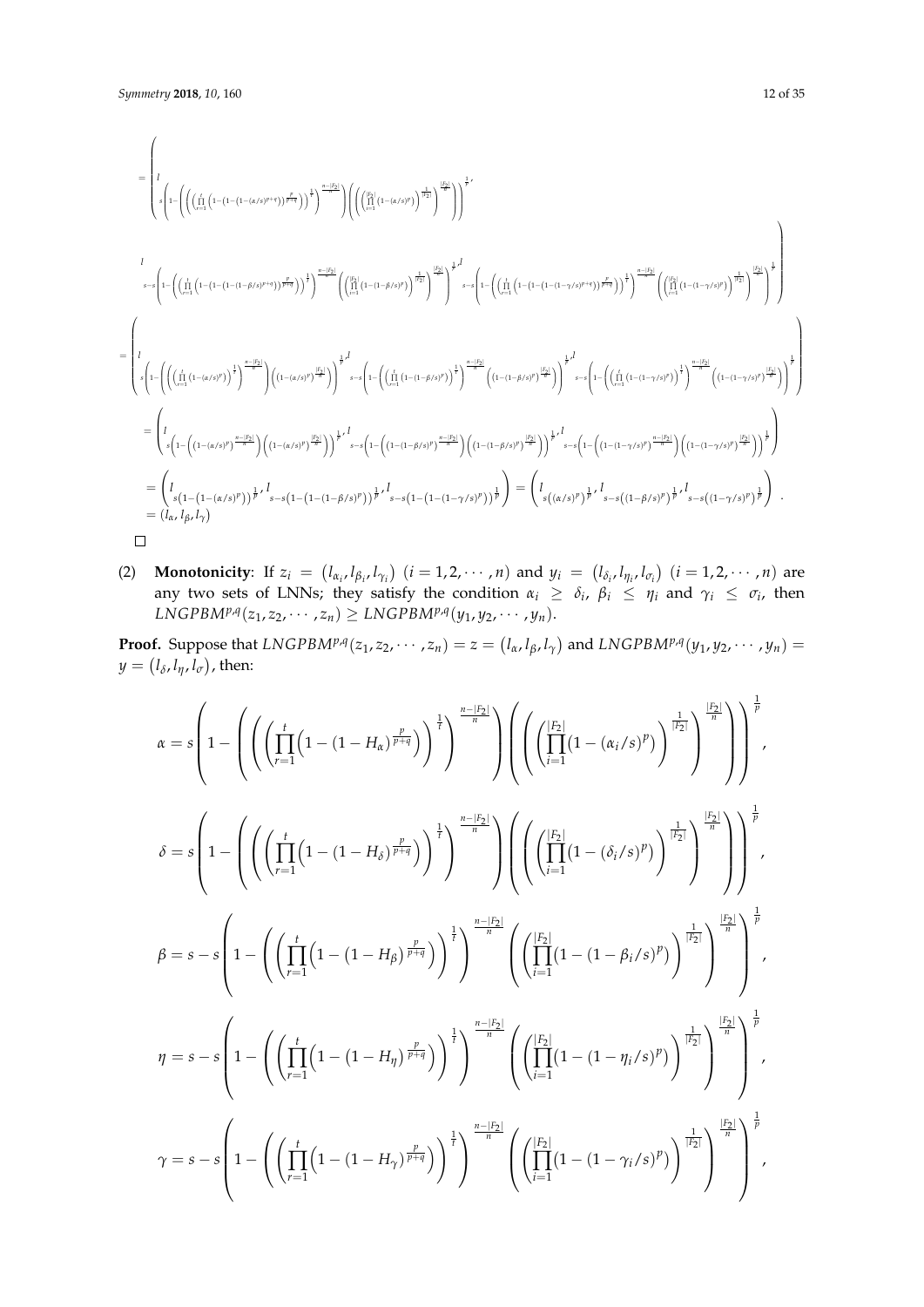$$
\sigma = s - s \left( 1 - \left( \left( \prod_{r=1}^{t} \left( 1 - (1 - H_{\sigma})^{\frac{p}{p+q}} \right) \right)^{\frac{1}{t}} \right)^{\frac{n-|F_2|}{n}} \left( \left( \prod_{i=1}^{|F_2|} (1 - (1 - \sigma_i/s)^p) \right)^{\frac{1}{|F_2|}} \right)^{\frac{1}{n}} \right)^{\frac{1}{p}}.
$$

In order to prove this property, we need to compute their score function values  $C(z)$  and  $C(y)$ , and their accuracy values  $A(z)$  and  $A(y)$  to compare their synthesized result, i.e.,  $z \geq y$ . Firstly, on the basis of the condition  $\alpha_i \geq \delta_i$ ,  $\beta_i \leq \eta_i$ , and  $\gamma_i \leq \sigma_i$ , we can get the compared result of their truth-membership degrees, indeterminacy-membership degrees, and falsity-membership degrees, respectively.

(i) The comparison of the truth-membership degrees:

Based on  $\alpha_i \geq \delta_i$ , we can get:

$$
\begin{split} H_{\alpha}&=\left(\prod\limits_{i=1}^{h_r}\left(1-\left(\alpha_i/s\right)^p\left(1-\left(\prod\limits_{j=1}^{h_r}\left(1-\left(\alpha_j/s\right)^q\right)\right)^{\frac{1}{h_r-1}}\right)\right)\right)^\frac{1}{h_r}\leq \left(\prod\limits_{i=1}^{h_r}\left(1-\left(\delta_i/s\right)^p\right)^{\frac{1}{h_r-1}}\right)\right)^\frac{1}{h_r}\\ &\Rightarrow \left(\left(\prod\limits_{r=1}^{t}\left(1-\left(1-H_{\alpha}\right)^{\frac{p}{p+q}}\right)\right)^\frac{1}{p}\right)^\frac{1-\left(p-1\right)}{n}\\ &\Rightarrow \left(\left(\prod\limits_{r=1}^{t}\left(1-\left(1-H_{\alpha}\right)^{\frac{p}{p+q}}\right)\right)^\frac{1}{p}\right)^\frac{1-\left(p-1\right)}{n}\\ &\text{and } \left(\left(\prod\limits_{i=1}^{h_r}\left(1-\left(\alpha_i/s\right)^p\right)\right)^{\frac{1}{h_r}}\right)^\frac{|\mathcal{P}_1|}{n}\\ &\leq \left(\left(\prod\limits_{i=1}^{h_r}\left(1-\left(1-H_{\delta}\right)^{\frac{p}{p+q}}\right)\right)^\frac{1}{h}\right)^\frac{|\mathcal{P}_2|}{n}\\ &\text{and } \left(\left(\prod\limits_{i=1}^{h_r}\left(1-\left(\alpha_i/s\right)^p\right)\right)^{\frac{1}{h_r}}\right)^\frac{|\mathcal{P}_2|}{n}\\ &\leq \left(\left(\prod\limits_{i=1}^{h_r}\left(1-\left(\delta_i/s\right)^p\right)\right)^{\frac{1}{h_r}}\right)^\frac{|\mathcal{P}_2|}{n}\\ &\end{split}
$$

In accordance with the upper two inequalities, we have:

$$
s\left(1-\left(\left(\left(\prod_{r=1}^{t}\left(1-(1-H_{\alpha})^{\frac{p}{p+q}}\right)\right)^{\frac{1}{r}}\right)^{\frac{n-|F_2|}{a}}\right)\left(\left(\left(\prod_{i=1}^{|F_2|}(1-(\alpha_i/s)^p)\right)^{\frac{1}{|F_2|}}\right)^{\frac{|F_2|}{a}}\right)\right)^{\frac{1}{p}}\geq s\left(1-\left(\left(\left(\prod_{r=1}^{t}\left(1-(1-H_{\delta})^{\frac{p}{p+q}}\right)\right)^{\frac{1}{r}}\right)^{\frac{n-|F_2|}{a}}\right)\left(\left(\left(\prod_{i=1}^{|F_2|}(1-(\delta_i/s)^p)\right)^{\frac{1}{|F_2|}}\right)^{\frac{p}{p}}\right)^{\frac{n-|F_2|}{a}}\right)^{\frac{1}{p}}\right)
$$

That is,  $\alpha > \delta$ .

(ii) The comparision of indeterminacy-membership degrees and falsity-membership degrees, respectively:

Based on  $\beta_i\leq\eta_i$  and  $\gamma_i\leq\sigma_i$ , we can also obtain  $\beta\leq\eta$  and  $\gamma\leq\sigma$ ; this process is similar to the process of the truth-membership degrees.

Thus, it can be obtained that  $C(z) = \frac{2s + \alpha - \beta - \gamma}{3s} \ge \frac{2s + \delta - \eta - \sigma}{3s} = C(y)$ . In the following, we discuss two cases.

- (i) If  $C(z) > C(y)$ , then  $z > y$ , according to Definition 2.
- (ii) If  $C(z) = C(y)$ , then  $(\alpha \gamma) \beta = (\delta \sigma) \eta$ . Since  $\alpha \gamma \ge \delta \sigma$  in the light of  $\alpha \ge \delta$  and *γ*  $\leq$  *σ*, now we assume *α* − *γ* > *δ* − *σ*, then *β* > *η*, which is in contradiction with the previous *proof β* ≤ *η*. So, we can conclude that  $α − γ = δ − σ$ . That is,  $A(z) = \frac{α - γ}{s} = \frac{δ - σ}{s} = A(y)$ , which testifies  $z = y$ .

In conclusion, the synthesized result  $z \geq y$ , which explains:

$$
LNGPBM^{p,q}(z_1, z_2, \cdots, z_n) \geq LNGPBM^{p,q}(y_1, y_2, \cdots, y_n)
$$

 $\Box$ 

(3) **Boundedness**: Let  $z_i = (l_{\alpha_i}, l_{\beta_i}, l_{\gamma_i})$   $(i = 1, 2, \dots, n)$  be an arbitrary set of LNNs, then:

$$
\min_i z_i \leq LNGPBM^{p,q}(z_1, z_2, \cdots, z_n) \leq \max_i z_i
$$

.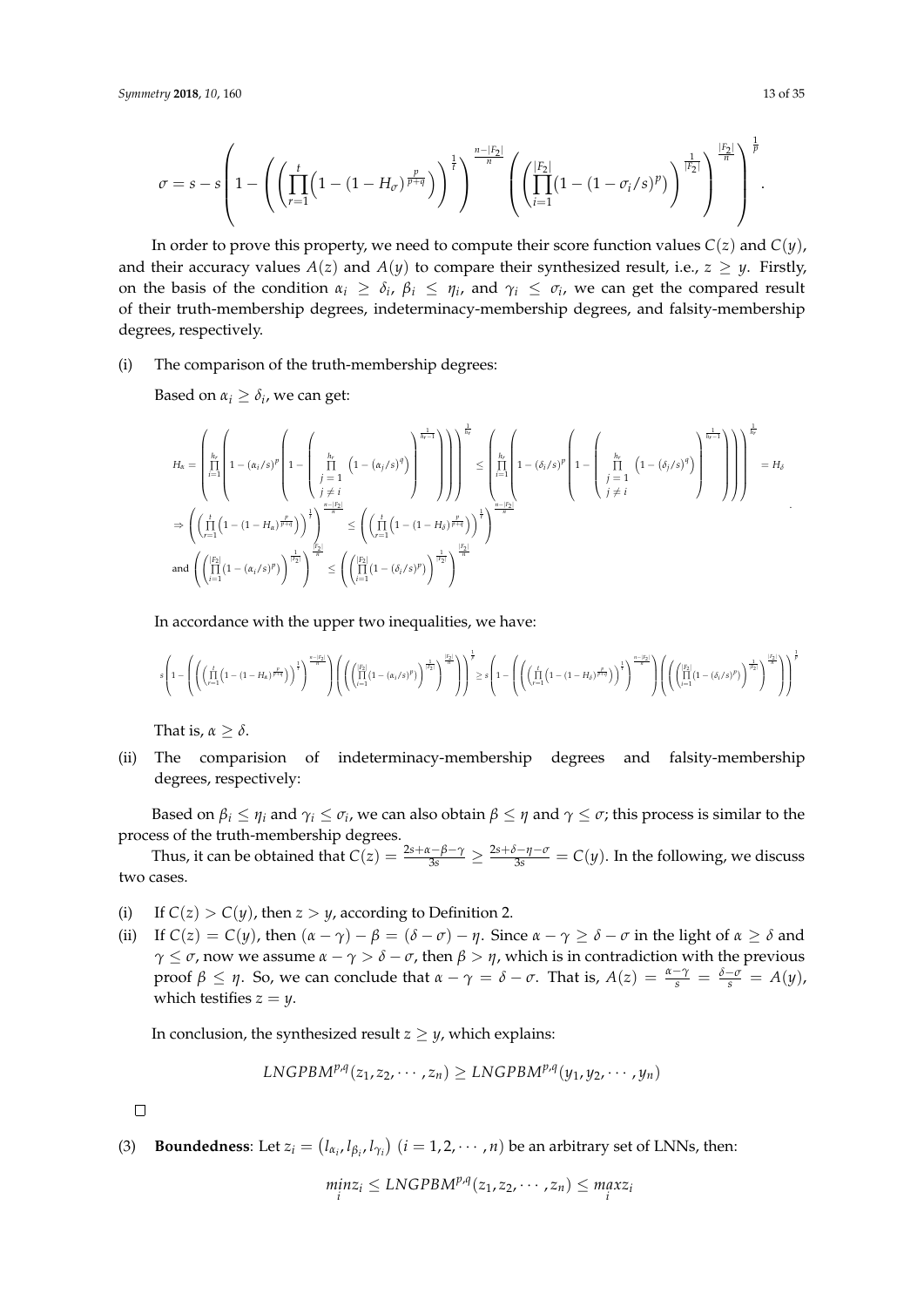**Proof.** Since  $z_i \geq minz_i$ , according to the monotonicity and idempotency of the proposed *LNGPBM i* operator, we can obtain the following result:

$$
LNGPBM^{p,q}(z_1, z_2, \cdots, z_n) \geq LNGPBM^{p,q}\left(\underset{i}{min}z_i, \underset{i}{min}z_i, \cdots, \underset{i}{min}z_i\right) = \underset{i}{min}z_i
$$

Similarly, we can obtain the corresponding result for *max zi* : *i*

$$
LNGPBM^{p,q}(z_1, z_2, \cdots, z_n) \leq LNGPBM^{p,q}\left(\max_{i} z_i, \max_{i} z_i, \cdots, \max_{i} z_i\right) = \max_{i} z_i
$$
  
Therefore,  $\min_{i} z_i \leq LNGPBM^{p,q}(z_1, z_2, \cdots, z_n) \leq \max_{i} z_i$ .

Based on the character of *F*2, some special cases are discussed about the *LNGPBM* operator, and shown in the following.

(1) When  $|F_2| = 0$ , all arguments belong to the group  $F_1$ , and are divided into *t* clusters; then, the proposed *LNGPBM* operator is simplified as the following form:

$$
LNGPB M^{p,q}(z_1, z_2, \cdots, z_n) = \frac{1}{t} \bigoplus_{r=1}^t \left( \frac{1}{h_r} \frac{h_r}{\bigoplus_{i=1}^h z_i^p} \otimes \left( \frac{1}{h_r - 1} \bigoplus_{\substack{j=1 \ j \neq i}}^{h_r} z_j^q \right) \right)^{\frac{1}{p+q}} = LNPB M^{p,q}(z_1, z_2, \cdots, z_n)
$$

The *LNPBM* is called the linguistic neutrosophic *PBM* operator.

(2) When  $|F_2| = 0$  and  $t = 1$ , all arguments belong to the same cluster, i.e.,  $h_r = n$ ; then, the proposed *LNGPBM* operator becomes the following form:

$$
LNGPBM^{p,q}(z_1, z_2, \cdots, z_n) = \left(\begin{matrix} \frac{h}{h_r} & \frac{h_r}{z_1^p} \otimes \begin{pmatrix} \frac{1}{h_r-1} & \frac{h_r}{z_1^p} \\ \frac{1}{h_r-1} & \frac{1}{p} & z_j^q \end{pmatrix} \\ \begin{pmatrix} \frac{1}{h_r-1} & \frac{h_r}{z_1^p} \\ \frac{1}{p} & \frac{1}{p} & \frac{1}{p} \end{pmatrix} \end{matrix}\right)^{\frac{1}{p+q}} = \left(\begin{matrix} \frac{n}{h_r} & \frac{n}{k} & z_j^q \\ \frac{1}{h_r-1} & \frac{1}{p} & \frac{1}{p} & z_j^q \\ \frac{1}{h_r-1} & \frac{1}{p} & \frac{1}{p} & \frac{1}{p} \end{pmatrix}\right)^{\frac{1}{p+q}} = LNBM^{p,q}(z_1, z_2, \cdots, z_n)
$$

The *LNBM* is called the linguistic neutrosophic *BM* operator.

(3) When  $|F_2| = n$ , there is no element in group  $F_1$  and all elements are independent; then, the proposed *LNGPBM* operator reduces to the following form:

$$
LNGPBM^{p,q}(z_1, z_2, \cdots, z_n) = \left(\frac{1}{|F_2|} \underset{i=1}{\overset{|F_2|}{\oplus}} z_i^p\right)^{\frac{1}{p}} = \left(\frac{1}{n} \underset{i=1}{\overset{n}{\oplus}} z_i^p\right)^{\frac{1}{p}} = LNPRAM^p(z_1, z_2, \cdots, z_n)
$$

The *LNPRAM* is called the linguistic neutrosophic power root arithmetic mean operator.

Moreover, we can also get some special cases by distributing different values to the parameters *p* and *q*.

(1) When  $q \rightarrow 0$ , the proposed *LNGPBM* operator becomes the *LNPRAM* operator, which was described in the previous discussion. Since there is no inner connection in group *F*1, all of the elements are independent.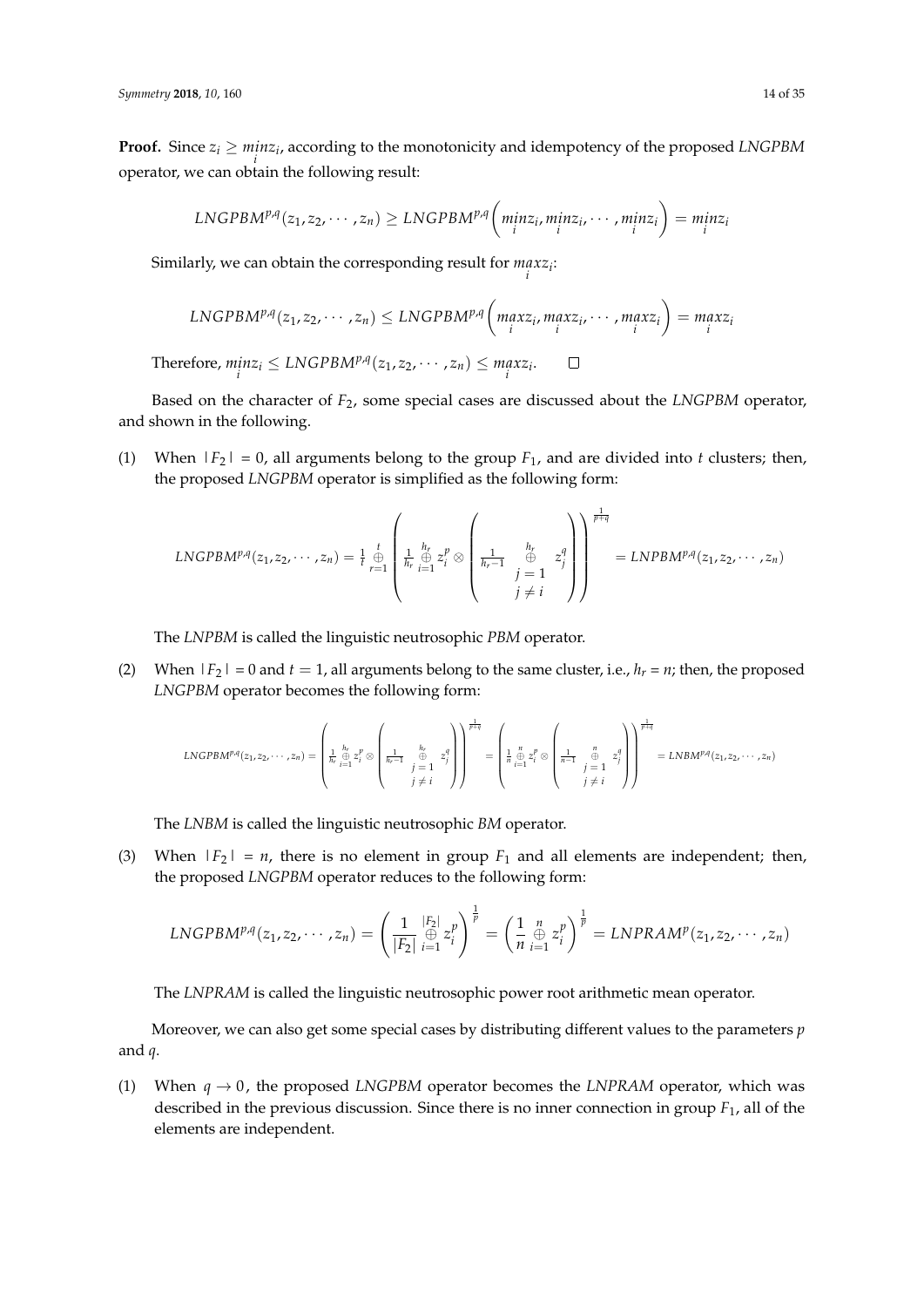(2) When  $p = 1$  and  $q \rightarrow 0$ , the proposed *LNGPBM* operator reduces to the linguistic neutrosophic arithmetic mean (*LNAM*) operator, which is shown as follows:

$$
LNGPBM^{p=1,q\to 0}(z_1, z_2, \cdots, z_n) = \left(\frac{1}{n} \bigoplus_{i=1}^n z_i^p\right)^{\frac{1}{p}} = \frac{1}{n} \bigoplus_{i=1}^n z_i = LNAM(z_1, z_2, \cdots, z_n)
$$

(3) When  $p = 2$  and  $q \rightarrow 0$ , the proposed *LNGPBM* operator is transformed into the linguistic neutrosophic square root arithmetic mean (*LNSRAM*) operator, which is shown as follows:

$$
LNGPBM^{p=2,q\rightarrow 0}(z_1,z_2,\cdots,z_n)=\left(\frac{1}{n}\underset{i=1}{\overset{n}{\oplus}}z_i^2\right)^{\frac{1}{2}}=LNSRAM(z_1,z_2,\cdots,z_n).
$$

(4) When  $p = q = 1$ , the proposed *LNGPBM* operator is simplified as the simplest form of the *LNGPBM* operator, which is shown as follows:

$$
LNGPB M^{p=1,q=1}(z_1, z_2, \cdots, z_n) = \frac{n-|F_2|}{n} \left( \frac{1}{t} \bigoplus_{r=1}^t \left( \frac{1}{h_r} \bigoplus_{i=1}^{h_r} z_i \otimes \left( \frac{1}{h_r-1} \bigoplus_{\substack{j=1 \ j \neq i}}^{h_r} z_j \right) \right)^{\frac{1}{2}} \right) \oplus \frac{|F_2|}{n} \left( \frac{1}{|F_2|} \bigoplus_{i=1}^{|F_2|} z_i \right)
$$

It is often used to simplify the calculation in a problem.

#### <span id="page-14-0"></span>*3.2. The LNGWPBM Operator*

In Definitions 8, we assume that all the input arguments have the same position. However, in many realistic decision-makings, every input argument may have different importance. Accordingly, we give different values to the weights of input arguments, and propose the weighted form of the *LNGPBM* operator. Let the weight of input argument  $z_i = (l_{\alpha_i}, l_{\beta_i}, l_{\gamma_i})$   $(i = 1, 2, \cdots, n)$  be  $\omega_i$ , where  $\omega_i \in [0, 1]$ and  $\sum_{n=1}^{\infty}$  $\sum_{i=1} \omega_i = 1$ . The weighted form of the *LNGPBM* operator is shown in the following.

**Definition 9.** Let  $z_1, z_2, \cdots$  and  $z_n$  be LNNs that are sorted into two groups:  $F_1$  and  $F_2$ *. In*  $F_1$ *, the elements* are divided into t clusters  $P_1, P_2, \cdots, P_t$ , which satisfy  $P_x \cap P_y = \varnothing$ ,  $x \neq y$  and  $\bigcup\limits_{r=1}^t P_r = F_1$ ; in  $F_2$ , the elements *are irrelevant to any element. The weighted form of the LNGPBM operator of the LNNs z*1, *z*2, · · · *and z<sup>n</sup> is defined as follows:*

$$
LNGWPBM^{p,q}(z_1, z_2, \cdots, z_n) = \left(\frac{\prod_{\substack{n=|F_2|\\n\\n\\n}}\left(\frac{1}{r+1}\oint\limits_{i=1}^{h_2} \omega_i \frac{1}{i=1} \omega_i z_i^p \otimes \left(\frac{1}{\sum_{\substack{k\\j\leq \omega_i\\j=1}}^{h_2} \omega_j z_j^q\right)} \left(\frac{1}{\sum_{\substack{k\\j\neq i}}^{h_2} \omega_j z_j^q\right)\right)^{\frac{p}{p+q}}\right) \oplus \frac{|F_2|}{n}\left(\frac{1}{\sum_{i=1}^{|F_2|} \oplus \omega_i z_i^p}\right)^{\frac{1}{p}}\right)
$$
(18)

where  $z_i=(l_{\alpha_i},l_{\beta_i},l_{\gamma_i})$  and  $\alpha_i,\beta_i,\gamma_i\in[0,s]$   $(i=1,2,\cdots,n)$ ;  $\omega_i$  is the weight of input argument  $z_i$  meeting  $\omega_i\in[0,1]$  and  $\sum\limits_{}^n\omega_i=1;$   $p,q\geq 0$  and  $p+q>0;$   $\mathop{|\mathnormal{F}_2|}\,$  denotes the number of elements in  $\mathop{\mathnormal{F}_2};$   $h_r$  indicates the *i*=1 *number of elements in partition P<sub>r</sub>; and*  $\sum_{i=1}^{t}$  $\sum_{r=1} h_r = n - |F_2|$ *. Then, we call it a linguistic neutrosophic generalized weighted PBM (LNGWPBM) operator.*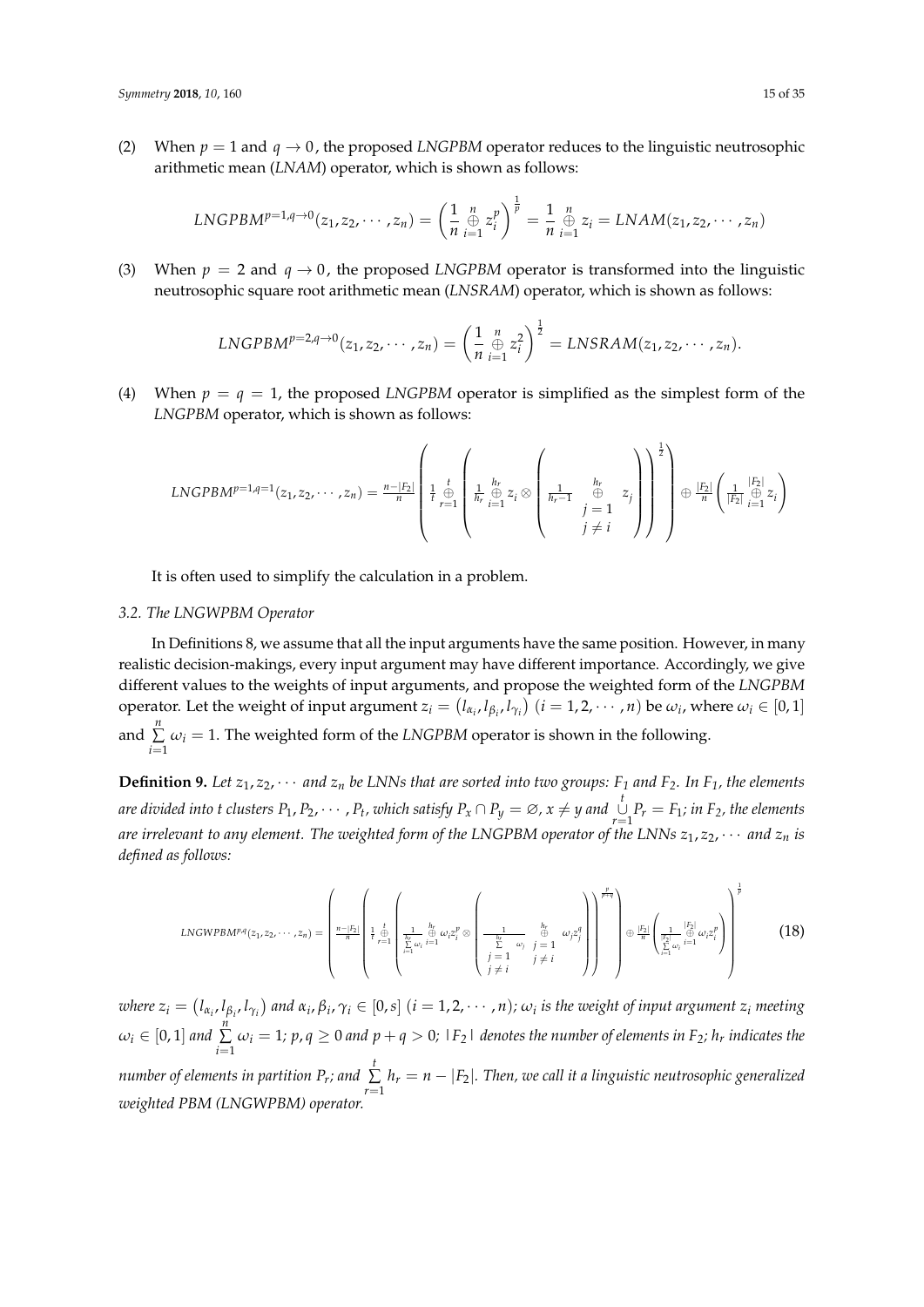**Theorem 2.** Let  $z_1, z_2, \cdots$  and  $z_n$  be LNNs, where  $z_i = (l_{\alpha_i}, l_{\beta_i}, l_{\gamma_i})$  and  $\alpha_i, \beta_i, \gamma_i \in [0, s]$   $(i = 1, 2, \cdots, n)$ , *and let the weight of input argument*  $z_i$  *be*  $\omega_i$ *, where*  $\omega_i \in [0,1]$  *and*  $\sum_{i=1}^n \frac{1}{n}$  $\sum_{i=1}$   $\omega_i = 1$ *. Then, the synthesized result of the LNGWPBM operator of the LNNs z*1, *z*2, · · · *and z<sup>n</sup> is still a LNN, which is shown as follows:*

$$
L_{\text{NGWPBM}^{p,q}(z_{1},z_{2},\cdots,z_{n}) =\n\begin{pmatrix}\n1 & \frac{1}{2} \\
1 & \frac{1}{2} \\
1 & \frac{1}{2} \\
1 & \frac{1}{2} \\
1 & \frac{1}{2} \\
1 & \frac{1}{2} \\
1 & \frac{1}{2} \\
1 & \frac{1}{2} \\
1 & \frac{1}{2} \\
1 & \frac{1}{2} \\
1 & \frac{1}{2} \\
1 & \frac{1}{2} \\
1 & \frac{1}{2} \\
1 & \frac{1}{2} \\
1 & \frac{1}{2} \\
1 & \frac{1}{2} \\
1 & \frac{1}{2} \\
1 & \frac{1}{2} \\
1 & \frac{1}{2} \\
1 & \frac{1}{2} \\
1 & \frac{1}{2} \\
1 & \frac{1}{2} \\
1 & \frac{1}{2} \\
1 & \frac{1}{2} \\
1 & \frac{1}{2} \\
1 & \frac{1}{2} \\
1 & \frac{1}{2} \\
1 & \frac{1}{2} \\
1 & \frac{1}{2} \\
1 & \frac{1}{2} \\
1 & \frac{1}{2} \\
1 & \frac{1}{2} \\
1 & \frac{1}{2} \\
1 & \frac{1}{2} \\
1 & \frac{1}{2} \\
1 & \frac{1}{2} \\
1 & \frac{1}{2} \\
1 & \frac{1}{2} \\
1 & \frac{1}{2} \\
1 & \frac{1}{2} \\
1 & \frac{1}{2} \\
1 & \frac{1}{2} \\
1 & \frac{1}{2} \\
1 & \frac{1}{2} \\
1 & \frac{1}{2} \\
1 & \frac{1}{2} \\
1 & \frac{1}{2} \\
1 & \frac{1}{2} \\
1 & \frac{1}{2} \\
1 & \frac{1}{2} \\
1 & \frac{1}{2} \\
1 & \frac{1}{2} \\
1 & \frac{1}{2} \\
1 & \frac{1}{2} \\
1 & \frac{1}{2} \\
1 & \frac{1}{2} \\
1 & \frac{1}{2} \\
1 & \frac{1}{2} \\
1 & \frac{1}{2} \\
1 & \frac{1}{2} \\
1 & \frac{1}{2} \\
1 & \frac{1}{2} \\
1 & \frac{1}{2} \\
1 & \frac{1}{2} \\
1 & \frac{1}{2} \\
1 & \frac{1}{2} \\
1 & \frac{1}{2} \\
1 & \frac{1}{2} \\
1 & \frac{1}{2} \\
1 & \frac{1}{2} \\
1 & \frac{1}{2} \\
1 & \frac{1}{2} \\
$$

**Proof.** Along the lines of Theorem 1, we also process the groups  $F_1$  and  $F_2$  separately, and then combine them to prove.

(i) The processing of  $F_1$ :

Firstly, we successively use Formulas (7), (6), and (4) to get the following formula: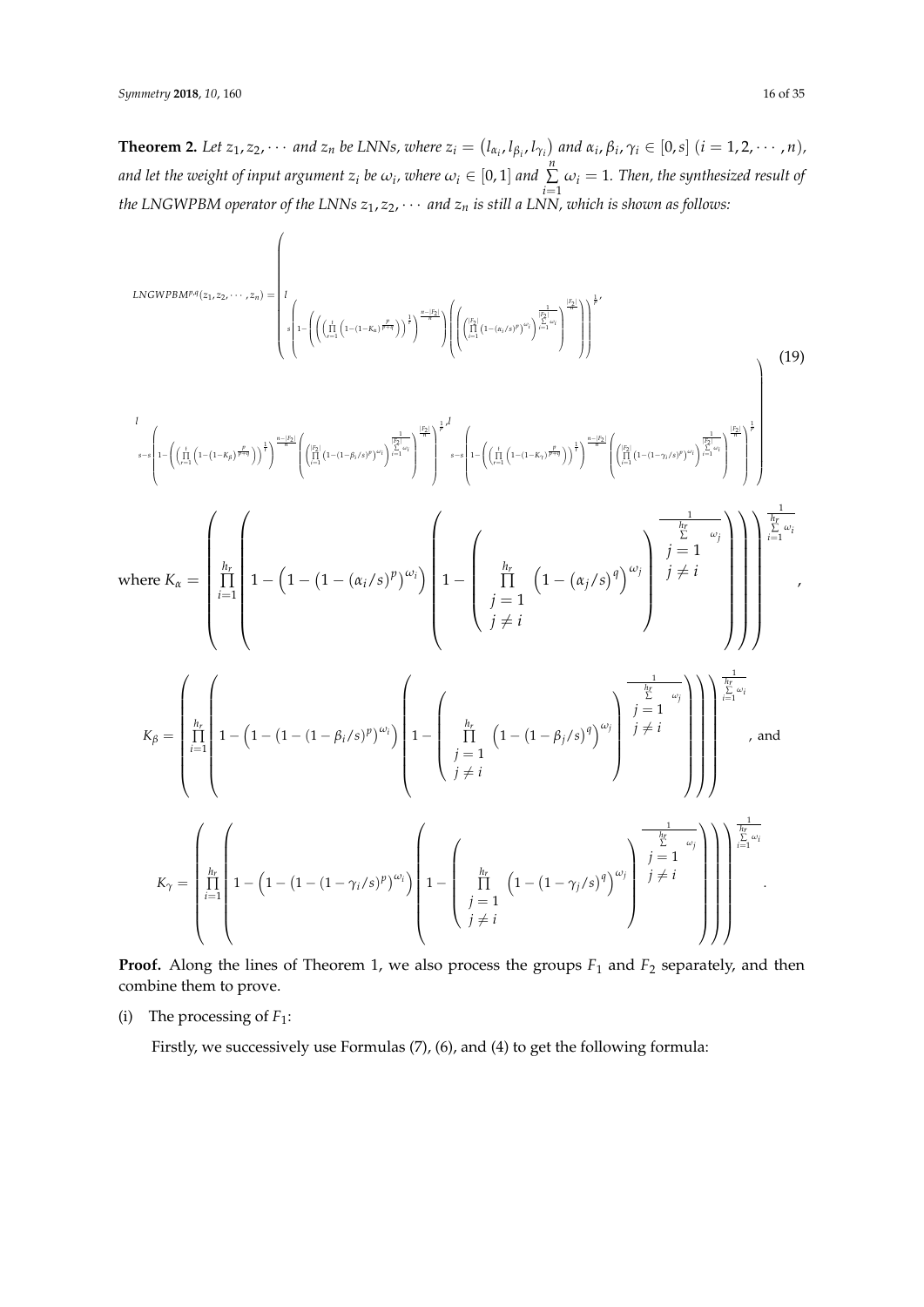$$
\begin{aligned}\n\stackrel{h_r}{\oplus} \quad & \omega_j z_j^q = \n\begin{bmatrix}\n1 & \text{if } \quad |I - (\alpha_j / s)^q \rangle^{\omega_j / l}, & \text{if } \quad |I - (1 - \beta_j / s)^q \rangle^{\omega_j / l}, & \text{if } \quad |I - (1 - \gamma_j / s)^q \rangle^{\omega_j} \\
j & \neq i & \quad j \neq i & \quad j \neq i\n\end{bmatrix}, \\
j & \text{if } \quad j \neq i\n\end{aligned}
$$

Then, we have:

$$
\frac{1}{\sum\limits_{j=1}^{h_r} \omega_j} \underset{j \neq i}{\overset{h_r}{\sum}} \omega_j z_j^q = \left[ l \underset{j \neq i}{\overset{\sum\limits_{k=1}^{h_r} \omega_j z_j^q = l}{\left( l - (\alpha_j/s)^q \right)^{\omega_j}} \right)} \frac{1}{j = 1} \int\limits_{j \neq i}^{l} \frac{1}{\left( l - (1 - \beta_j/s)^q \right)^{\omega_j}} \frac{1}{j \neq i} \int\limits_{j \neq i}^{\frac{1}{h_r} \omega_j} \frac{1}{j \neq i} \int\limits_{j \neq i}^{h_r} \frac{1}{\left( l - (1 - \beta_j/s)^q \right)^{\omega_j}} \frac{1}{j \neq i} \int\limits_{j \neq i}^{h_r} \frac{1}{\left( l - (1 - \gamma_j/s)^q \right)^{\omega_j}} \right)^{\frac{1}{j \neq i}} \frac{1}{j \neq i}.
$$

Since 
$$
\omega_i z_i^p = \left( l_{s-s(1-(\alpha_i/s)^p)} \omega_i, l_{s(1-(1-\beta_i/s)^p)} \omega_i, l_{s(1-(1-\gamma_i/s)^p)} \omega_i \right)
$$
, we can get:



Hence, the following equation is established in the light of the upper:

$$
\overline{H} = \frac{1}{\sum\limits_{i=1}^{h_r} \omega_i} \bigoplus\limits_{i=1}^{\hat{h}_r} \omega_i z_i^p \otimes \left(\frac{1}{\sum\limits_{j=1}^{h_r} \omega_j} \bigoplus\limits_{j=1}^{\hat{h}_r} \omega_j z_j^q\right) = \left[\begin{matrix} 1 \\ 1 \\ 1 \\ 1 \end{matrix}\right]
$$
\n
$$
\left(\begin{matrix} \sum\limits_{j=1}^{h_r} \omega_j z_j^q \\ \sum\limits_{j=1}^{h_r} \omega_j z_j^q \end{matrix}\right) = \left[\begin{matrix} 1 \\ 1 \\ 1 \\ 1 \end{matrix}\right]
$$
\n
$$
\left(\begin{matrix} \sum\limits_{j=1}^{h_r} \omega_j z_j^q \\ \sum\limits_{i=1}^{h_r} \omega_i z_j^q \end{matrix}\right) = \left(\begin{matrix} 1 \\ 1 \\ 1 \end{matrix}\right)
$$
\n
$$
\left(\begin{matrix} \sum\limits_{j=1}^{h_r} \omega_j z_j^q \\ \sum\limits_{i=1}^{h_r} \omega_i z_j^q \end{matrix}\right) = \left(\begin{matrix} 1 \\ 1 \\ 1 \end{matrix}\right)
$$
\n
$$
\left(\begin{matrix} \sum\limits_{j=1}^{h_r} \omega_j z_j^q \\ \sum\limits_{i=1}^{h_r} \omega_i z_j^q \end{matrix}\right) = \left(\begin{matrix} 1 \\ 1 \\ 1 \end{matrix}\right)
$$

,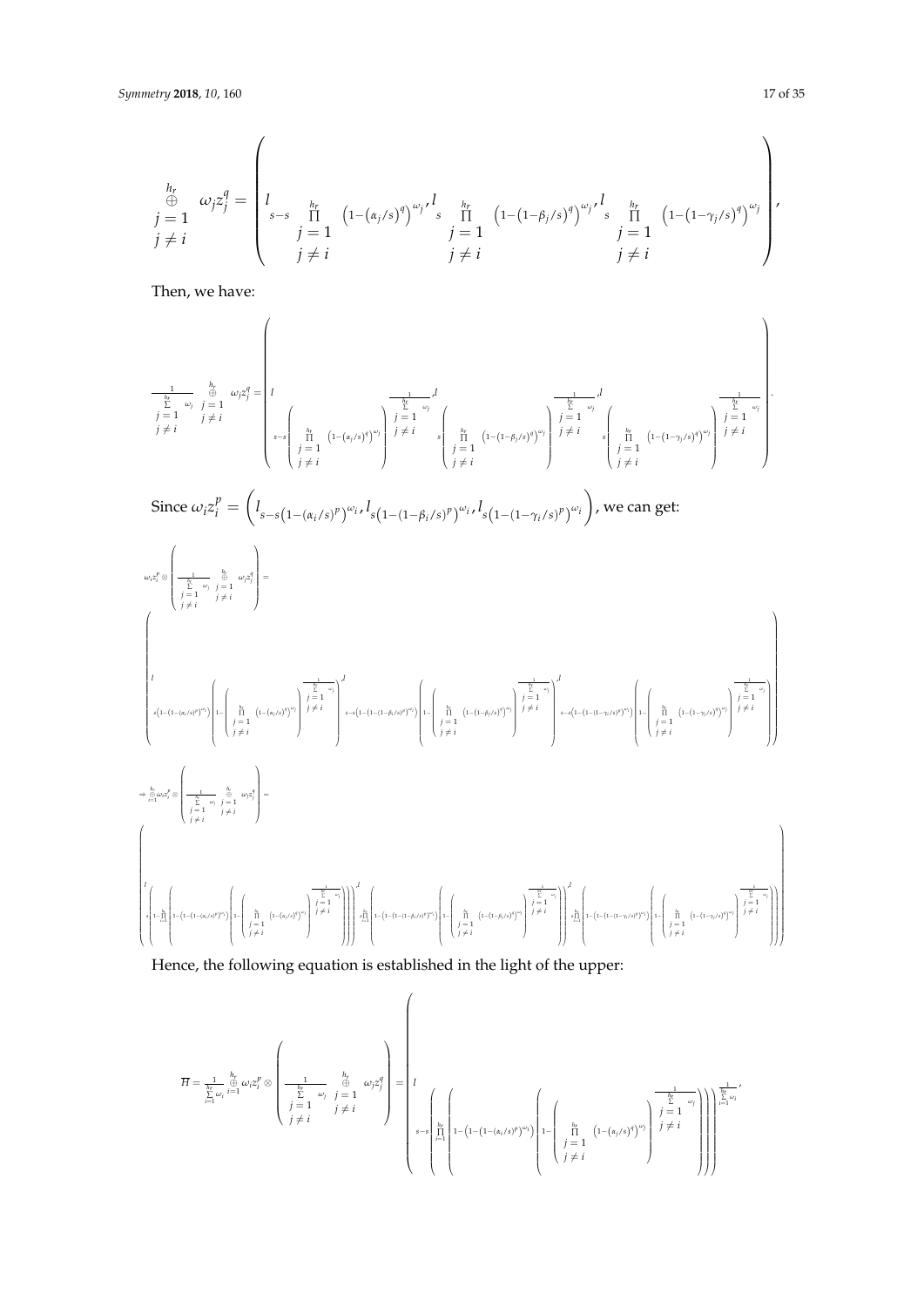$$
\begin{array}{c} \displaystyle l \\\\ \displaystyle s \left(\prod\limits_{l=1}^{h_r} \left(1-\left(1-\left(1-\left(1-\beta_l/s\right)^p\right)^{\omega_l}\right)\left(1-\left(\prod\limits_{\begin{array}{l}j=1\\j\neq i\end{array}}^{h_r} \left(1-\left(1-\beta_l/s\right)^q\right)^{\omega_j}\right)\right)^{\frac{1}{p}} \right)^{\frac{1}{p}}\right)^{\frac{1}{h_r}-\omega_l} \right) \end{array}\right) \end{array}
$$

Since the expression  $\overline{H}$  is too long, we suppose:

$$
K_{\alpha} = \left(\prod_{i=1}^{h_r} \left(1 - \left(1 - (1 - (\alpha_i/s)^p)^{\omega_i}\right)\left(1 - \left(\prod_{j=1}^{h_r} \left(1 - (\alpha_j/s)^q\right)^{\omega_j}\right)\right)^{\frac{1}{\substack{j=1 \text{odd } j \neq i}}}\right)\right)^{\frac{1}{\substack{k=1 \text{odd } j \neq i}}}\right)
$$
\n
$$
K_{\beta} = \left(\prod_{i=1}^{h_r} \left(1 - \left(1 - (1 - (1 - \beta_i/s)^p)^{\omega_i}\right)\left(1 - \left(\prod_{j=1}^{h_r} \left(1 - (1 - \beta_j/s)^q\right)^{\omega_j}\right)^{\frac{1}{\substack{j=1 \text{odd } j \neq i}}}\right)\right)^{\frac{1}{\substack{j=1 \text{odd } j \neq i}}}\right)
$$
\n
$$
K_{\gamma} = \left(\prod_{i=1}^{h_r} \left(1 - \left(1 - (1 - (1 - \gamma_i/s)^p)^{\omega_i}\right)\left(1 - \left(\prod_{j=1}^{h_r} \left(1 - (1 - \beta_j/s)^q\right)^{\omega_j}\right)^{\frac{1}{\substack{j=1 \text{odd } j \neq i}}}\right)\right)^{\frac{1}{\substack{j=1 \text{odd } j \neq i}}}\right)
$$
\n
$$
K_{\gamma} = \left(\prod_{i=1}^{h_r} \left(1 - (1 - (1 - \gamma_i/s)^p)^{\omega_i}\right)\left(1 - \left(\prod_{j=1}^{h_r} \left(1 - (1 - \gamma_j/s)^q\right)^{\omega_j}\right)^{\frac{1}{\substack{j=1 \text{odd } j \neq i}}}\right)\right)^{\frac{1}{\substack{k=1 \text{odd } j \neq i}}}\right)
$$

Then, the expression  $\overline{H}$  can be written as  $\overline{H}=\left(l_{s\times (1-K_\alpha)},l_{s\times K_\beta},l_{s\times K_\gamma}\right)$ . Next, we can get the below expression:

$$
A' = \tfrac{1}{t} \bigoplus_{r=1}^t \left(\tfrac{1}{\sum\limits_{i=1}^{h_r} \omega_i} \sum\limits_{i=1}^{\alpha_r} \omega_i z_i^p \otimes \left(\tfrac{1}{\sum\limits_{j=1}^L \omega_j} \sum\limits_{j=1}^{\beta_r} \omega_j z_j^q\right)\right) = \tfrac{1}{t} \bigoplus_{r=1}^t \left(\overline{H}\right)^{\frac{p}{p+q}} = \left(l \sum\limits_{s=s\left(\prod\limits_{i=1}^t \left(1-(1-K_s)\frac{p}{p+q}\right)\right)} \tfrac{1}{t} \cdot l \left(\prod\limits_{i=1}^t \left(1-(1-K_\beta)\frac{p}{p+q}\right)\right)^{\frac{1}{t} \cdot l} s\left(\prod\limits_{i=1}^t \left(1-(1-K_i)\frac{p}{p+q}\right)\right)^{\frac{1}{t} \cdot l} s\left(\prod\limits_{i=1}^t \left(1-(1-K_i)\frac{p}{p+q}\right)\right)^{\frac{1}{t} \cdot l} \left(\prod\limits_{i=1}^t \left(1-(1-K_i)\frac{p}{p+q}\right)\right)^{\frac{1}{t} \cdot l} s\left(\prod\limits_{i=1}^t \left(1-(1-K_i)\frac{p}{p+q}\right)\right)^{\frac{1}{t} \cdot l} s\left(\prod\limits_{i=1}^t \left(1-(1-K_i)\frac{p}{p+q}\right)\right)^{\frac{1}{t} \cdot l} \left(\prod\limits_{i=1}^t \left(1-(1-K_i)\frac{p}{p+q}\right)\right)^{\frac{1}{t} \cdot l} s\left(\prod\limits_{i=1}^t \left(1-(1-K_i)\frac{p}{p+q}\right)\right)^{\frac{1}{t} \cdot l} s\left(\prod\limits_{i=1}^t \left(1-(1-K_i)\frac{p}{p+q}\right)\right)^{\frac{1}{t} \cdot l} s\left(\prod\limits_{i=1}^t \left(1-(1-K_i)\frac{p}{p+q}\right)\right)^{\frac{1}{t} \cdot l} s\left(\prod\limits_{i=1}^t \left(1-(1-K_i)\frac{p}{p+q}\right)\right)^{\frac{1}{t} \cdot l} s\left(\prod\limits_{i=1}^t \left(1-(1-K_i)\frac{p}{p+q}\right)\right)^{\frac{1}{
$$

(ii) The processing of  $F_2$ :

Based on the operational laws of LNNs, it is easy to obtain:

$$
B' = \frac{1}{\sum\limits_{i=1}^{|F_2|} \bigoplus\limits_{i=1}^{|F_2|} \omega_i z_i^p} = \left( l \sum_{s=s\left(\prod\limits_{i=1}^{|F_2|} (1-(\alpha_i/s)^p)^{\omega_i}\right)}^{\frac{1}{|F_2|}} \sum_{i=1}^l \left( l \sum_{s=s\left(\prod\limits_{i=1}^{|F_2|} (1-(1-\beta_i/s)^p)^{\omega_i}\right)}^{\frac{1}{|F_2|}} \right)^{\frac{1}{|F_2|}} \sum_{i=1}^l \left( l \sum_{i=1}^{|F_2|} (1-(1-\gamma_i/s)^p)^{\omega_i}\right)^{\frac{1}{|F_2|}} \sum_{i=1}^{|F_2|} \left( l \sum_{s=s\left(\sum\limits_{i=1}^{|F_2|} (1-(1-\gamma_i/s)^p)^{\omega_i}\right)}^{\frac{1}{|F_2|}} \right)^{\frac{1}{|F_2|}} \right)
$$

 $\setminus$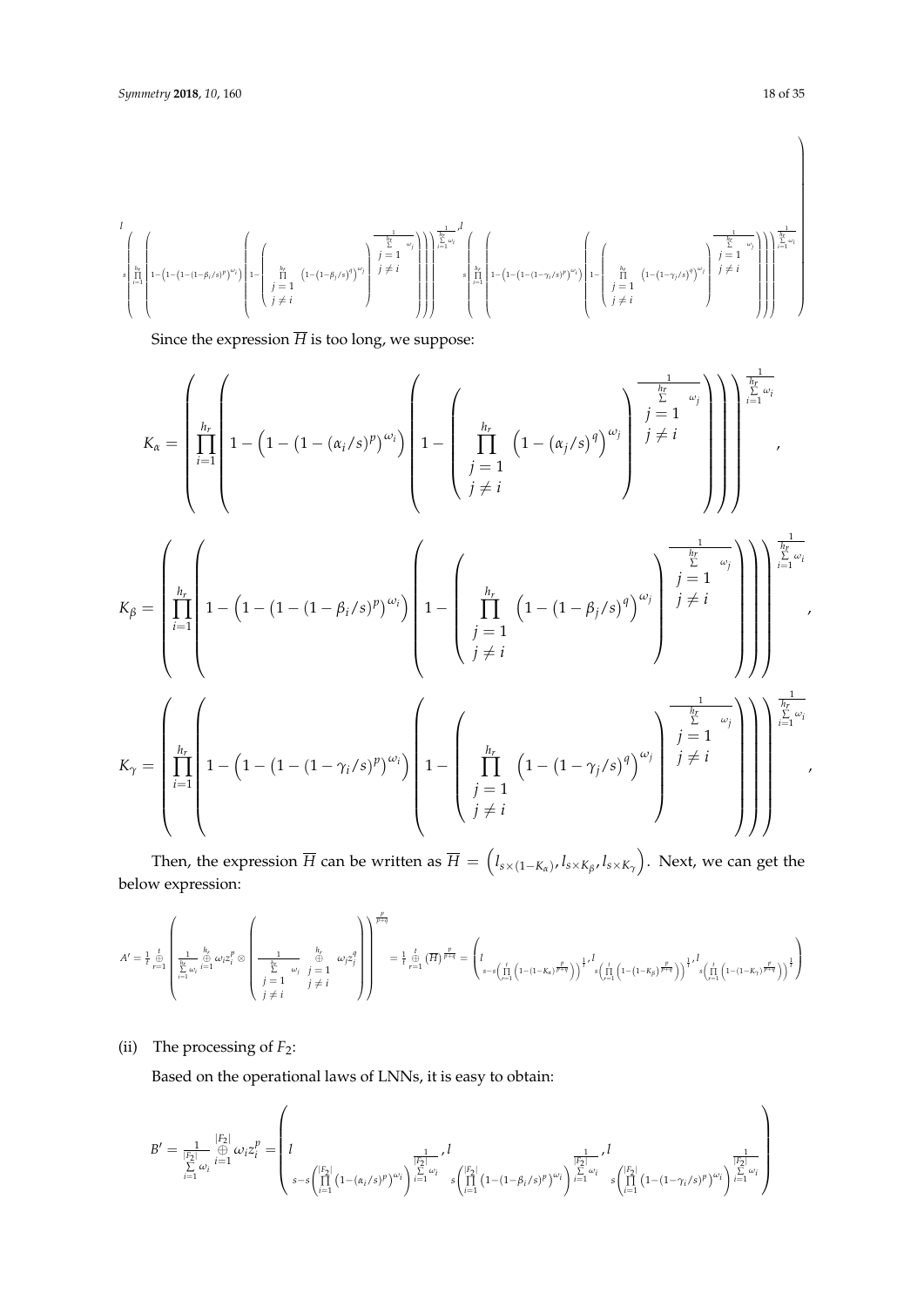Finally, we compute the synthesized result of the *LNGWPBM* operator:

 $\overline{1}$ 

$$
\begin{pmatrix}\n\frac{n-|F_2|}{n}A' \oplus \frac{|F_2|}{n}B'\n\end{pmatrix}^{\frac{1}{p}} = \n\begin{pmatrix}\n\frac{1}{2}\n\end{pmatrix}\n\begin{pmatrix}\n\frac{1}{2} & \frac{1}{2} \\
\frac{1}{2} & \frac{1}{2} \\
\frac{1}{2} & \frac{1}{2} \\
\frac{1}{2} & \frac{1}{2} \\
\frac{1}{2} & \frac{1}{2} \\
\frac{1}{2} & \frac{1}{2} \\
\frac{1}{2} & \frac{1}{2} \\
\frac{1}{2} & \frac{1}{2} \\
\frac{1}{2} & \frac{1}{2} \\
\frac{1}{2} & \frac{1}{2} \\
\frac{1}{2} & \frac{1}{2} \\
\frac{1}{2} & \frac{1}{2} \\
\frac{1}{2} & \frac{1}{2} \\
\frac{1}{2} & \frac{1}{2} \\
\frac{1}{2} & \frac{1}{2} \\
\frac{1}{2} & \frac{1}{2} \\
\frac{1}{2} & \frac{1}{2} \\
\frac{1}{2} & \frac{1}{2} \\
\frac{1}{2} & \frac{1}{2} \\
\frac{1}{2} & \frac{1}{2} \\
\frac{1}{2} & \frac{1}{2} \\
\frac{1}{2} & \frac{1}{2} \\
\frac{1}{2} & \frac{1}{2} \\
\frac{1}{2} & \frac{1}{2} \\
\frac{1}{2} & \frac{1}{2} \\
\frac{1}{2} & \frac{1}{2} \\
\frac{1}{2} & \frac{1}{2} \\
\frac{1}{2} & \frac{1}{2} \\
\frac{1}{2} & \frac{1}{2} \\
\frac{1}{2} & \frac{1}{2} \\
\frac{1}{2} & \frac{1}{2} \\
\frac{1}{2} & \frac{1}{2} \\
\frac{1}{2} & \frac{1}{2} \\
\frac{1}{2} & \frac{1}{2} \\
\frac{1}{2} & \frac{1}{2} \\
\frac{1}{2} & \frac{1}{2} \\
\frac{1}{2} & \frac{1}{2} \\
\frac{1}{2} & \frac{1}{2} \\
\frac{1}{2} & \frac{1}{2} \\
\frac{1}{2} & \frac{1}{2} \\
\frac{1}{2} & \frac{1}{2} \\
\frac{1}{2} & \frac{1}{2} \\
\frac{1}{
$$

That proves that Formula (19) is kept. Then, we prove that the aggregated result of Formula (19) is an LNN. It is easy to prove the following inequalities:

$$
0 \leq s \left(1 - \left( \left( \prod_{r=1}^{t} \left(1 - (1 - K_{\alpha})^{\frac{p}{p+q}}\right) \right)^{\frac{1}{t}} \right)^{\frac{n-|F_{2}|}{n}} \right) \left( \left( \left( \prod_{i=1}^{|F_{2}|} (1 - (\alpha_{i}/s)^{p})^{\omega_{i}} \right)^{\frac{1}{\sum_{i=1}^{t} \omega_{i}} - 1} \right)^{\frac{1}{\sum_{i=1}^{t} \omega_{i}} \right) \right)^{\frac{1}{p}} \leq s,
$$
  

$$
0 \leq s - s \left(1 - \left( \left( \prod_{r=1}^{t} \left(1 - (1 - K_{\beta})^{\frac{p}{p+q}}\right) \right)^{\frac{1}{t}} \right)^{\frac{n-|F_{2}|}{n}} \left( \left( \prod_{i=1}^{|F_{2}|} (1 - (1 - \beta_{i}/s)^{p})^{\omega_{i}} \right)^{\frac{1}{\sum_{i=1}^{t} \omega_{i}} - 1} \right)^{\frac{1}{\sum_{i=1}^{t} \omega_{i}} \right)^{\frac{1}{p}} \leq s,
$$
  
and  $0 \leq s - s \left(1 - \left( \left( \prod_{r=1}^{t} \left(1 - (1 - K_{\gamma})^{\frac{p}{p+q}}\right) \right)^{\frac{1}{t}} \right)^{\frac{n-|F_{2}|}{n}} \left( \left( \prod_{i=1}^{|F_{2}|} (1 - (1 - \gamma_{i}/s)^{p})^{\omega_{i}} \right)^{\frac{1}{\sum_{i=1}^{t} \omega_{i}} - 1} \right)^{\frac{1}{\sum_{i=1}^{t} \omega_{i}} \right)^{\frac{1}{n}} \right)^{\frac{1}{p}} \leq s.$ 

Firstly, we prove  $0 \leq K_\alpha \leq 1$ ,  $0 \leq K_\beta \leq 1$ , and  $0 \leq H_\gamma \leq 1$ . Based on the previous conditions such as  $\alpha_j \in [0,s]$ ,  $p \ge 0$ ,  $q \ge 0$ ,  $\omega_i \in [0,1]$ , and so on, we can  $\frac{1}{h_r}$ 

get 
$$
0 \le (1 - (\alpha_i/s)^p)^{\omega_i} \le 1
$$
 and  $0 \le \begin{pmatrix} \frac{h_r}{\prod} & (1 - (\alpha_j/s)^q)^{\omega_j} \\ \frac{h_r}{j} & (1 - (\alpha_j/s)^q)^{\omega_j} \end{pmatrix} \begin{cases} \sum_{\substack{j=1 \ j \neq i}}^{\frac{h_r}{\sum} \omega_j} & j = 1 \\ j \neq i & \le 1, \text{ which can deduce the following inequality:} \end{cases}$ 

following inequality: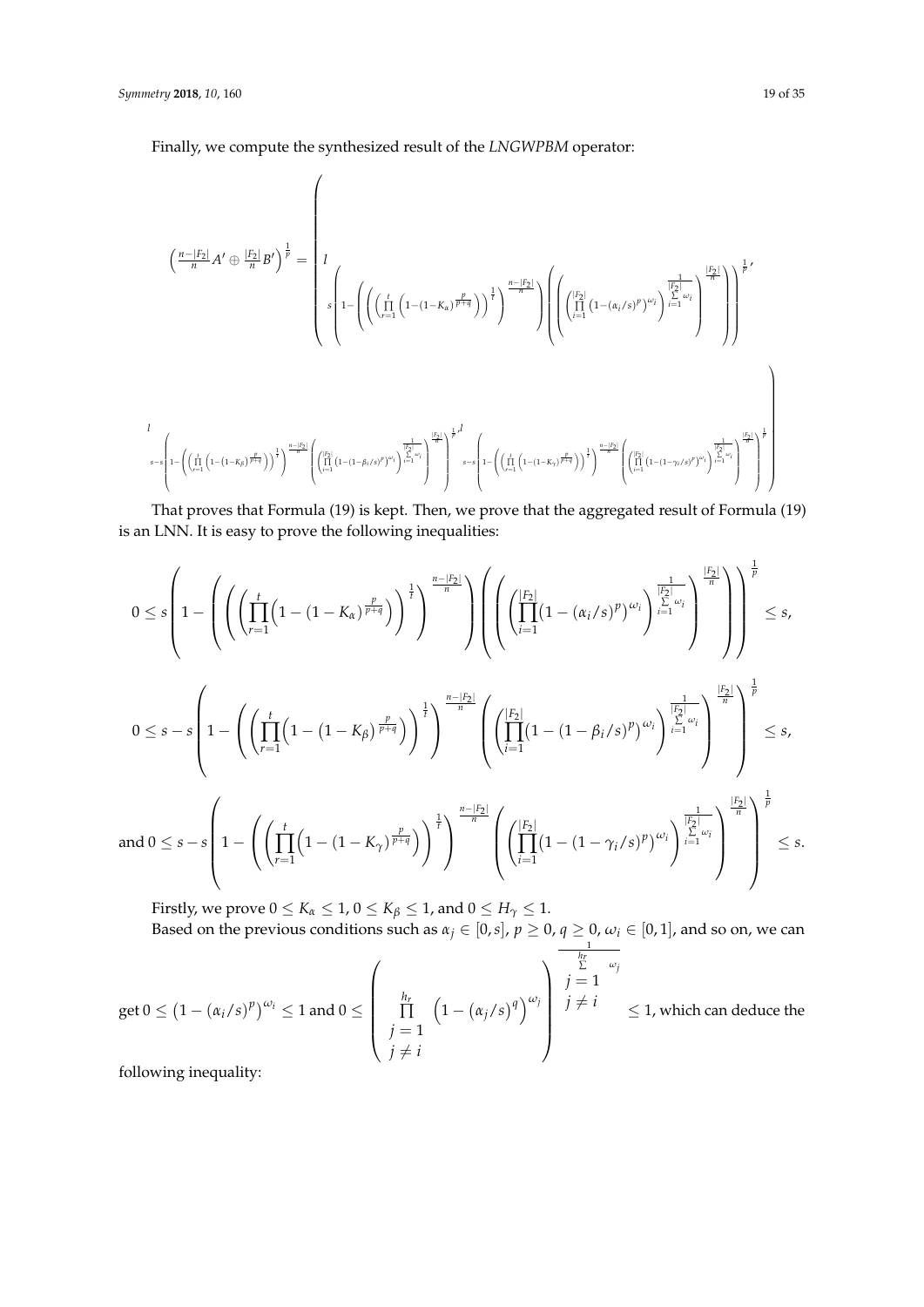$$
0 \leq \left(1 - \left(1 - (\alpha_i/s)^p\right)^{\omega_i}\right) \left(1 - \left(\prod_{\substack{j=1 \ j \neq i}}^{h_r} \left(1 - (\alpha_j/s)^q\right)^{\omega_j}\right) \begin{matrix} \frac{1}{h_r} \\ j \neq i \\ j \neq i \end{matrix}\right) \leq 1.
$$
  
So, we can easily obtain  $0 \leq \left(\prod_{i=1}^{h_r} \left(1 - \left(1 - (\alpha_i/s)^p\right)^{\omega_i}\right) \left(1 - \left(\prod_{\substack{j=1 \ j \neq i}}^{h_r} \left(1 - (\alpha_j/s)^q\right)^{\omega_j}\right)^{\frac{1}{\sum_{i=1}^{h_r} \omega_i}}\right)\right)^{\frac{1}{\sum_{i=1}^{h_r} \omega_i}} \leq 1,$ 

i.e.,  $0 \le K_{\alpha} \le 1$ .

Similarly, we also have  $0 \le K_\beta \le 1$  and  $0 \le H_\gamma \le 1$ .

Next, we put the first to prove 
$$
0 \le s \left( 1 - \left( \left( \prod_{r=1}^t \left( 1 - (1 - K_\alpha)^{\frac{p}{p+q}} \right) \right)^{\frac{1}{t}} \right)^{\frac{n-|F_2|}{n}} \right) \left( \left( \prod_{i=1}^{\left[ F_2 \right]} \left( 1 - (\alpha_i/s)^p \right)^{\omega_i} \right)^{\frac{1}{\left[ F_2 \right]} \left[ \frac{p}{n} \right]} \right)^{\frac{1}{p}} \right) \le s.
$$

According to  $0 \le K_\alpha \le 1$ ,  $p + q > 0$  and  $t > 0$ , we can illustrate  $0 \le \left(\prod_{r=1}^t$  $\left(1 - (1 - K_{\alpha})^{\frac{p}{p+q}}\right)\right)^{\frac{1}{t}} \leq 1$  $\frac{1}{|F_2|}$ 

and 
$$
0 \leq \left( \prod_{i=1}^{|F_2|} \left(1 - (\alpha_i/s)^p\right)^{\omega_i} \right)^{\sum_{i=1}^{|F_2|} \omega_i} \leq 1
$$
, which can deduce the following inequality:  

$$
0 \leq \left( \left( \left( \prod_{r=1}^t \left(1 - (1 - K_\alpha)^{\frac{p}{p+q}}\right) \right)^{\frac{1}{t}} \right)^{\frac{n-|F_2|}{n}} \right) \left( \left( \left( \prod_{i=1}^{|F_2|} \left(1 - (\alpha_i/s)^p\right)^{\omega_i} \right)^{\frac{1}{|F_2|}{\sum_{i=1}^{|F_3|} \omega_i}} \right)^{\frac{|F_2|}{n}} \right) \leq 1
$$

Then, we find that 
$$
0 \le s \left( 1 - \left( \left( \prod_{r=1}^t \left( 1 - (1 - K_{\alpha})^{\frac{p}{p+q}} \right) \right)^{\frac{1}{t}} \right)^{\frac{n-|F_2|}{n}} \right) \left( \left( \left( \prod_{i=1}^{\lfloor F_2 \rfloor} (1 - (\alpha_i/s)^p)^{\omega_i} \right)^{\frac{1}{\lfloor F_2 \rfloor} \left( \sum_{i=1}^{\lfloor F_2 \rfloor} \alpha_i \right)^{\frac{1}{n}} \right)} \right)^{\frac{1}{p}} \le s.
$$
  
Likewise, we can illustrate  $0 \le s - s \left( 1 - \left( \left( \prod_{r=1}^t \left( 1 - (1 - K_{\beta})^{\frac{p}{p+q}} \right) \right)^{\frac{1}{t}} \right)^{\frac{n-|F_2|}{n}} \left( \left( \prod_{i=1}^{\lfloor F_2 \rfloor} (1 - (1 - \beta_i/s)^p)^{\omega_i} \right)^{\frac{1}{\lfloor F_2 \rfloor} \left( \sum_{i=1}^{\lfloor F_2 \rfloor} \alpha_i \right)^{\frac{1}{n}} \right)^{\frac{1}{p}} \le s$ 

$$
\text{and } 0 \leq s - s \left( 1 - \left( \left( \prod_{r=1}^t \left( 1 - (1 - K_\gamma)^{\frac{p}{p+q}} \right) \right)^{\frac{1}{q}} \right)^{\frac{n - |F_2|}{n}} \left( \left( \prod_{i=1}^{|F_2|} \left( 1 - (1 - \gamma_i/s)^p \right)^{\omega_i} \right)^{\frac{1}{\sum\limits_{i=1}^{|F_2|} \omega_i}} \right)^{\frac{|F_2|}{n}} \right)^{\frac{1}{p}} \leq s.
$$
\n
$$
\text{Therefore, Theorem 2 is kept.} \qquad \Box
$$

Therefore, Theorem 2 is kept.

In the following, we demonstrate the desired properties of the proposed *LNGWPBM* operator:

(1) **Monotonicity**: If  $z_i = (l_{\alpha_i}, l_{\beta_i}, l_{\gamma_i})$   $(i = 1, 2, \cdots, n)$  and  $y_i = (l_{\delta_i}, l_{\eta_i}, l_{\sigma_i})$   $(i = 1, 2, \cdots, n)$  are any two sets of LNNs, they satisfy the conditions  $α_i ≥ δ_i$ ,  $β_i ≤ η_i$  and  $γ_i ≤ σ_i$ , then:

$$
LNGWPBM^{p,q}(z_1, z_2, \cdots, z_n) \geq LNGWPBM^{p,q}(y_1, y_2, \cdots, y_n).
$$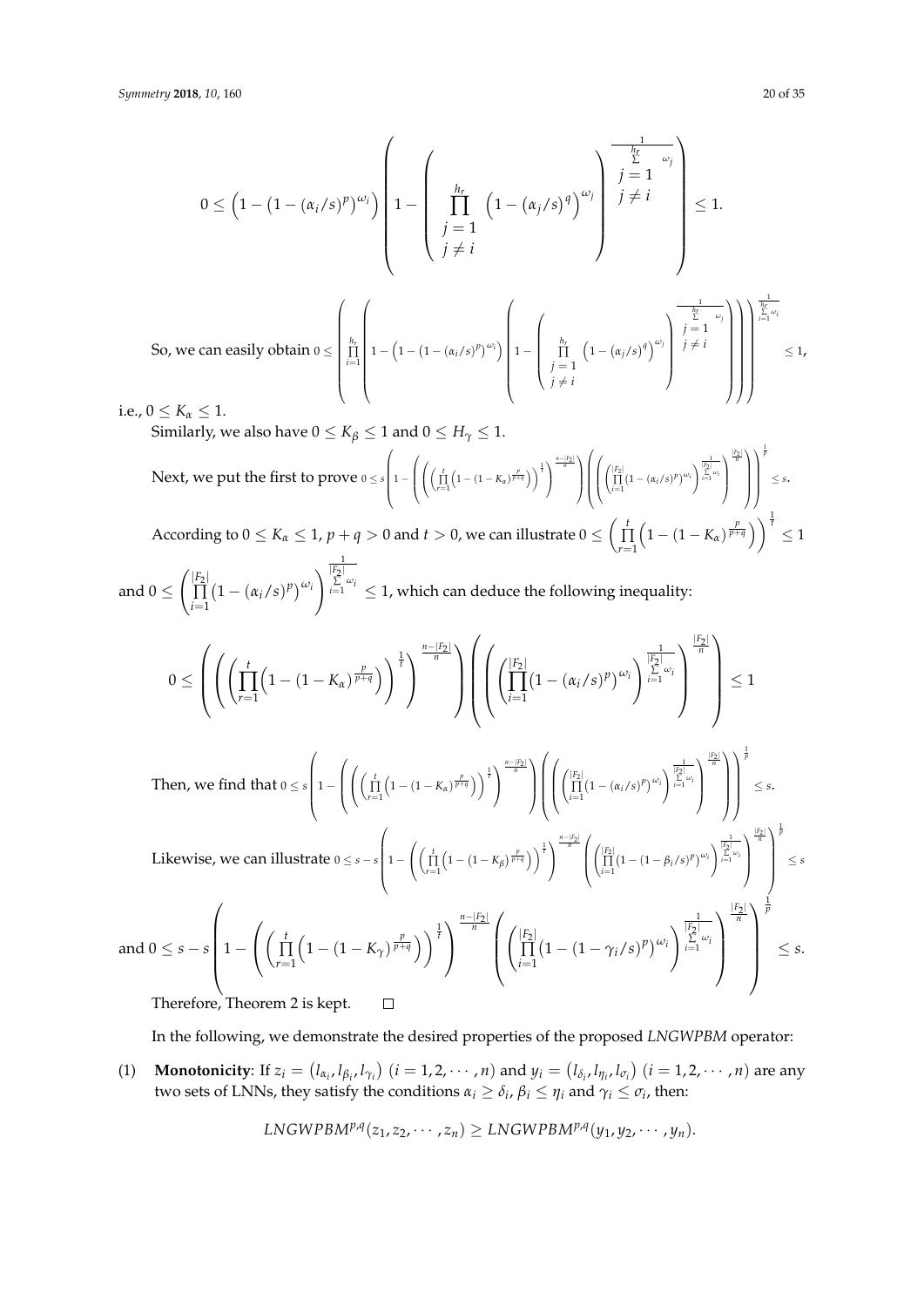**Proof.** Similar to the monotonicity property of the *LNGPBM* operator, we also suppose that  $LNGWPBM^{p,q}(z_1,z_2,\cdots,z_n)=z=\left(l_\alpha,l_\beta,l_\gamma\right)$  and  $LNGWPBM^{p,q}(y_1,y_2,\cdots,y_n)=y=\left(l_\delta,l_\eta,l_\sigma\right)$ . Then:

$$
\begin{split} \alpha & = s \left( 1 - \left( \left( \prod_{r=1}^{t} \left( 1 - (1 - K_{\alpha})^{\frac{p}{p+q}} \right) \right)^{\frac{1}{l}} \right)^{\frac{n-|F_2|}{n}} \right) \left( \left( \prod_{i=1}^{|F_2|} (1 - (\alpha_i/s)^p)^{\omega_i} \right)^{\frac{1}{|\frac{k_1|}{n-1}\omega_i}} \right)^{\frac{1}{l}} \right)^{\frac{1}{p}} \\ \delta & = s \left( 1 - \left( \left( \prod_{r=1}^{t} \left( 1 - (1 - K_{\delta})^{\frac{p}{p+q}} \right) \right)^{\frac{1}{l}} \right)^{\frac{n-|F_2|}{n}} \right) \left( \left( \prod_{i=1}^{|F_2|} (1 - (\delta_i/s)^p)^{\omega_i} \right)^{\frac{1}{|\frac{k_1|}{n-1}\omega_i}} \right)^{\frac{1}{l}} \right)^{\frac{1}{p}} \\ \beta & = s - s \left( 1 - \left( \left( \prod_{r=1}^{t} \left( 1 - (1 - K_{\beta})^{\frac{p}{p+q}} \right) \right)^{\frac{1}{l}} \right)^{\frac{n-|F_2|}{n}} \left( \left( \prod_{i=1}^{|F_2|} (1 - (1 - \beta_i/s)^p)^{\omega_i} \right)^{\frac{1}{|\frac{k_2|}{n-1}\omega_i}} \right)^{\frac{1}{l}} \right)^{\frac{1}{p}} \\ \eta & = s - s \left( 1 - \left( \left( \prod_{r=1}^{t} \left( 1 - (1 - K_{\eta})^{\frac{p}{p+q}} \right) \right)^{\frac{1}{l}} \right)^{\frac{n-|F_2|}{n}} \left( \left( \prod_{i=1}^{|F_2|} (1 - (1 - \gamma_i/s)^p)^{\omega_i} \right)^{\frac{1}{|\frac{k_2|}{n-1}\omega_i}} \right)^{\frac{1}{l}} \right)^{\frac{1}{p}} \\ \gamma & = s - s \left( 1 - \left( \left( \prod_{r=1}^{t} \left( 1 - (1 - K_{\eta})^{\frac{p}{p+q}} \right) \right)^{\frac{1}{l}} \right)^{\frac{n-|F_2|}{n}} \left( \left( \prod_{i=1}^{|F_2|} (1 - (1 - \gamma_i/s)^p)^{\
$$

In order to prove this property, we need to compute their score function values *C*(*z*) and *C*(*y*), and their accuracy values *A*(*z*) and *A*(*y*) to compare their synthesized result, i.e.,  $z \geq y$ . Firstly, on the basis of the condition  $\alpha_i \geq \delta_i$ ,  $\beta_i \leq \eta_i$  and  $\gamma_i \leq \sigma_i$ , we can get the compared result of their truth-membership degrees, indeterminacy-membership degrees, and falsity-membership degrees, respectively.

(i) The comparison of the truth-membership degrees:

Based on  $\alpha_i \geq \delta_i$ , we can get: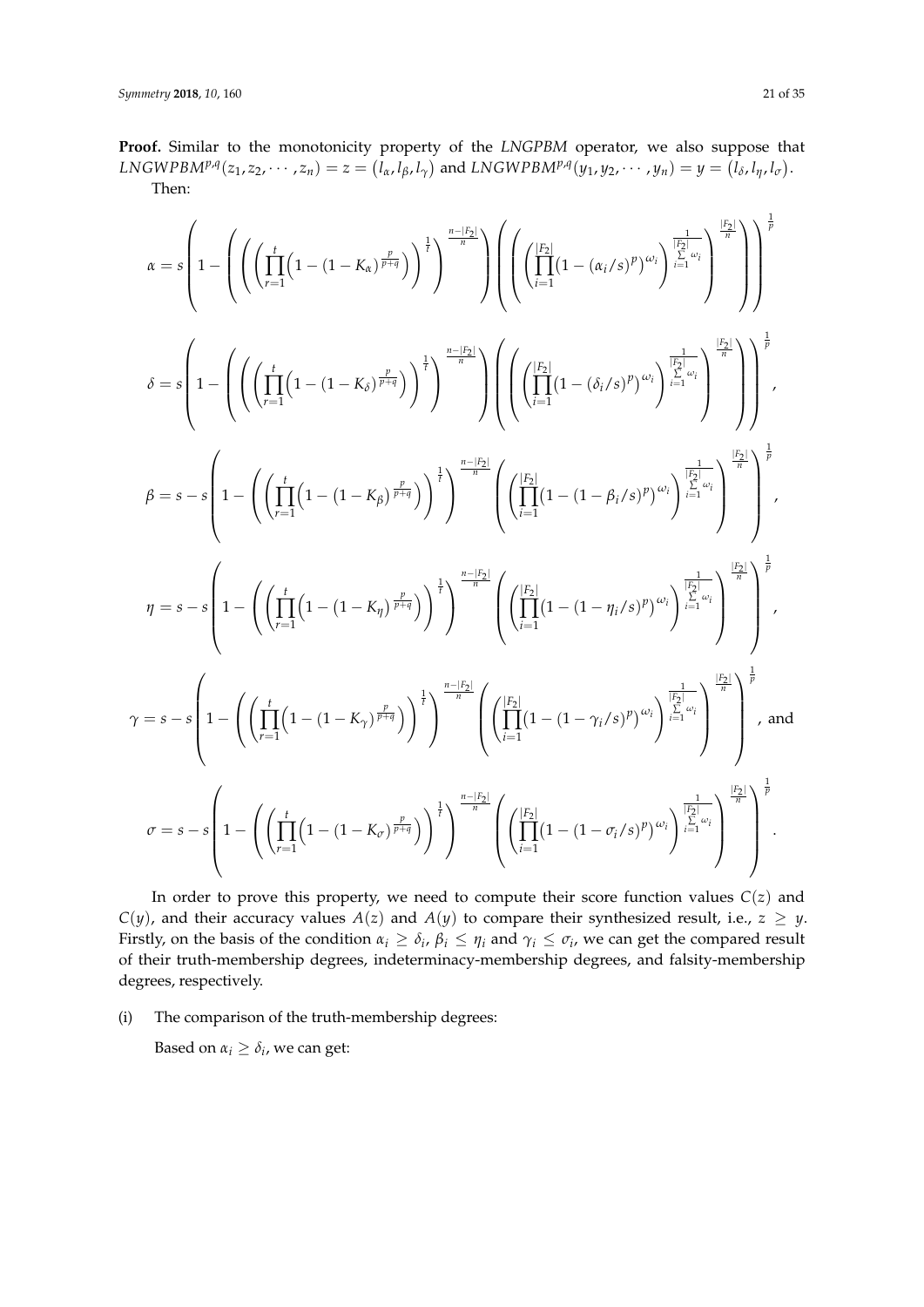$$
K_{\alpha} = \left(\prod_{\substack{i=1 \ i=1}}^{h_r} \left(1 - \left(1 - (1 - (\alpha_i/s)^p)^{\omega_i}\right)\left(1 - \left(\prod_{\substack{j=1 \ i\neq i}}^{h_r} \left(1 - (\alpha_j/s)^q\right)^{\omega_j}\right)\right)^{\frac{1}{p}}\right)^{\frac{1}{p}} \neq i\right)
$$
\n
$$
\leq \left(\prod_{\substack{i=1 \ i\neq i}}^{h_r} \left(1 - \left(1 - (\delta_i/s)^p\right)^{\omega_i}\right)\left(1 - \left(\prod_{\substack{j=1 \ i\neq i}}^{h_r} \left(1 - (\delta_j/s)^q\right)^{\omega_j}\right)^{\frac{1}{p}}\right)^{\frac{1}{p}} \neq i\right)
$$
\n
$$
\Rightarrow \left(\left(\prod_{r=1}^{h_r} \left(1 - (1 - K_{\alpha})^{\frac{p}{p+q}}\right)\right)^{\frac{1}{p}}\right)^{\frac{n-|F_2|}{n}} \leq \left(\left(\prod_{r=1}^{h_r} \left(1 - (1 - K_{\delta})^{\frac{p}{p+q}}\right)\right)^{\frac{1}{p}}\right)^{\frac{n-|F_2|}{n}} = K_{\delta}
$$
\n
$$
\text{and } \left(\left(\prod_{i=1}^{k} (1 - (1 - K_{\alpha})^p)^{\omega_i}\right)^{\frac{1}{k}}\right)^{\frac{1}{k-1}\omega_i} \leq \left(\left(\prod_{r=1}^{k} (1 - (1 - K_{\delta})^p)^{\frac{p}{p+q}}\right)^{\frac{1}{k}}\right)^{\frac{n-|F_2|}{n}}
$$

In accordance with the upper two inequalities, we have:

$$
s\left(1-\left(\left(\left(\prod\limits_{r=1}^{t}\left(1-(1-K_s)^{\frac{p}{p+q}}\right)\right)^{\frac{1}{q}}\right)^{\frac{n-|F_1|}{n}}\right)\left(\left(\left(\prod\limits_{l=1}^{|F_2|}{\left(1-(\alpha_i/s)^p\right)^{\omega_l}}\right)^{\frac{1}{|\alpha_l|}\omega_l}\right)^{\frac{1}{q}}\right)\right)^{\frac{1}{p}}\geq s\left(1-\left(\left(\left(\prod\limits_{r=1}^{t}\left(1-(1-K_s)^{\frac{p}{p+q}}\right)\right)^{\frac{1}{q}}\right)^{\frac{n-|F_2|}{n}}\right)\left(\left(\left(\prod\limits_{l=1}^{|F_2|}{\left(1-(\delta_l/s)^p\right)^{\omega_l}}\right)^{\frac{1}{|\alpha_l|}\omega_l}\right)^{\frac{1}{q}}\right)^{\frac{n-|F_3|}{n}}\right)^{\frac{n-|F_4|}{n}}\right)^{\frac{n-|F_4|}{n}}\right)
$$

That is,  $\alpha \geq \delta$ .

(ii) The comparison of indeterminacy-membership degrees and falsity-membership degrees, respectively:

Based on  $\beta_i \leq \eta_i$  and  $\gamma_i \leq \sigma_i$ , we can also obtain  $\beta \leq \eta$  and  $\gamma \leq \sigma$ , which is similar to the process of the truth-membership degrees.

Thus, it can be obtained that  $C(z) = \frac{2s + \alpha - \beta - \gamma}{3s} \ge \frac{2s + \delta - \eta - \sigma}{3s} = C(y)$ . In the following, we discuss two cases.

- (i) If  $C(z) > C(y)$ , then  $z > y$  according to Definition 2.
- (ii) If  $C(z) = C(y)$ , then  $(\alpha \gamma) \beta = (\delta \sigma) \eta$ . Since  $\alpha \gamma \ge \delta \sigma$  in the light of  $\alpha \ge \delta$  and *γ*  $\leq$  *σ*, now we assume  $\alpha$  – *γ* > *δ* – *σ*, then  $\beta$  > *η*, which is in contradiction with the previous *proof β* ≤ *η*. So, we can conclude that  $α − γ = δ − σ$ . That is  $A(z) = \frac{α - γ}{s} = \frac{δ - σ}{s} = A(y)$ , which testifies  $z = y$ .

In conclusion, the synthesized result is  $z \geq y$ , which explains  $\textit{LNGWPBM}^{p,q}(z_1, z_2, \cdots, z_n) \geq$  $LNGWPBM^{p,q}(y_1, y_2, \cdots, y_n).$ 

(2) **Boundedness**: Let  $z_i = (l_{\alpha_i}, l_{\beta_i}, l_{\gamma_i})$   $(i = 1, 2, \cdots, n)$  be any set of LNNs, then:

$$
LNGWPB M^{p,q}\left(\underset{i}{min}z_{i},\underset{i}{min}z_{i},\cdots,\underset{i}{min}z_{i}\right)\leq LNGWPB M^{p,q}(z_{1},z_{2},\cdots,z_{n})\leq LNGWPB M^{p,q}\left(\underset{i}{max}z_{i},\underset{i}{max}z_{i},\cdots,\underset{i}{max}z_{i}\right).
$$

.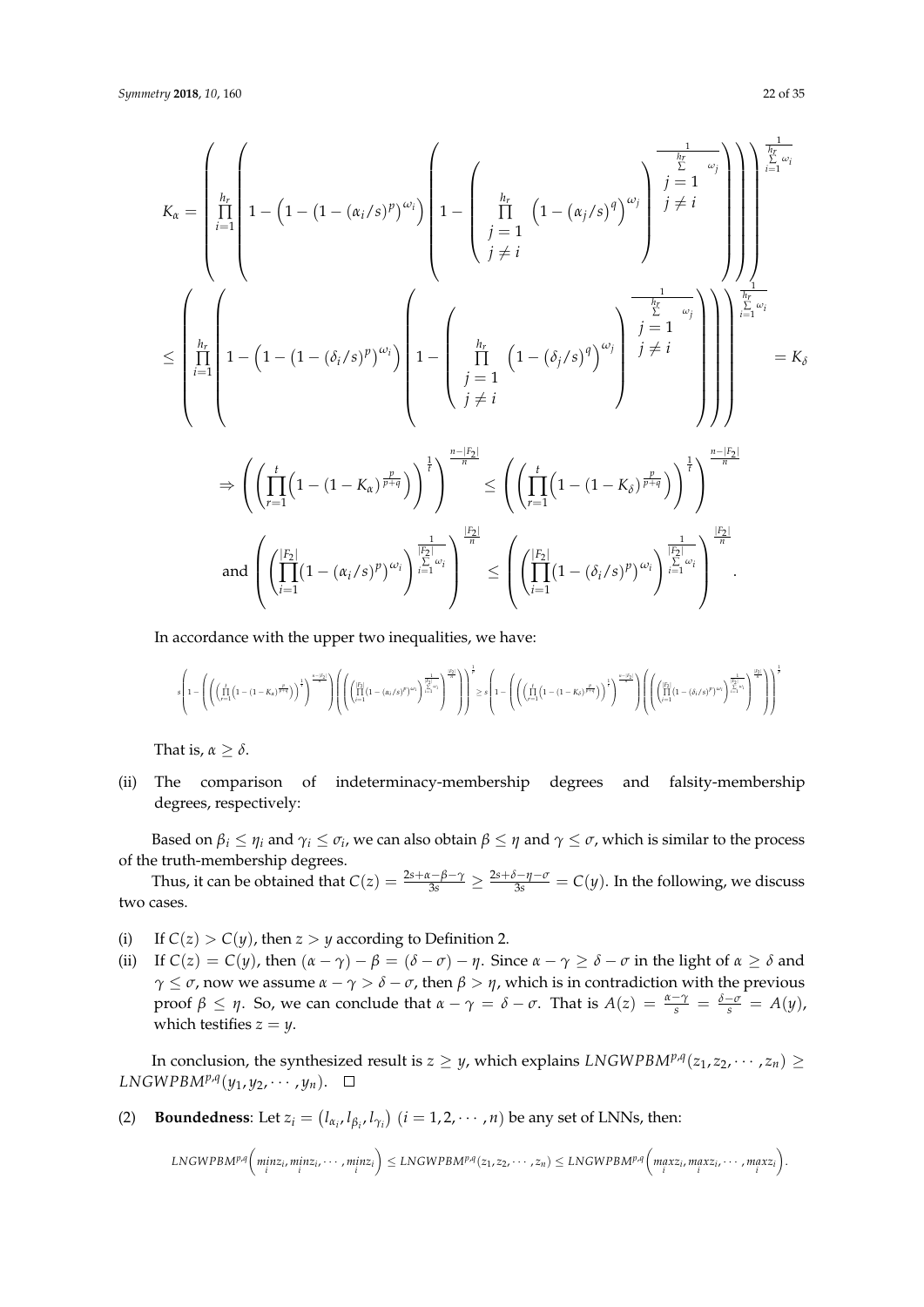*Symmetry* **2018**, *10*, 160 23 of 35

Based on the monotonicity property of the *LNGWPBM* operator, it is easy to prove, and the detailed process is omitted here.

Based on the character of *F*2, some special cases are discussed about the *LNGPBM* operator, as shown in the following.

(1) When  $|F_2| = 0$ , all of the arguments belong to the group  $F_1$ , and are divided into *t* partitions; then, the proposed *LNGWPBM* operator is simplified as the linguistic neutrosophic weighted *PBM* (*LNWPBM*) operator:

$$
LNGWPBM^{p,q}(z_1, z_2, \cdots, z_n) = \frac{1}{t} \bigoplus_{r=1}^t \underbrace{\left(\frac{1}{\sum_{i=1}^h \omega_i} \bigoplus_{i=1}^{h_r} \omega_i z_i^p \otimes \left(\frac{1}{\sum_{j=1}^h \omega_j} \bigoplus_{\substack{j=1 \ j \neq i}}^{h_r} \omega_j z_j^q\right)\right)}_{j \neq i} = LNWPBM^{p,q}(z_1, z_2, \cdots, z_n)
$$

(2) When  $|F_2| = 0$  and  $t = 1$ , all of the arguments belong to the same partition, i.e.,  $h_r = n$ ; then, the proposed *LNGWPBM* operator is translated into the linguistic neutrosophic normalized weighted *BM* (*LNNWBM*) operator:

$$
LNGWPBM^{p,q}(z_1, z_2, \dots, z_n) = \left(\begin{matrix} h_r & 0 \\ \frac{1}{k} \omega_i \oplus \omega_i z_i^p \otimes \begin{pmatrix} 0 & 0 \\ 0 & \omega_i \end{pmatrix} \end{matrix}\right)^{\frac{1}{p+q}} = \left(\begin{matrix} h_r & 0 \\ \frac{1}{k} \omega_i \oplus \omega_i z_i^p \end{matrix}\right)^{\frac{1}{p+q}} = \left(\begin{matrix} h_r & 0 \\ \frac{1}{k} \omega_i \oplus \omega_i z_i^p \end{matrix}\right)^{\frac{1}{q}} = \left(\begin{matrix} h_r & 0 \\ \frac{1}{k} \omega_i \oplus \omega_i z_i^p \otimes \begin{pmatrix} 0 & 0 \\ 0 & \omega_i \end{pmatrix} \end{matrix}\right)^{\frac{1}{p+q}} = \left(\begin{matrix} h_r & 0 \\ \frac{1}{k} \omega_i \oplus \omega_i z_i^p \otimes \begin{pmatrix} 0 & 0 \\ \frac{1}{k} \omega_i \oplus \omega_i z_i^p \end{pmatrix} \begin{pmatrix} 0 & 0 \\ 0 & \omega_i z_i^p \end{pmatrix} \end{matrix}\right)^{\frac{1}{p+q}}
$$

$$
= \left(\begin{matrix} h & 0 \\ \frac{1}{k} \omega_i z_i^p \otimes \begin{pmatrix} 0 & 0 \\ 0 & \omega_i z_i^p \end{pmatrix} \begin{pmatrix} 0 & 0 \\ 0 & \omega_i z_i^p \end{pmatrix} \begin{pmatrix} 0 & 0 \\ 0 & \omega_i z_i^p \end{pmatrix} \begin{pmatrix} 0 & 0 \\ 0 & \omega_i z_i^p \end{pmatrix} \begin{pmatrix} 0 & 0 \\ 0 & \omega_i z_i^p \end{pmatrix} \begin{pmatrix} 0 & 0 \\ 0 & \omega_i z_i^p \end{pmatrix} \begin{pmatrix} 0 & 0 \\ 0 & \omega_i z_i^p \end{pmatrix} \begin{pmatrix} 0 & 0 \\ 0 & \omega_i z_i^p \end{pmatrix} \begin{pmatrix} 0 & 0 \\ 0 & \omega_i z_i^p \end{pmatrix} \begin{pmatrix} 0 & 0 \\ 0 & \omega_i z_i^p \end{pmatrix} \begin{pmatrix} 0 & 0 \\ 0 & \omega_i z_i^p \end{pmatrix} \begin{pmatrix} 0 & 0 \\ 0 & \omega_i z_i
$$

(3) When  $|F_2| = n$ , there is no element in group  $F_1$  and all of the elements are independent; then, the proposed *LNGWPBM* operator reduces to the linguistic neutrosophic power root weighted mean (*LNPRWM*) operator:

$$
LNGWPB M^{p,q}(z_1, z_2, \cdots, z_n) = \left(\frac{1}{\sum\limits_{i=1}^{|F_2|} \omega_i} \bigoplus\limits_{i=1}^{|F_2|} \omega_i z_i^p\right)^{\frac{1}{p}} = \left(\frac{1}{\sum\limits_{i=1}^n \omega_i} \bigoplus\limits_{i=1}^n \omega_i z_i^p\right)^{\frac{1}{p}} = \left(\bigoplus\limits_{i=1}^n \omega_i z_i^p\right)^{\frac{1}{p}} = LNPRW M^p(z_1, z_2, \cdots, z_n)
$$

Moreover, we can also get some special cases by distributing different values to the parameters *p* and *q*.

- (1) When  $q \rightarrow 0$ , the *LNGWPBM* operator is translated into the *LNPRWM* operator, as described in the previous discussion. Since there are no inner connections in group  $F_1$ , all of the elements are unrelated.
- (2) When  $p = 1$  and  $q \rightarrow 0$ , the *LNGWPBM* operator becomes the *LNNWAA* operator, as defined by Fang and Ye [\[29\]](#page-33-14):

$$
LNGWPBM^{p=1,q\to 0}(z_1,z_2,\cdots,z_n)=\left(\underset{i=1}{\overset{n}{\oplus}}\omega_i z_i^p\right)^{\frac{1}{p}}=\underset{i=1}{\overset{n}{\oplus}}\omega_i z_i=LNNWAA(z_1,z_2,\cdots,z_n).
$$

(3) When  $p = 2$  and  $q \rightarrow 0$ , the *LNGWPBM* operator is transformed into the linguistic neutrosophic square root weighted mean (*LNSRWM*) operator, which is shown as follows:

$$
LNGWPBM^{p=2,q\rightarrow 0}(z_1,z_2,\cdots,z_n)=\left(\underset{i=1}{\overset{n}{\oplus}}\omega_i z_i^p\right)^{\frac{1}{p}}=\left(\underset{i=1}{\overset{n}{\oplus}}\omega_i z_i^2\right)^{\frac{1}{2}}=LNSRWA(z_1,z_2,\cdots,z_n).
$$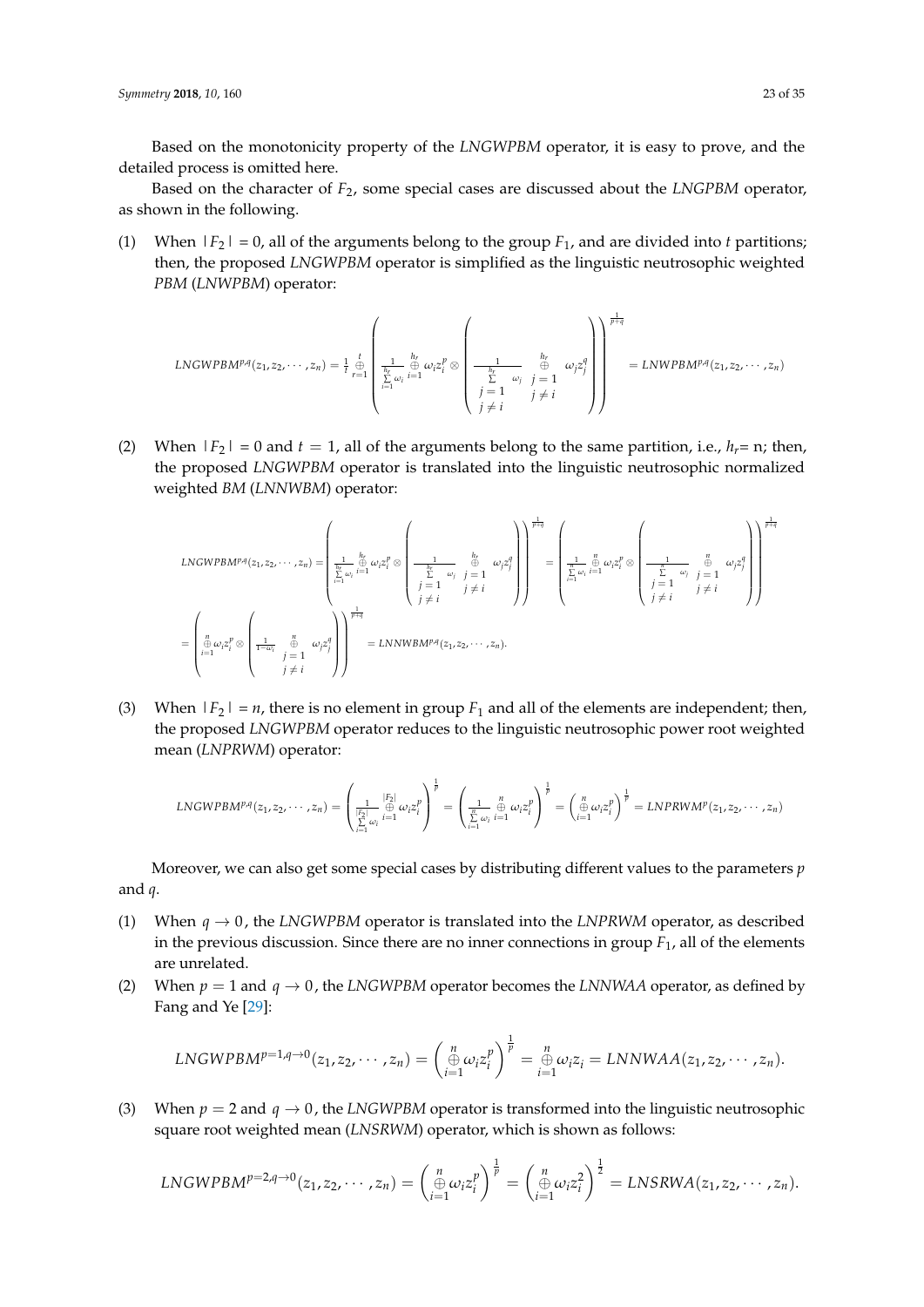(4) When  $p = q = 1$ , the *LNGWPBM* operator is simplified as the simplest form of the *LNGWPBM* operator, which is shown as follows:

$$
LNGWPB M^{p=1,q=1}(z_1,z_2,\cdots,z_n)=\left(\begin{array}{c|c} \begin{pmatrix} 1 & b & b \\ \frac{1}{r} & \frac{1}{r} & \frac{1}{r} \\ \frac{1}{r} & \frac{1}{r-1} & \frac{1}{r} \\ \frac{1}{r} & \frac{1}{r-1} & \frac{1}{r-1} \end{pmatrix} & \begin{pmatrix} 1 & b & b \\ \frac{1}{h_r} & \frac{1}{r} & \frac{1}{r} & \frac{1}{r} \\ \frac{1}{h_r} & \frac{1}{r} & \frac{1}{r} & \frac{1}{r} \end{pmatrix} & \begin{pmatrix} 1 & b & b \\ \frac{1}{h_r} & \frac{1}{r} & \frac{1}{r} \\ \frac{1}{r} & \frac{1}{r} & \frac{1}{r} \end{pmatrix} & \begin{pmatrix} 1 & b_1 & b_2 & b_1 \\ \frac{1}{h_r} & \frac{1}{r} & \frac{1}{r} & \frac{1}{r} \\ \frac{1}{r} & \frac{1}{r} & \frac{1}{r} & \frac{1}{r} \end{pmatrix} & \begin{pmatrix} 1 & b_1 & b_2 & b_1 \\ \frac{1}{h_r} & \frac{1}{h_r} & \frac{1}{h_r} & \frac{1}{h_r} \end{pmatrix} & \begin{pmatrix} 1 & b_1 & b_2 & b_1 & b_1 \\ \frac{1}{h_r} & \frac{1}{h_r} & \frac{1}{h_r} & \frac{1}{h_r} \end{pmatrix} & \begin{pmatrix} 1 & b_1 & b_2 & b_1 & b_1 \\ \frac{1}{h_r} & \frac{1}{h_r} & \frac{1}{h_r} & \frac{1}{h_r} \end{pmatrix} & \begin{pmatrix} 1 & b_1 & b_2 & b_1 & b_1 \\ \frac{1}{h_r} & \frac{1}{h_r} & \frac{1}{h_r} & \frac{1}{h_r} \end{pmatrix} & \begin{pmatrix} 1 & b_1 & b_1 & b_1 & b_1 \\ \frac{1}{h_r} & \frac{1}{h_r} & \frac{1}{h_r} & \frac{1}{h_r} \end{pmatrix} & \begin{pmatrix} 1 & b_1 & b_1 & b_1 & b_1 \\ \frac{1}{h_r} & \frac{1}{h_r} & \frac{1}{h_r
$$

It is often used to simplify the calculation in a problem with different weights.

#### <span id="page-23-0"></span>**4. A Novel MAGDM Method by the Introduced** *LNGWPBM* **Operator**

In this section, we develop a novel MAGDM method based on the proposed *LNGWPBM* operator to address the kind of problems where the attributes are sorted into two groups: one group contains several clusters where the attributes are relevant in same cluster, but independent in different clusters, and another contains the attributes that are irrelevant to any other attribute. Firstly, we put this kind of problem in a nutshell. Then, we detail the procedures of the proposed method to solve the above problems.

Suppose  $X = \{X_1, X_2, \dots, X_m\}$  is a set of alternatives, and  $G = \{G_1, G_2, \dots, G_n\}$  is a set of attributes,  $\omega_j$  is the weight of the attribute  $G_j(j = 1, 2, \cdots, n)$ , where  $0 \le \omega_j \le 1$   $(j = 1, 2, \cdots, n)$ , *n* ∑  $\sum_{j=1} \omega_j = 1$ . Experts  $D_k$  ( $k = 1, 2, \dots, d$ ) can use the LNNs to judge the alternative  $X_i$  for attribute  $G_j$  and denote it as  $z_{ij}^k = \left(l_{\alpha_{ij}^k}, l_{\beta_{ij}^k}, l_{\gamma_{ij}^k}\right)$  in a linguistic term set  $L = (l_0, l_1, \cdots, l_s)$ , which meets  $\alpha_{ij}^k, \beta_{ij}^k, \gamma_{ij}^k \in [0,s]$ , and  $s$  is an even number. The experts' weight vector is  $\pi = (\pi_1, \pi_2, \cdots, \pi_d)^T$ satisfying with  $0 \leq \pi_k \leq 1$   $(k = 1, 2, \cdots, d)$ ,  $\sum_{k=1}^{d}$  $\sum_{k=1}$   $\pi_k = 1$ . Thus, we form the evaluation values given by expert *D<sub>k</sub>* into a decision matrix  $Z^k = \left[z_{ij}^k\right]_{m \times n}$   $(k = 1, 2, \cdots, d)$ .

We further hypothesize that the set of attributes  $G = \{G_1, G_2, \dots, G_n\}$  is sorted into two groups: *F*<sub>1</sub> and *F*<sub>2</sub>. In *F*<sub>1</sub>, the attributes are divided into *t* clusters  $P_1, P_2, \cdots, P_t$ , which satisfies  $P_x \cap P_y = \emptyset$ ,  $x \neq$ *y* and  $\bigcup_{r=1}^{t} P_r = F_1$ . It means that the group *F*<sub>1</sub> contains several clusters, where the attributes are relevant in same cluster, but independent in different clusters; in *F*<sub>2</sub>, the attributes are irrelevant to any attribute. Afterwards, we decide the priority of alternatives according to the information provided above.

The procedures of the proposed method are designed as follows.

## **Step 1**. Normalize the LNNs.

Since the attributes generally fall into two types, the corresponding attribute values have the two types. In order to achieve normalization, we generally transform the cost attribute values into benefit attribute values. First of all, we assume that  $Y^k = \left[ y^k_{ij} \right]_{m \times n}$  is the normalized matrix of  $Z^k = \left[z_{ij}^k\right]_{m\times n'}$ , where  $y_{ij}^k = \left(l_{\delta_{ij}^k}, l_{\eta_{ij}^k}, l_{\sigma_{ij}^k}\right)$ ,  $1\leq i\leq m$ ,  $1\leq j\leq n$ , and  $1\leq k\leq d$ . Then, the standardizing method is described in the following [\[7\]](#page-33-19):

(1) For benefit attribute values:

$$
y_{ij}^k = z_{ij}^k = \left(l_{\alpha_{ij}^k}, l_{\beta_{ij}^k}, l_{\gamma_{ij}^k}\right)
$$
\n<sup>(20)</sup>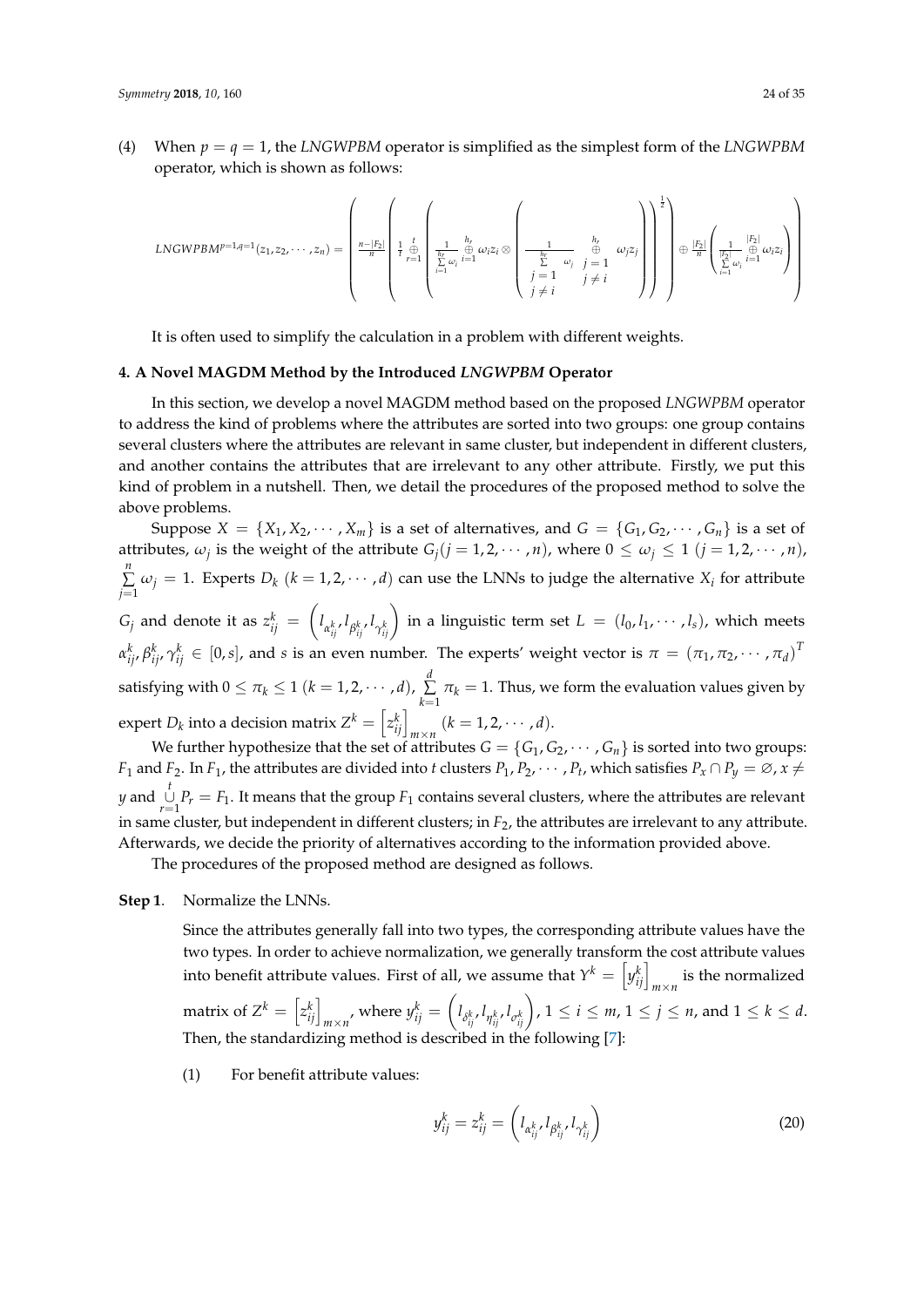(2) For cost attribute values:

$$
y_{ij}^k = z_{ij}^k = \left( l_{s - \alpha_{ij}^k}, l_{s - \beta_{ij}^k}, l_{s - \gamma_{ij}^k} \right)
$$
 (21)

**Step 2**. Calculate the collective decision information by the *LNGWPBM* operator fixed with  $|F_2| = 0$ and  $t = 1$  (i.e., the *LNNWBM* operator discussed in Section [3.2\)](#page-14-0), because there is no need to divide the experts into different clusters. Then, we can get the unfolding form:

$$
y_{ij} = (l_{\delta_{ij}}, l_{\eta_{ij}}, l_{\sigma_{ij}}) = \text{LNNWBMPA} \left( y_{ij}^1, y_{ij}^2, \dots, y_{ij}^k \right) = \left( \bigoplus_{k=1}^d \pi_k \left( y_{ij}^k \right)^p \otimes \left( \frac{1}{1 - \pi_k} \bigoplus_{h=1}^d \pi_h \left( y_{ij}^h \right)^q \right) \right) \bigoplus_{h \neq k} \pi_h \left( y_{ij}^h \right)^q \right)
$$
\n
$$
= \left( \bigoplus_{k=1}^d \pi_k \left( y_{ij}^k \right)^p \otimes \left( \frac{1}{1 - \pi_k} \bigoplus_{h \neq k}^d \pi_h \left( y_{ij}^h \right)^q \right) \right) \bigoplus_{h \neq k} \pi_h \left( y_{ij}^h \right)^q \right)
$$
\nwhere  $1 \leq i \leq m, 1 \leq j \leq n, p, q \geq 0$ , and  $p + q > 0$ . (22)

**Step 3**. Compute the comprehensive value of each alternative based on the *LNGWPBM* operator; the unfolding form is detailed in the following:

$$
y_{i} = (t_{i_{1}}.t_{\alpha_{i_{1}}}t_{\alpha_{i_{1}}} ) = LNGWPBM^{\alpha_{i_{1}}} (y_{i1}.y_{i2}. \cdots, y_{in}) = \left(\frac{\sum_{i=1}^{k} \left(\frac{1}{\beta_{i_{1}+1}} \left(1-\left(\frac{1}{\beta_{i_{1}+1}} \left(1-\left(1-\left(1-\left(1-\beta_{i_{1}+1}\beta_{i_{1}}\right)^{2}\right)^{2}\right)\right)^{\frac{2\alpha_{i_{1}}}{\beta_{i_{1}+1}}} - \frac{1}{\beta_{i_{1}+1}} \left(1-\left(1-\left(1-\left(1-\beta_{i_{1}+1}\beta_{i_{1}}\right)^{2}\right)^{\frac{2\alpha_{i_{1}}}{\beta_{i_{1}+1}}} - \frac{1}{\beta_{i_{1}+1}} \left(1-\left(1-\left(1-\left(1-\beta_{i_{1}+1}\beta_{i_{1}}\right)^{2}\right)^{\frac{2\alpha_{i_{1}}}{\beta_{i_{1}+1}}} - \frac{1}{\beta_{i_{1}+1}} \left(1-\left(1-\left(1-\left(1-\beta_{i_{1}+1}\beta_{i_{1}}\right)^{2}\right)^{\frac{2\alpha_{i_{1}}}{\beta_{i_{1}+1}}} - \frac{1}{\beta_{i_{1}+1}} \left(1-\left(1-\left(1-\left(1-\beta_{i_{1}+1}\beta_{i_{1}}\right)^{2}\right)^{\frac{2\alpha_{i_{1}}}{\beta_{i_{1}+1}}} - \frac{1}{\beta_{i_{1}+1}} \left(1-\left(1-\left(1-\left(1-\beta_{i_{1}+1}\beta_{i_{1}}\right)^{2}\right)^{\frac{2\alpha_{i_{1}}}{\beta_{i_{1}+1}}} - \frac{1}{\beta_{i_{1}+1}} \left(1-\left(1-\left(1-\left(1-\beta_{i_{1}+1}\beta_{i_{1}}\right)^{2}\right)^{\frac{2\alpha_{i_{1}}}{\beta_{i_{1}+1}}} - \frac{1}{\beta_{i_{1}+1}} \left(1-\left(1-\left(1-\left(1-\beta_{i_{1}+1}\beta_{i_{1}}\right)^{2}\right)^{\frac{2\alpha_{i_{1}}}{\beta_{i_{1}+1}}} - \frac{1}{\beta_{i_{1}+1}} \left(1-\left(1-\left(
$$

where  $1 \le i \le m$ ,  $p, q \ge 0$ , and  $p + q > 0$ ;  $|F_2|$  denotes the number of attributes in  $F_2$ ,  $h_r$ indicates the number of attributes in cluster  $P_r$ , and  $\sum$  $\sum_{r=1} h_r = n - |F_2|$ .

- **Step 4**. Calculate the score value  $C(y_i)$  and the accuracy value  $A(y_i)$  of the synthesized evaluation value  $y_i$  in the light of Definitions 2 and 3, where  $1 \leq i \leq m$ .
- **Step 5**. Compare the obtained score values  $C(y_1)$ ,  $C(y_2)$ , ..., and  $C(y_m)$  based on Definition 4. The larger the value of  $C(y_i)$ , the more front the order of alternative  $X_i$ , where  $1 \leq i \leq m$ . If the value of  $C(y_i)$  is the same, then compare the obtained accuracy values  $A(y_1)$ ,  $A(y_2)$ , ..., and  $A(y_m)$  to determine the ranking orders of alternatives.

## <span id="page-24-0"></span>**5. A Practical Application on Selecting Green Suppliers**

In this section, we use a realistic example to illustrate the effectiveness and advantage of the proposed MAGDM method by the proposed *LNGWPBM* operator.

**Step 6**. Ends.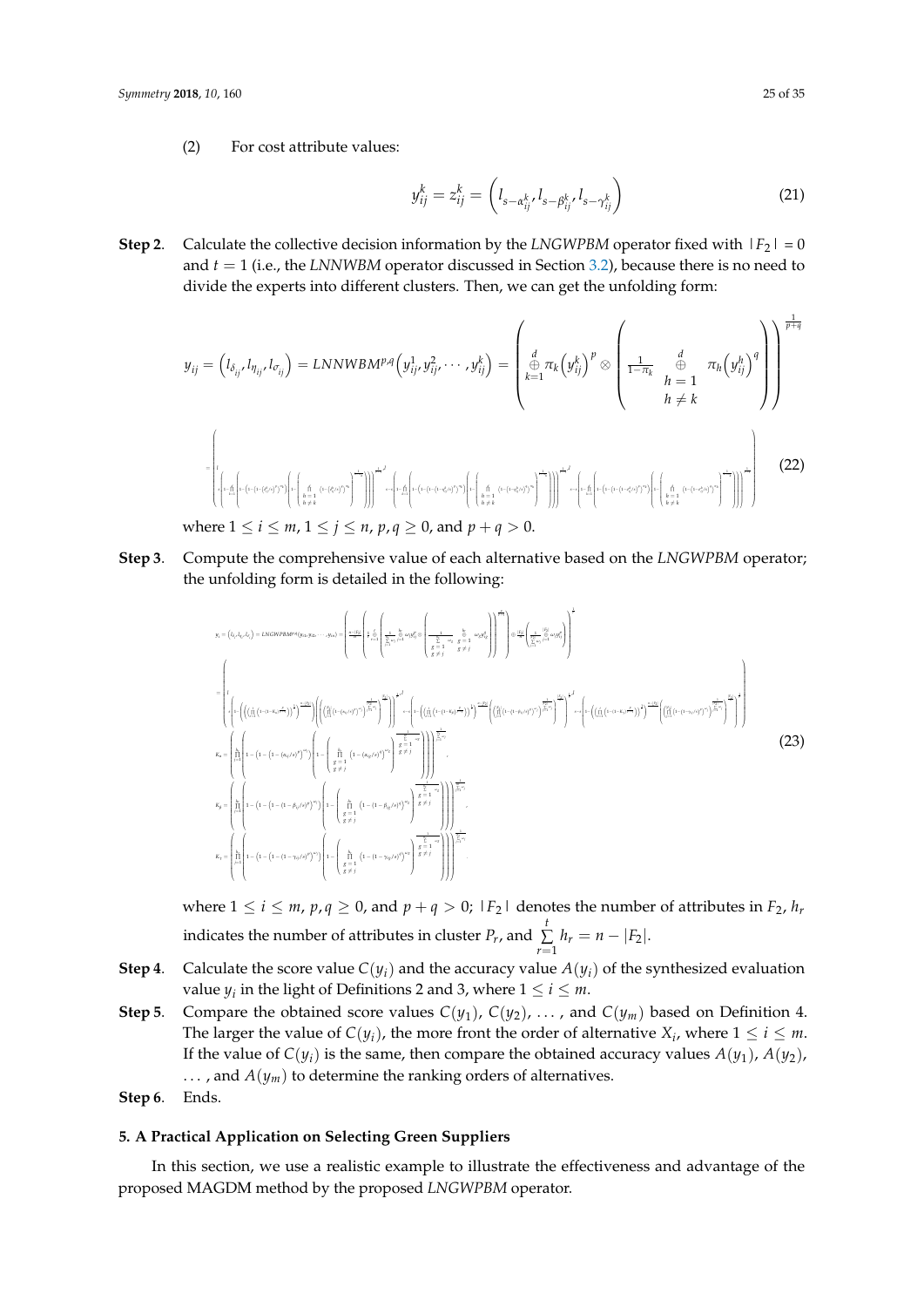**Example 2.** *The example is about the selection of green suppliers. A car manufacturer wants to choose parts,* and there are four alternative green suppliers expressed by  $\{X_1, X_2, X_3, X_4\}$ , which can be seen as evaluation *objects. The car manufacturer establishes seven criteria to assess the four green suppliers and the measured evaluation criteria*  $G = \{G_1, G_2, G_3, G_4, G_5, G_6, G_7\}$  are shown as follows: price ( $G_1$ ), green degree ( $G_2$ ), *quality ( G*3*), service level ( G*4*), environment for development ( G*5*), response time ( G*6*), and innovation ability* (  $G_7$ ). Their weight vector is  $\omega = (0.1,0.2,0.2,0.1,0.1,0.2,0.1)^T$ . Since the green degree shows the influence *degree of the green suppliers on the environment and resources, the criterion*  $G_2$  *has nothing to do with the other criteria. Besides, according to the interrelationship patterns, we are able to divide the other evaluation criteria into three partition structures:*  $P_1 = \{G_1, G_3\}$ ,  $P_2 = \{G_4, G_6\}$ , and  $P_3 = \{G_5, G_7\}$ . The car manufacturer *assembled a panel of three related principals to conduct field explorations and surveys in depth, so that the optimal green supplier can be selected. We use D<sup>k</sup>* (*k* = 1, 2, 3) *to denote each related principal and their weight*  $vector~\tau=(0.4,0.3,0.3)^T.$  On the basis of their investigation, professional knowledge and experience, every *related principal*  $D_k$  ( $k = 1, 2, 3$ ) *needs to assess each green supplier*  $X_i$  ( $i = 1, 2, 3, 4$ ) *under each evaluation criterion*  $G_i$  ( $j = 1, 2, \cdots, 7$ ) *by using scores or linguistic information directly. Suppose the linguistic term set*  $L = \{l_0, l_1, l_2, l_3, l_4, l_5, l_6, l_7, l_8\}$ , which expresses, from left to right: extremely low, very low, low, slightly *low, medium, slightly high, high, very high, and extremely high, respectively. The corresponding relationships between score and LV are detailed in Table [1](#page-25-0) [\[7\]](#page-33-19). Therefore, we can unify evaluation information with LNNs to depict the fuzziness and uncertainty of evaluation criteria. Finally, these related principals' evaluation* information constructs the three following decision matrices  $Z^k = [z_{ij}^k]_{m \times n}$   $(k = 1, 2, 3)$  described in Tables [2–](#page-25-1)[4,](#page-26-0)

 $\omega$ here  $z_{ij}^k$  can be depicted as  $\left(l_{\alpha_{ij}^k}, l_{\beta_{ij}^k}, l_{\gamma_{ij}^k}\right)$ .

**Table 1.** The corresponding relationships between score and linguistic values (LV).

<span id="page-25-0"></span>

| Score               | $0 - 19$         | $20 - 29$   | $30 - 39$ | $40 - 49$       | $50 - 59$ | $60 - 69$        | $70 - 79$ | $80 - 89$       | $90 - 100$   |
|---------------------|------------------|-------------|-----------|-----------------|-----------|------------------|-----------|-----------------|--------------|
| Evaluation          | extremely<br>low | very<br>low | low       | slightly<br>low | medium    | slightly<br>high | high      | very<br>high    | very<br>high |
| Linguistic<br>value | $\iota$          |             | ı٥        | $l_3$           | $\iota_A$ | l                | $\iota_6$ | $l\overline{z}$ |              |

**Table 2.** Evaluation matrix  $Z^1$  given by the related principal  $D_1$ .

<span id="page-25-1"></span>

|                         | G1                                                          | G۰                                                          | G۹                                                          | G4                                                          | G۳                                                          | Ġ٢                                                          | G7                                                          |
|-------------------------|-------------------------------------------------------------|-------------------------------------------------------------|-------------------------------------------------------------|-------------------------------------------------------------|-------------------------------------------------------------|-------------------------------------------------------------|-------------------------------------------------------------|
| $X_1$<br>$X_2$<br>$X_3$ | $(l_4, l_4, l_3)$<br>$(l_4, l_3, l_2)$<br>$(l_5, l_1, l_2)$ | $(l_3, l_5, l_1)$<br>$(l_5, l_4, l_2)$<br>$(l_3, l_1, l_1)$ | $(l_6, l_3, l_4)$<br>$(l_5, l_3, l_2)$<br>$(l_7, l_1, l_2)$ | $(l_7, l_1, l_2)$<br>$(l_6, l_3, l_1)$<br>$(l_7, l_1, l_2)$ | $(l_4, l_1, l_3)$<br>$(l_5, l_4, l_3)$<br>$(l_4, l_6, l_1)$ | $(l_2, l_1, l_3)$<br>$(l_2, l_7, l_2)$<br>$(l_4, l_3, l_3)$ | $(l_4, l_4, l_3)$<br>$(l_2, l_4, l_1)$<br>$(l_1, l_4, l_1)$ |
| $X_4$                   | $(l_3, l_4, l_3)$                                           | $(l_6, l_3, l_3)$                                           | $(l_6, l_4, l_2)$                                           | $(l_5, l_1, l_1)$                                           | $(l_5, l_2, l_2)$                                           | $(l_3, l_1, l_2)$                                           | $(l_4, l_6, l_3)$                                           |

**Table 3.** Evaluation matrix  $Z^2$  given by the related principal  $D_2$ .

|       | G1                | G۰                | G٩                | G4                | G۳                | Ġ٢                | G7                |
|-------|-------------------|-------------------|-------------------|-------------------|-------------------|-------------------|-------------------|
| $X_1$ | $(l_3, l_5, l_2)$ | $(l_3, l_1, l_4)$ | $(l_5, l_2, l_3)$ | $(l_6, l_2, l_1)$ | $(l_5, l_1, l_3)$ | $(l_3, l_1, l_2)$ | $(l_3, l_2, l_3)$ |
| $X_2$ | $(l_5, l_1, l_2)$ | $(l_4, l_4, l_3)$ | $(l_6, l_1, l_1)$ | $(l_7, l_2, l_2)$ | $(l_7, l_4, l_4)$ | $(l_3, l_3, l_4)$ | $(l_3, l_1, l_1)$ |
| $X_3$ | $(l_4, l_3, l_1)$ | $(l_3, l_5, l_1)$ | $(l_7, l_4, l_3)$ | $(l_5, l_3, l_1)$ | $(l_6, l_1, l_2)$ | $(l_4, l_1, l_2)$ | $(l_2, l_3, l_3)$ |
| $X_4$ | $(l_3, l_4, l_3)$ | $(l_5, l_2, l_2)$ | $(l_7, l_2, l_4)$ | $(l_7, l_3, l_4)$ | $(l_4, l_2, l_1)$ | $(l_2, l_3, l_4)$ | $(l_4, l_4, l_3)$ |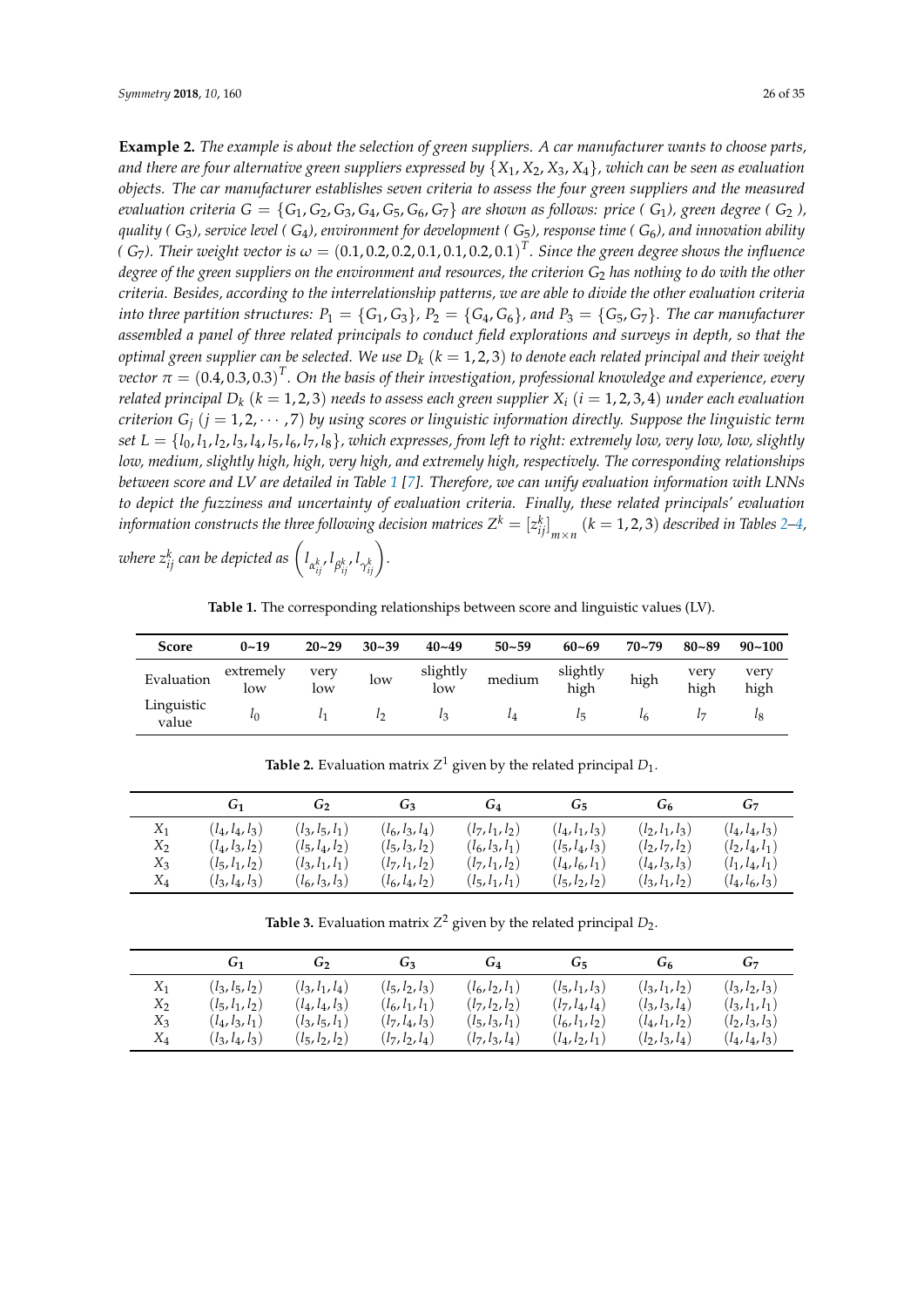<span id="page-26-0"></span>

|                         | G1                                                          | G۶                                                          | G٩                                                          | $G_4$                                                       | G5                                     | Ġ٢                                                          | $G_7$                                                       |
|-------------------------|-------------------------------------------------------------|-------------------------------------------------------------|-------------------------------------------------------------|-------------------------------------------------------------|----------------------------------------|-------------------------------------------------------------|-------------------------------------------------------------|
| $X_1$<br>$X_2$<br>$X_3$ | $(l_4, l_1, l_2)$<br>$(l_5, l_3, l_4)$<br>$(l_3, l_1, l_2)$ | $(l_4, l_2, l_3)$<br>$(l_5, l_4, l_3)$<br>$(l_3, l_1, l_1)$ | $(l_6, l_3, l_2)$<br>$(l_5, l_1, l_2)$<br>$(l_7, l_1, l_3)$ | $(l_6, l_1, l_4)$<br>$(l_5, l_3, l_5)$<br>$(l_5, l_2, l_2)$ | $(l_6, l_3, l_1)$<br>$(l_5, l_3, l_3)$ | $(l_3, l_4, l_5)$<br>$(l_2, l_1, l_2)$<br>$(l_3, l_2, l_3)$ | $(l_4, l_1, l_2)$<br>$(l_3, l_2, l_1)$<br>$(l_2, l_2, l_1)$ |
| X4                      | $(l_4, l_1, l_4)$                                           | $(l_4, l_2, l_3)$                                           | $(l_5, l_3, l_5)$                                           | $(l_6, l_1, l_5)$                                           | $(l_4, l_1, l_1)$<br>$(l_7, l_2, l_4)$ | $(l_3, l_1, l_2)$                                           | $(l_3, l_2, l_1)$                                           |

**Table 4.** Evaluation matrix *Z* <sup>3</sup> given by the related principal *D*3.

*5.1. The Evaluation Procedures*

**[Step 1]** Normalize the LNNs in the evaluation matrix. Since the price  $(G_1)$  and the response time  $(G_6)$ belong to the cost attributes, we need to transform the corresponding LNNs of the attributes *G*<sup>1</sup> and *G*<sup>6</sup> into the benefit attributes values according to Formula (21) in the evaluation matrices  $Z^k$  ( $k = 1, 2, 3$ ). The normalized matrices are  $Y^k = \left[y_{ij}^k\right]_{4 \times 7}$  ( $k = 1, 2, 3$ ), which are displayed in Tables [5](#page-26-1)[–7.](#page-26-2)

**Table 5.** The normalized matrix *Y* 1 .

<span id="page-26-1"></span>

|       | G <sub>1</sub>    | G <sub>2</sub>    | G3                | G4                | G5                | Ġ٢                | $G_7$             |
|-------|-------------------|-------------------|-------------------|-------------------|-------------------|-------------------|-------------------|
| $X_1$ | $(l_4, l_4, l_5)$ | $(l_3, l_5, l_1)$ | $(l_6, l_3, l_4)$ | $(l_7, l_1, l_2)$ | $(l_4, l_1, l_3)$ | $(l_6, l_7, l_5)$ | $(l_4, l_4, l_3)$ |
| $X_2$ | $(l_4, l_5, l_6)$ | $(l_5, l_4, l_2)$ | $(l_5, l_3, l_2)$ | $(l_6, l_3, l_1)$ | $(l_5, l_4, l_3)$ | $(l_6, l_1, l_6)$ | $(l_2, l_4, l_1)$ |
| $X_3$ | $(l_3, l_7, l_6)$ | $(l_3, l_1, l_1)$ | $(l_7, l_1, l_2)$ | $(l_7, l_1, l_2)$ | $(l_4, l_6, l_1)$ | $(l_4, l_5, l_5)$ | $(l_1, l_4, l_1)$ |
| $X_4$ | $(l_5, l_4, l_5)$ | $(l_6, l_3, l_3)$ | $(l_6, l_4, l_2)$ | $(l_5, l_1, l_1)$ | $(l_5, l_2, l_2)$ | $(l_5, l_7, l_6)$ | $(l_4, l_6, l_3)$ |

**Table 6.** The normalized matrix *Y* 2 .

|       | G1                | G۰                | G٦                | G4                | G۳                | Ġ۴                | $G_7$             |
|-------|-------------------|-------------------|-------------------|-------------------|-------------------|-------------------|-------------------|
| $X_1$ | $(l_5, l_3, l_6)$ | $(l_3, l_1, l_4)$ | $(l_5, l_2, l_3)$ | $(l_6, l_2, l_1)$ | $(l_5, l_1, l_3)$ | $(l_5, l_7, l_6)$ | $(l_3, l_2, l_3)$ |
| $X_2$ | $(l_3, l_7, l_6)$ | $(l_4, l_4, l_3)$ | $(l_6, l_1, l_1)$ | $(l_7, l_2, l_2)$ | $(l_7, l_4, l_4)$ | $(l_5, l_5, l_4)$ | $(l_3, l_1, l_1)$ |
| $X_3$ | $(l_4, l_5, l_7)$ | $(l_3, l_5, l_1)$ | $(l_7, l_4, l_3)$ | $(l_5, l_3, l_1)$ | $(l_6, l_1, l_2)$ | $(l_4, l_7, l_6)$ | $(l_2, l_3, l_3)$ |
| $X_4$ | $(l_5, l_4, l_5)$ | $(l_5, l_2, l_2)$ | $(l_7, l_2, l_4)$ | $(l_7, l_3, l_4)$ | $(l_4, l_2, l_1)$ | $(l_6, l_5, l_4)$ | $(l_4, l_4, l_3)$ |

**Table 7.** The normalized matrix *Y* 3 .

<span id="page-26-2"></span>

|       | G1.               | G۰                | G٩                | G4                | G5                | Ġ٢                | G7                |
|-------|-------------------|-------------------|-------------------|-------------------|-------------------|-------------------|-------------------|
| $X_1$ | $(l_4, l_7, l_6)$ | $(l_4, l_2, l_3)$ | $(l_6, l_3, l_2)$ | $(l_6, l_1, l_4)$ | $(l_6, l_3, l_1)$ | $(l_5, l_4, l_3)$ | $(l_4, l_1, l_2)$ |
| $X_2$ | $(l_3, l_5, l_4)$ | $(l_5, l_4, l_3)$ | $(l_5, l_1, l_2)$ | $(l_5, l_3, l_5)$ | $(l_5, l_3, l_3)$ | $(l_6, l_7, l_6)$ | $(l_3, l_2, l_1)$ |
| $X_3$ | $(l_5, l_7, l_6)$ | $(l_3, l_1, l_1)$ | $(l_7, l_1, l_3)$ | $(l_5, l_2, l_2)$ | $(l_4, l_1, l_1)$ | $(l_5, l_6, l_5)$ | $(l_2, l_2, l_1)$ |
| $X_4$ | $(l_4, l_7, l_4)$ | $(l_4, l_2, l_3)$ | $(l_5, l_3, l_5)$ | $(l_6, l_1, l_5)$ | $(l_7, l_2, l_4)$ | $(l_5, l_7, l_6)$ | $(l_3, l_2, l_1)$ |

**[Step 2]** Calculate the collective decision information by the *LNNWBM* operator in Formula (22). In order to reduce the complexity of computing, we fix  $p = q = 1$ .

As an example, we can calculate the collective decision value  $y_{11}$ , and the below is its calculative process:

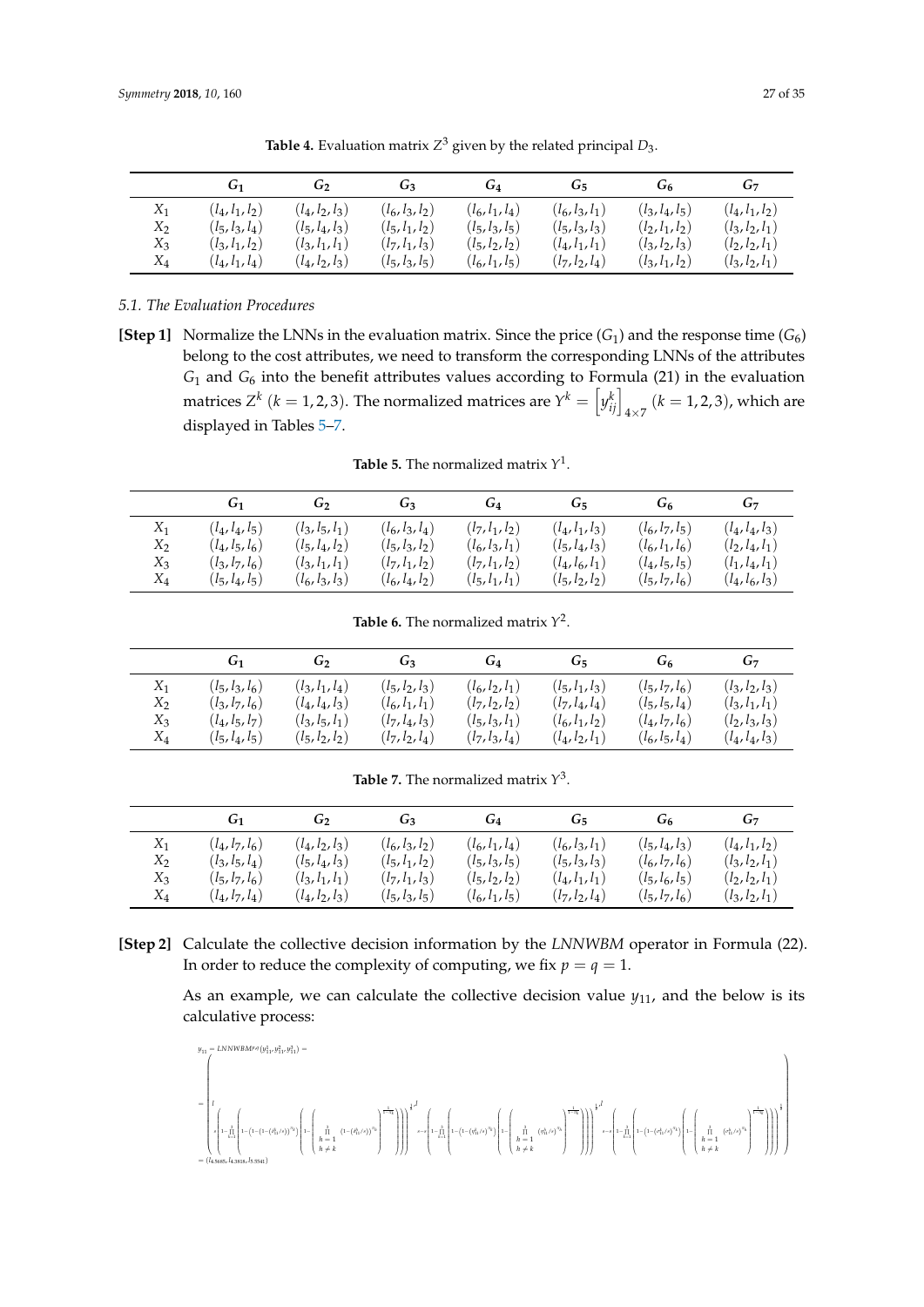The other collective decision values *yij* are shown in the following:

*y*<sup>21</sup> = (*l*3.5344, *l*5.5586, *l*5.2871); *y*<sup>31</sup> = (*l*4.1699, *l*6.4201, *l*6.2805); *y*<sup>41</sup> = (*l*4.9669, *l*4.7841, *l*4.5176);

 $y_{12} = (l_{3.4824}, l_{2.2406}, l_{2.1420})$ ;  $y_{22} = (l_{4.9669}, l_{3.7793}, l_{2.3128})$ ;  $y_{32} = (l_{3.1424}, l_{1.5104}, l_{0.7488})$ ;  $y_{42} = (l_{5.3832}, l_{2.0407}, l_{2.3634})$ ; *y*<sup>13</sup> = (*l*6.0202, *l*2.3634, *l*2.7300); *y*<sup>23</sup> = (*l*5.6366, *l*1.2948, *l*1.3362); *y*<sup>33</sup> = (*l*7.2512, *l*1.3489, *l*2.3128); *y*<sup>43</sup> = (*l*6.4202, *l*2.7300, *l*3.2926); *y*<sup>14</sup> = (*l*6.7107, *l*0.9833, *l*1.7986); *y*<sup>24</sup> = (*l*6.4202, *l*2.3634, *l*1.9954); *y*<sup>34</sup> = (*l*6.1444, *l*1.5443, *l*1.3362); *y*<sup>44</sup> = (*l*6.3515, *l*1.1760, *l*2.8122);  $y_{15} = (l_{5.2700}, l_{1.1760}, l_{1.9394})$ ;  $y_{25} = (l_{6.0606}, l_{3.4315}, l_{3.0331})$ ;  $y_{35} = (l_{4.9485}, l_{2.0139}, l_{0.9833})$ ;  $y_{45} = (l_{5.7982}, l_{1.6889}, l_{1.7986})$ ; *y*<sup>16</sup> = (*l*5.6872, *l*6.1687, *l*4.5018); *y*<sup>26</sup> = (*l*6.0202, *l*4.0018, *l*5.2871); *y*<sup>36</sup> = (*l*4.5685, *l*5.9320, *l*5.2005); *y*<sup>46</sup> = (*l*5.6366, *l*6.4201, *l*5.2871); *y*<sup>17</sup> = (*l*3.8863, *l*1.9465, *l*2.3634); *y*<sup>27</sup> = (*l*2.7306, *l*1.9465, *l*0.7488); *y*<sup>37</sup> = (*l*1.6456, *l*2.7300, *l*1.1760); *y*<sup>47</sup> = (*l*3.8863, *l*3.8560, *l*1.9394).

**[Step 3]** According to Formula (23), we can get the comprehensive value  $y_i$  of each alternative  $X_i$  $(i = 1, 2, 3, 4)$  (suppose  $p = q = 1$ ); the results are shown below:

> *y*<sup>1</sup> = (*l*5.5760, *l*0.0007, *l*0.0016); *y*<sup>2</sup> = (*l*5.4447, *l*0.0019, *l*0.0009); *y*<sup>3</sup> = (*l*5.0616, *l*0.0036, *l*0.0004); *y*<sup>4</sup> = (*l*5.8684, *l*0.0046, *l*0.0017).

**[Step 4]** According to Formula (2), we can obtain the score values  $C(y_1)$ ,  $C(y_2)$ ,  $C(y_3)$ , and  $C(y_4)$  of the comprehensive values *y*1, *y*2, *y*3, and *y*4, respectively, which are displayed as follows:

$$
C(y_1) = 0.8989; C(y_2) = 0.8934; C(y_3) = 0.8774; C(y_4) = 0.9109.
$$

**[Step 5]** Since  $C(y_4) > C(y_1) > C(y_2) > C(y_3)$ , which is based on Definition 4, we can see that the ranking order of the alternatives  $X_1$ ,  $X_2$ ,  $X_3$  and  $X_4$  is:  $X_4 \succ X_1 \succ X_2 \succ X_3$ , where the most suitable alternative is *X*4.

According to the upper computation of the proposed method, we can find that the most suitable green supplier is  $X_4$ , the second is  $X_1$ , and the worst is  $X_2$  or  $X_3$ . So, we recommend that the car manufacturer choose green supplier *X*4.

## *5.2. Exploration of the Parameters' Influence*

In the above steps, we fix parameters *p* and *q* with 1, but we can easily find that the parameters *p* and *q* play an important role in the procedures of the proposed method, based on the *LNGWPBM* operator. When we change the values of parameters  $p$  and  $q$ , the integration results are usually different, so that the ranking order may be changed accordingly. Table [8](#page-28-0) shows the ranking orders of the green suppliers when we assign the parameters *p* and *q* to different values. Then, we further explore the influence of parameters *p* and *q* on the ranking order.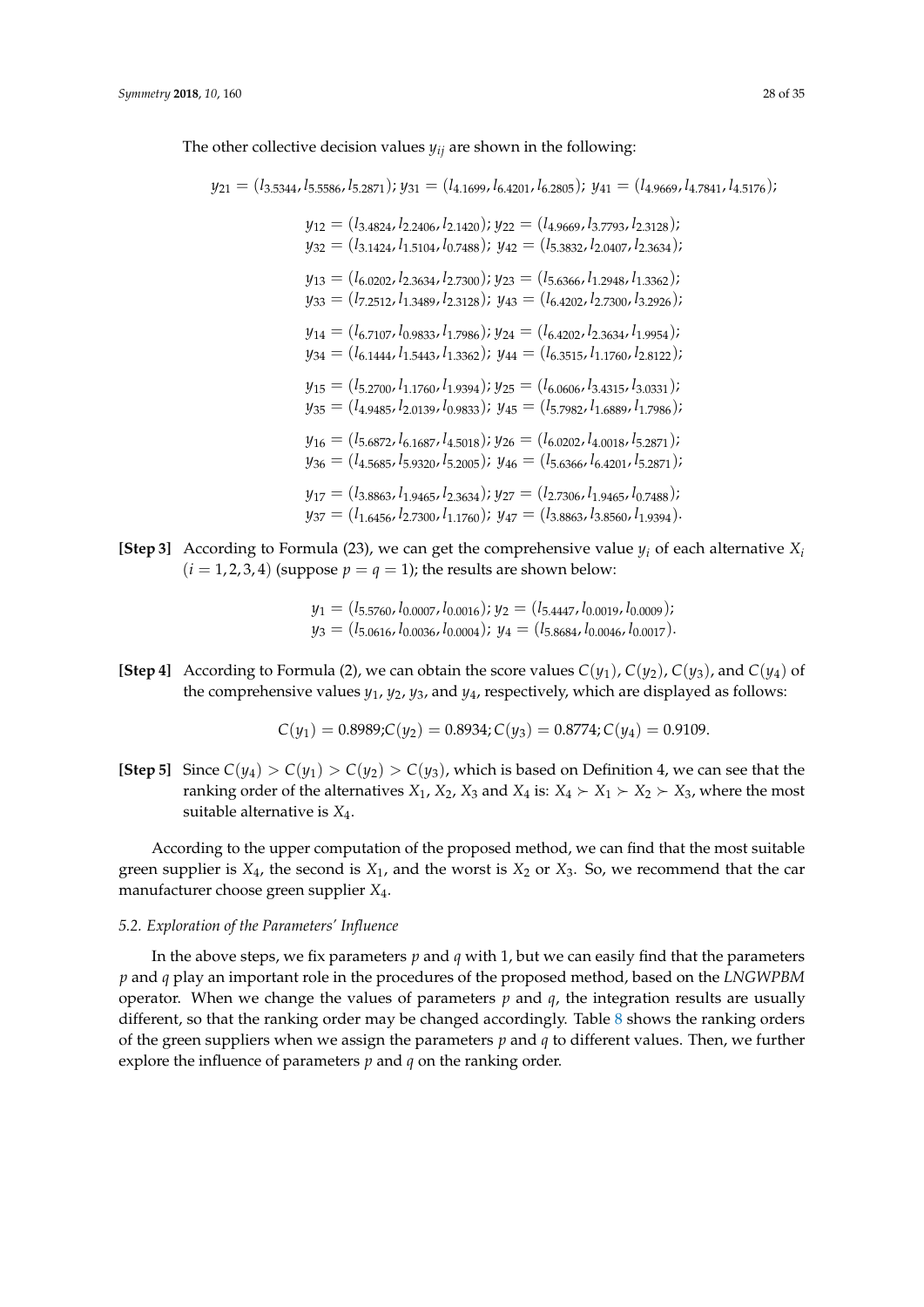| Parameters $p$ and $q$ | Score Value $y_i$ $(i = 1, 2, 3, 4)$                                           | <b>Ranking Orders</b>               |
|------------------------|--------------------------------------------------------------------------------|-------------------------------------|
| $p = 1, q = 1$         | $C(y_1) = 0.8989; C(y_2) = 0.8934;$<br>$C(y_3) = 0.8774$ ; $C(y_4) = 0.9109$ . | $X_4 \succ X_1 \succ X_2 \succ X_3$ |
| $p = 1, q = 0.01$      | $C(y_1) = 0.8775; C(y_2) = 0.8796;$<br>$C(y_3) = 0.8742; C(y_4) = 0.8921.$     | $X_4 \succ X_2 \succ X_1 \succ X_3$ |
| $p = 0.01, q = 1$      | $C(y_1) = 0.9977; C(y_2) = 0.9969;$<br>$C(y_3) = 0.9951; C(y_4) = 0.9984.$     | $X_4 \succ X_1 \succ X_2 \succ X_3$ |
| $p = 1, q = 2$         | $C(y_1) = 0.9019; C(y_2) = 0.8954;$<br>$C(y_3) = 0.8765; C(y_4) = 0.9136.$     | $X_4 \succ X_1 \succ X_2 \succ X_3$ |
| $p = 1, q = 5$         | $C(y_1) = 0.9009; C(y_2) = 0.8993;$<br>$C(y_3) = 0.8840; C(y_4) = 0.9140.$     | $X_4 \succ X_1 \succ X_2 \succ X_3$ |
| $p = 1, q = 10$        | $C(y_1) = 0.9028; C(y_2) = 0.9073;$<br>$C(y_3) = 0.9007; C(y_4) = 0.9200.$     | $X_4 \succ X_2 \succ X_1 \succ X_3$ |
| $p = 2, q = 1$         | $C(y_1) = 0.8835; C(y_2) = 0.8800;$<br>$C(y_3) = 0.8694; C(y_4) = 0.8938.$     | $X_4 \succ X_1 \succ X_2 \succ X_3$ |
| $p = 5, q = 1$         | $C(y_1) = 0.8792; C(y_2) = 0.8790;$<br>$C(y_3) = 0.8828$ ; $C(y_4) = 0.8872$ . | $X_4 \succ X_3 \succ X_1 \succ X_2$ |
| $p = 10, q = 1$        | $C(y_1) = 0.8914; C(y_2) = 0.8923;$<br>$C(y_3) = 0.9061; C(y_4) = 0.8999.$     | $X_3 \succ X_4 \succ X_2 \succ X_1$ |
| $p = 2, q = 2$         | $C(y_1) = 0.8846; C(y_2) = 0.8788;$<br>$C(y_3) = 0.8634; C(y_4) = 0.8938.$     | $X_4 \succ X_1 \succ X_2 \succ X_3$ |
| $p = 5, q = 5$         | $C(y_1) = 0.8734; C(y_2) = 0.8683;$<br>$C(y_3) = 0.8583; C(y_4) = 0.8780.$     | $X_4 \succ X_1 \succ X_2 \succ X_3$ |
| $p = 9, q = 9$         | $C(y_1) = 0.8788; C(y_2) = 0.8781;$<br>$C(y_3) = 0.8659; C(y_4) = 0.8820.$     | $X_4 \succ X_1 \succ X_2 \succ X_3$ |
| $p = 10, q = 10$       | $C(y_1) = 0.8806; C(y_2) = 0.8809;$<br>$C(y_3) = 0.8677; C(y_4) = 0.8835.$     | $X_4 \succ X_2 \succ X_1 \succ X_3$ |

<span id="page-28-0"></span>**Table 8.** Ranking orders of the green suppliers under different values of the parameters *p* and *q*.

From Table [8,](#page-28-0) it is easy to find that the bigger the value of parameter  $p$  or  $q$  is, the more chaotic the ranking order. Let's explain with an example. When  $p = 1$   $q = 10$ , the ranking order is  $X_4 \succ X_2$ .  $X_1 \succ X_3$ ; when  $p = 5$   $q = 1$ , the ranking order is  $X_4 \succ X_3 \succ X_1 \succ X_2$ ; however, when  $p = 10$   $q = 1$ , the ranking order is  $X_3 \succ X_4 \succ X_2 \succ X_1$ . So, it's hard to get the regularity of arrangements under this situation. However, when the parameters *p* and *q* are equal and less than 10, the ranking orders are relatively stable, and the best green supplier is *X*4, and the worst is *X*3.

Generally, the bigger the values of parameters *p* and *q*, the more complex the calculation becomes, and the more the interrelations between the attributes are emphasized. DMs usually choose the right parameters  $p$  and  $q$  according to their preferences. However, there is a special case, i.e.,  $q = 0$ , and the proposed method cannot reflect inner connections between attributes, which is similar to another case such as  $|F_2|$  = n. Hence, this is not in conformity with this example, and we only allow *q* to be close to 0 infinitely when discussing. When  $p = 1$   $q = 0.01$ , the ranking order is  $X_4 \succ X_2 \succ X_1 \succ X_3$ , and the best green supplier is still *X*4. Therefore, in real decision making, we generally recommend that the parameter values be 1 from a practical point of view, which is not only intuitionistic and simple, but is also able to consider the inner connections between attributes.

#### *5.3. Comparison with Other Existing Methods*

In this subsection, in order to illustrate the validity and advantage of the proposed MAGDM method related to the *LNGWPBM* operator, we plan to compare it with Fang and Ye's MAGDM method [\[29\]](#page-33-14), which is related to the *LNNWAA* operator, and Liang et al.'s MAGDM method [\[7\]](#page-33-19), which is about improving classical TOPSIS with LNNs based on Example 2; their ranking results are displayed in Table [9.](#page-29-0)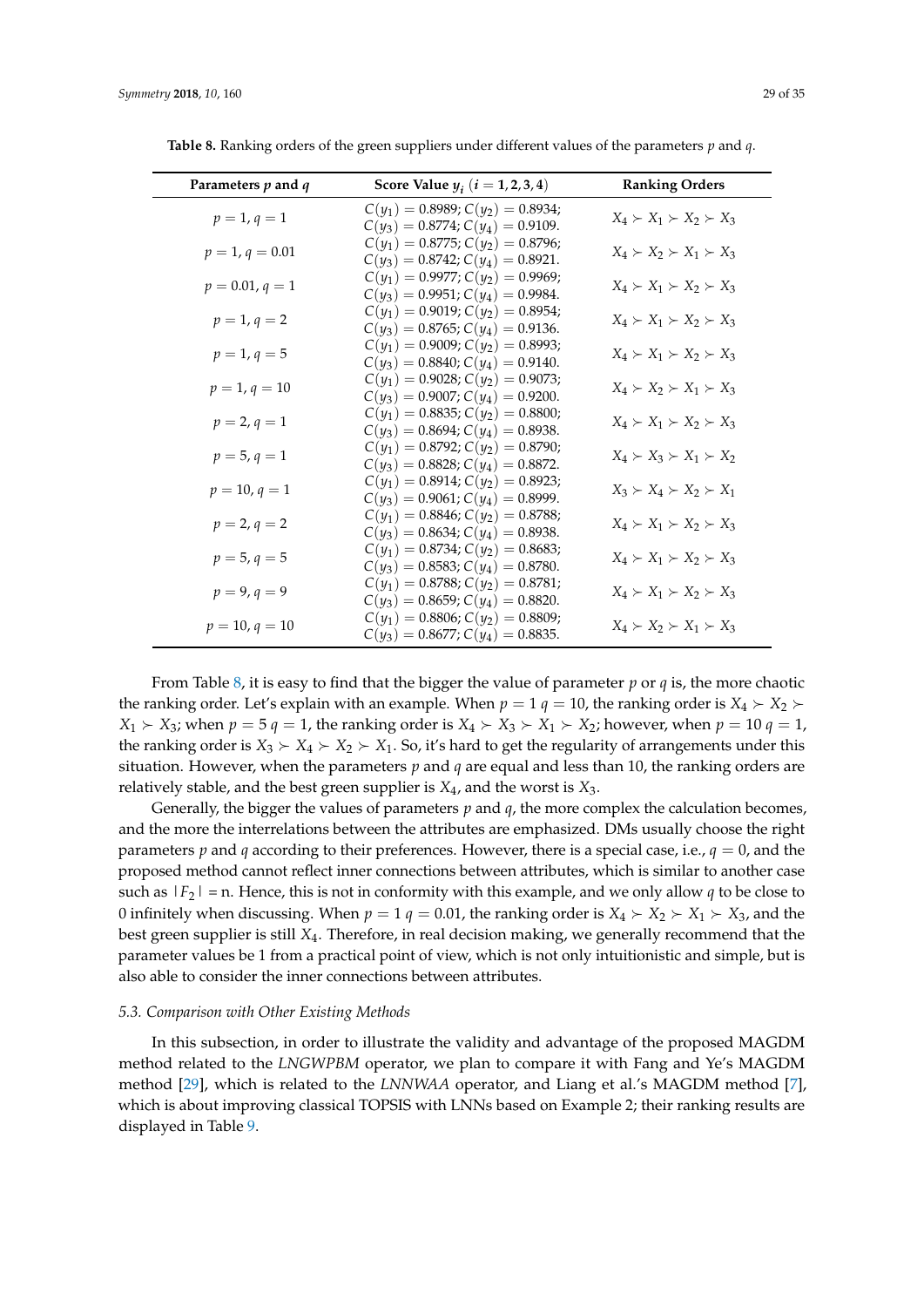| Methods                                                                                                | <b>Score Values</b>                                                    | <b>Ranking Orders</b>               |
|--------------------------------------------------------------------------------------------------------|------------------------------------------------------------------------|-------------------------------------|
| Fang and Ye's MAGDM method [29] by the<br>LNNWAA operator                                              | $C_1 = 0.6403, C_2 = 0.6508,$<br>$C_3 = 0.6748$ , $C_4 = 0.6300$ .     | $X_3 \succ X_2 \succ X_1 \succ X_4$ |
| Liang et al.'s MAGDM method [7] by<br>improving classical TOPSIS                                       | No                                                                     | $X_3 \succ X_2 \succ X_1 \succ X_4$ |
| Our proposed MAGDM method by the<br><i>LNGWPBM</i> operator (when $p = q = 1$ )                        | $C_1 = 0.8989, C_2 = 0.8934,$<br>$C_3 = 0.8774$ , $C_4 = 0.9109$ .     | $X_4 \succ X_1 \succ X_2 \succ X_3$ |
| Our proposed MAGDM method by the<br><i>LNGWPBM</i> operator (when $p = 1$ , $q = 0$ and<br>$ F_2  = 7$ | $C_1 = 0.6403$ , $C_2 = 0.6508$ ,<br>$C_3 = 0.6748$ , $C_4 = 0.6300$ . | $X_3 \succ X_2 \succ X_1 \succ X_4$ |

<span id="page-29-0"></span>**Table 9.** A comparison of the ranking results of the alternatives for different multiple attribute group decision-making (MAGDM) methods for Example 2. *LNGWPBM*: linguistic neutrosophic generalized weighted partitioned Bonferroni mean operator.

Note:  $C_i$  is the abbreviation of the score value  $C(y_i)$  of the collective decision information  $y_i$  $(i = 1, 2, 3, 4)$ , respectively.

(1) Since Fang and Ye's method [\[29\]](#page-33-14) by the *LNNWAA* operator can only address the MAGDM problems where the attributes are not associated with each other, in order to complete the comparison between it and our proposed MAGDM method by the *LNGWPBM* operator, we suppose that the seven attributes are independent of each other in Example 2, i.e.,  $|F_2| = 7$ ; then, we compare their ranking results. In terms of Table [9,](#page-29-0) we can find that the ranking order of Fang and Ye's method [\[29\]](#page-33-14) by the *LNNWAA* operator is consistent with the one of our proposed MAGDM method by the *LNGWPBM* operator (when  $p = 1$ ,  $q = 0$  and  $|F_2| = 7$ ), which is  $X_3 \succ X_2 \succ X_1 \succ X_4$ . However, the ranking order of Fang and Ye's method [\[13\]](#page-33-3) by the *LNNWAA* operator has a great difference from the one of our proposed MAGDM method by the *LNGWPBM* operator (when  $p = q = 1$ ); even the best alternatives are not the same. In the following, we explain the reason for the ranking results.

Fang and Ye's method [\[29\]](#page-33-14) by the *LNNWAA* operator cannot capture inner connections between attributes. In this practical application about the selection of green suppliers, if our assumption is that the attributes have nothing to do with any other attribute, then, i.e.,  $|F_2| = 7$ . Besides, we take  $p = 1$ , *q* = 0 to make the *LNNWBM* operator become the *LNNWAA* operator in integrating the evaluation information given by DMs, which is consistent with step 1 in Fang and Ye's method [\[29\]](#page-33-14). Then, the ranking result of Fang and Ye's method [\[29\]](#page-33-14) by the *LNNWAA* operator should be consistent with the one of our proposed MAGDM method by the *LNGWPBM* operator (when  $p = 1$ ,  $q = 0$  and  $|F_2|$  = 7). By using the two methods to deal with Example 2, respectively, we find that the ranking result of Fang and Ye's method [\[29\]](#page-33-14) by the *LNNWAA* operator is equal to the one of our proposed MAGDM method by the *LNGWPBM* operator (when  $p = 1$ ,  $q = 0$  and  $|F_2| = 7$ ), which is  $X_3 \succ X_2 \succ X_1 \succ X_4$ . Therefore, this can explain that our proposed MAGDM method is tried and true. However, the ranking result of Fang and Ye's method [\[29\]](#page-33-14) by the *LNNWAA* operator has a great difference from the one of our proposed MAGDM method by the *LNGWPBM* operator (when  $p = q = 1$ ); even the best alternatives are not the same. In Example 2, we can find that inner connections exist between the attributes and a special condition where the criterion  $G_2$  has nothing to do with other criteria, i.e.,  $|F_2| = 1$ ; this can be solved by the *LNGWPBM* operator well, but the *LNNWAA* operator does not have the same ability. It is easy to compute in our proposed MAGDM method; we assume  $p = q = 1$ , and then the ranking result by the *LNGWPBM* operator is  $X_4 \succ X_1 \succ X_2 \succ X_3$ , which is very different from Fang and Ye's method [\[29\]](#page-33-14) by the *LNNWAA* operator. In addition, DMs can choose the right value of the parameters *p* and *q* according to the actual decision-making situation and their personal preferences, so our proposed MAGDM method is universal and elastic. Meanwhile, Fang and Ye's method [\[29\]](#page-33-14) can only solve the MAGDM problems with independent attributes, and is not suitable for this kind of question,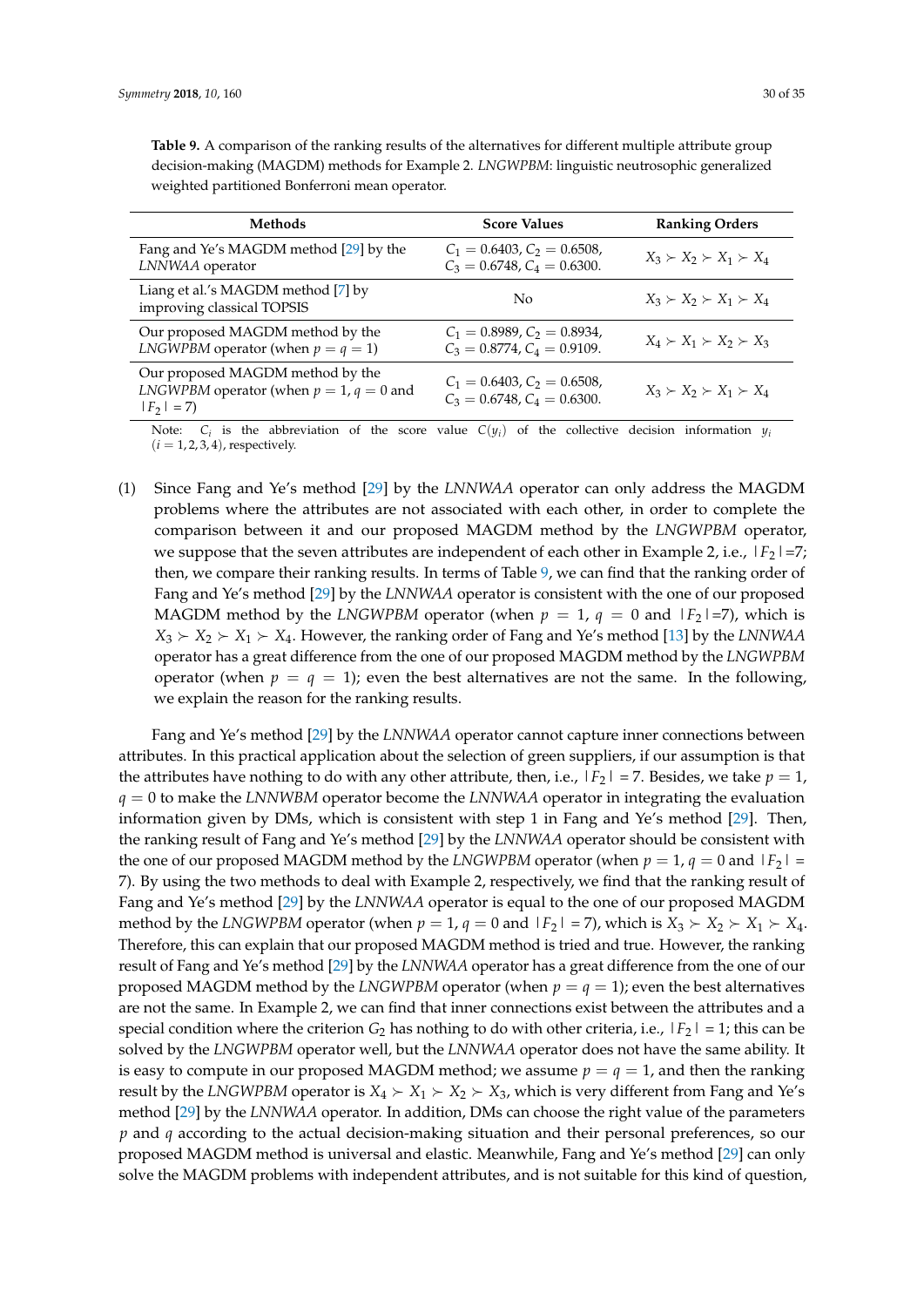such as in Example 2. Therefore, our proposed MAGDM method by the *LNGWPBM* operator is more workable and elastic than Fang and Ye's method [\[29\]](#page-33-14) by the *LNNWAA* operator.

(2) From Table [9,](#page-29-0) we find that the ranking result of Liang et al.'s MAGDM method [\[7\]](#page-33-19) by improving classical TOPSIS is the same as the one of our proposed MAGDM method by the *LNGWPBM* operator (when  $p = 1$ ,  $q = 0$  and  $|F_2| = 7$ ), which is  $X_3 \succ X_2 \succ X_1 \succ X_4$ ; however, it is inconsistent with the one of our proposed MAGDM method by the *LNGWPBM* operator (when  $p = q = 1$ ). Then, we elaborate what leads to the ranking results.

Liang et al.'s MAGDM method [\[7\]](#page-33-19) uses the *LNNWAA* operator to integrate the evaluation information given by DMs, and then adopts the extended TOPSIS model to rank the alternatives. To compare our proposed MAGDM method with Liang et al.'s MAGDM method [\[7\]](#page-33-19), we also take *p* = 1,  $q = 0$ , and  $|F_2| = 7$  similar to in the previous analysis; so, the ranking result of Liang et al.'s MAGDM method [\[7\]](#page-33-19) should be consistent with the one of our proposed MAGDM method. It is important to note that when using Liang et al.'s MAGDM method [\[7\]](#page-33-19) to solve Example 2, we use the weights of the attributes given in Example 2. By calculating separately, the ranking result of Liang et al.'s MAGDM method [\[7\]](#page-33-19) by improving classical TOPSIS is the same as the one of our proposed MAGDM method by the *LNGWPBM* operator (when  $p = 1$ ,  $q = 0$  and  $|F_2| = 7$ ), which is  $X_3 \succ X_2 \succ X_1 \succ X_4$ . This proves the validity of our proposed MAGDM method again. However, Liang et al.'s MAGDM method [\[7\]](#page-33-19) cannot integrate evaluation information, and does not reflect inner connections between attributes, while our proposed MAGDM method by the *LNGWPBM* operator can easily achieve these two points. Furthermore, in the extended TOPSIS model used by Liang et al.'s MAGDM method [\[7\]](#page-33-19), the correlation coefficient cannot guarantee that the best solution should have the closest distance from the positive ideal solution and the farthest distance from the negative ideal solution, simultaneously [\[49\]](#page-34-9). At the same time, Liang et al.'s MAGDM method [\[7\]](#page-33-19) by improving the classical TOPSIS model neglects DMs' utilities or preferences, whereas our proposed MAGDM method can draw attention to the influence of DMs' utilities or preferences on the final results, and select the appropriate parameters *p* and *q*. When  $p = q = 1$ , the ranking result of our proposed MAGDM method is  $X_4 \succ X_1 \succ X_2 \succ X_3$ , which is even the opposite result of Liang et al.'s MAGDM method [\[7\]](#page-33-19). Therefore, our proposed MAGDM method is more appropriate and effective than Liang et al.'s MAGDM method [\[7\]](#page-33-19) in solving the problem, such as in Example 2.

(3) To further interpret the effectiveness of our proposed MAGDM method by the *LNGWPBM* operator, we use our proposed MAGDM method to solve the illustrative examples in [\[29\]](#page-33-14) and [\[7\]](#page-33-19), and compare our proposed MAGDM method by the *LNGWPBM* operator with Fang and Ye's MAGDM method [\[29\]](#page-33-14) by the *LNNWAA* operator and Liang et al.'s MAGDM method [\[7\]](#page-33-19) by improving the classical TOPSIS model. Of course, because the attributes are independent of each other in these two illustrative examples, we still fix with  $p = 1$ ,  $q = 0$  and  $|F_2| = n$ , where *n* denotes the numbers of the attributes. By applying our proposed MAGDM method to these two illustrative examples, we can find that the ranking result of our proposed MAGDM method is consistent with that of Fang and Ye's MAGDM method [\[29\]](#page-33-14) and Liang et al.'s MAGDM method [\[7\]](#page-33-19), respectively, which are detailed in Tables [10](#page-31-0) and [11.](#page-31-1) This further illustrate the effectiveness of our proposed MAGDM method by the *LNGWPBM* operator.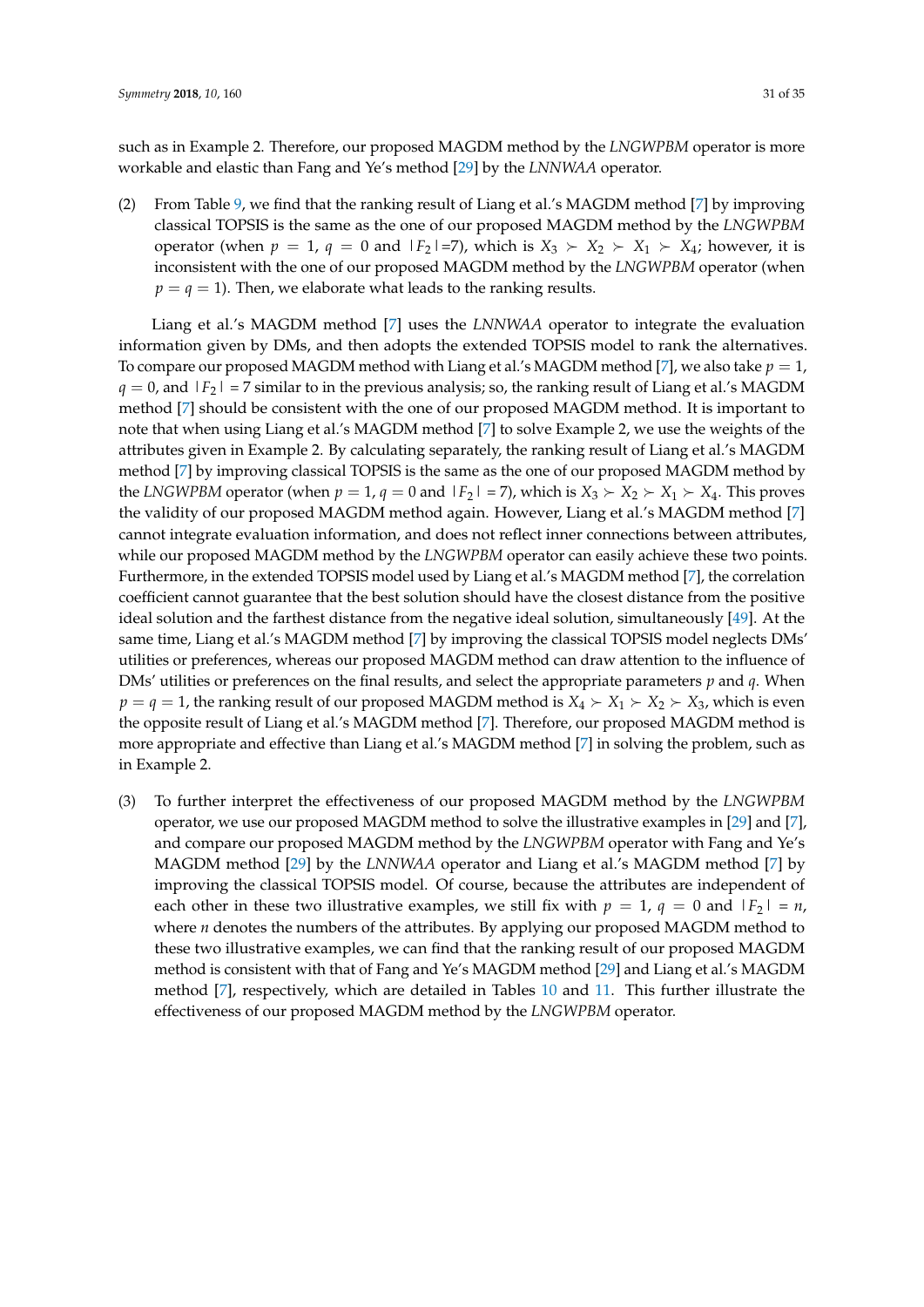<span id="page-31-0"></span>

| <b>Methods</b>                                                                                  | <b>Score Values</b>                                                    | <b>Ranking Order</b>                |
|-------------------------------------------------------------------------------------------------|------------------------------------------------------------------------|-------------------------------------|
| Fang and Ye's MAGDM method [29] by the<br>LNNWAA operator                                       | $C_1 = 0.7528$ , $C_2 = 0.7777$ ,<br>$C_3 = 0.7613$ , $C_4 = 0.8060$ . | $X_4 \succ X_2 \succ X_3 \succ X_1$ |
| Our proposed MAGDM method by the<br>LNGWPBM operator (when $p = 1$ , $q = 0$ and<br>$ F_2  = 3$ | $C_1 = 0.7528$ , $C_2 = 0.7777$ ,<br>$C_3 = 0.7613$ , $C_4 = 0.8060$ . | $X_4 \succ X_2 \succ X_3 \succ X_1$ |

Note:  $C_i$  is abbreviation of score value  $C(y_i)$  of the collective decision information  $y_i$   $(i = 1, 2, 3, 4)$ , respectively.

<span id="page-31-1"></span>**Table 11.** A ranking comparison of the alternatives for different MAGDM methods for example described by Liang et al. in [\[7\]](#page-33-19).

| <b>Methods</b>                                                                                         | <b>Score Values</b>                                            | <b>Ranking Order</b>                |
|--------------------------------------------------------------------------------------------------------|----------------------------------------------------------------|-------------------------------------|
| Liang et al.'s MAGDM method [7] by<br>improving classical TOPSIS                                       | No                                                             | $X_4 \succ X_2 \succ X_3 \succ X_1$ |
| Our proposed MAGDM method by the<br><i>LNGWPBM</i> operator (when $p = 1$ , $q = 0$ and<br>$ F_2  = 5$ | $C_1 = 0.4941, C_2 = 0.7901,$<br>$C_3 = 0.6495, C_4 = 0.7925.$ | $X_4 \succ X_2 \succ X_3 \succ X_1$ |

Note:  $C_i$  is abbreviation of score value  $C(y_i)$  of the collective decision information  $y_i$   $(i = 1, 2, 3, 4)$ , respectively.

In the following, we compare the desirable properties of our proposed MAGDM method with the ones of Fang and Ye's MAGDM method [\[29\]](#page-33-14) and Liang et al.'s MAGDM method [\[7\]](#page-33-19) to go even further in the advantages of our proposed MAGDM method. Table [12](#page-31-2) describes the final comparison results.

<span id="page-31-2"></span>

| Methods                            | Fang and Ye's MAGDM Method  | Liang et al.'s MAGDM Method [7] | Our proposed MAGDM Method |
|------------------------------------|-----------------------------|---------------------------------|---------------------------|
| Properties                         | [29] by the LNNWAA Operator | by Improving Classical TOPSIS   | by the LNGWPBM Operator   |
| Integrate evaluation information   | Yes                         | No                              | Yes                       |
| Reflect DMs' preferences           | No                          | No                              | Yes                       |
| Consider inner relations between   | No                          | No                              | Yes                       |
| attributes in the same cluster     |                             |                                 |                           |
| Consider the clusters of the input | No                          | No                              | Yes                       |
| arguments                          |                             |                                 |                           |

**Table 12.** A comparison of the properties for different MAGDM methods. DM: decision makers.

From Table [12,](#page-31-2) the following conclusions are drawn:

- (1) Our proposed MAGDM method and Fang and Ye's MAGDM method [\[29\]](#page-33-14) can integrate evaluation information, while Liang et al.'s MAGDM method [\[7\]](#page-33-19) cannot do this and only rank the alternatives by comparing the relative closeness of the positive ideal alternative and the negative ideal alternative.
- (2) Although Fang and Ye's MAGDM method [\[29\]](#page-33-14) can integrate evaluation information, it ignores DMs' preferences, and does not capture the inherent relation pattern between attributes. Besides, Liang et al.'s MAGDM method [\[7\]](#page-33-19) also cannot reflect DMs' preferences and the inherent relation patterns between attributes.
- (3) Our proposed MAGDM method contains regulatory factors that are determined by DMs' preferences, and considers the clusters of the input arguments and the inner relations between the attributes in the same cluster. So, our proposed MAGDM method can effectively address the problems with the heterogeneous relationship among attributes. However, the other two methods do not have these advantages, which show that the application scopes of the two methods are relatively narrow.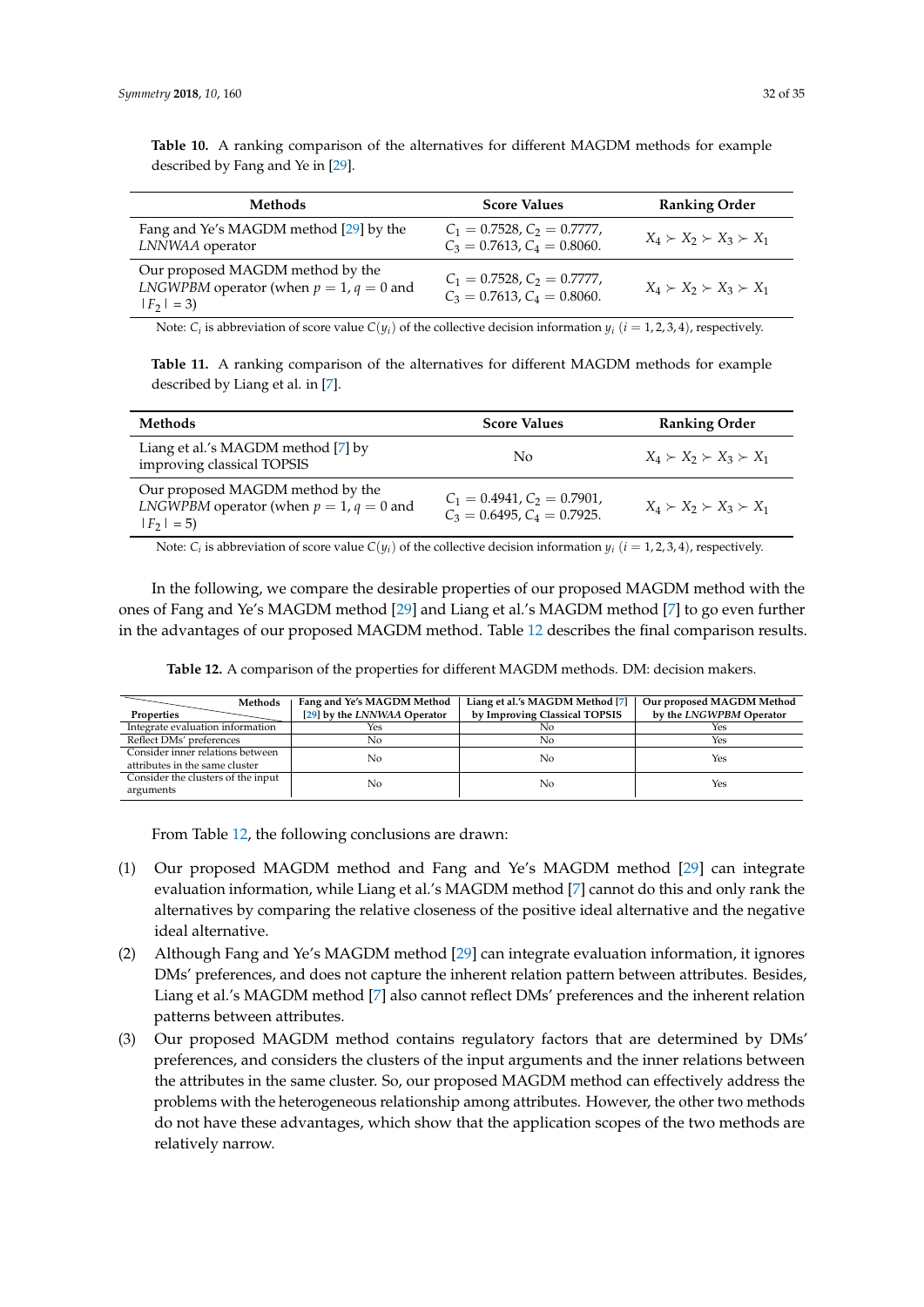In summary, the contrastive analysis further illustrates the validity and merit of our proposed MAGDM method, compared with Fang and Ye's MAGDM method [\[29\]](#page-33-14) and Liang et al.'s MAGDM method [\[7\]](#page-33-19).

#### <span id="page-32-6"></span>**6. Conclusions**

The GPBM operator can model the average of the respective satisfaction of the independent and dependent inputs, and is an extended form of the *PBM* operator, the arithmetic mean operator, and the BM operator. Its merit is to capture the heterogeneous relationship among attributes where all of the attributes are sorted into two groups:  $F_1$  and  $F_2$ . In  $F_1$ , the elements are divided into several clusters, and the members have inherent connections in the same cluster, but independence in different clusters; in *F*2, the elements do not belong to any cluster of the correlated input arguments in *F*1. Besides, LNNs can depict the qualitative information more appropriately than the SNNs, and are also an extension of the LIFNs. However, now, based on LNNs, we yet have not seen any studies addressing the MAGDM problems with the heterogeneous relationships among attributes. Therefore, in order to fill this gap, we have expanded the GPBM operator to adapt the linguistic neutrosophic environment, and have proposed the *LNGPBM* operator in this paper. At the same time, its desired properties and special cases have been discussed. Moreover, aiming at the condition where different attributes have different weights in practical applications, we also have introduced its weighted version, namely the *LNGWPBM* operator, including discussing its desired properties and special cases. Then, based on the developed *LNGWPBM* operator, we have developed a novel MAGDM method with LNNs to solve the MAGDM problems with the heterogeneous relationship among attributes. By comparing with Fang and Ye's MAGDM method [\[29\]](#page-33-14) and Liang et al.'s MAGDM method [\[7\]](#page-33-19), we find that the developed MAGDM method is more valid and general for solving the MAGDM problems with co-dependent attributes. This is because the developed MAGDM method can intuitively and realistically depict qualitative information and reflect the heterogeneous relationship among attributes. In further research, our developed operators can be improved by considering the unknown weights, objective data, or other forms of information, such as unbalanced linguistic information [\[50\]](#page-34-10). Besides, we can apply our developed operators to the other practices such as medical diagnosis, clustering analysis, pattern recognition, discordance analysis, and so on.

**Author Contributions:** P.L. proposed the *LNGPBM* and *LNGWPBM* operators and investigated their properties, and Y.W. provided the calculation and comparative analysis of examples. We wrote the paper together.

**Acknowledgments:** This work is supported by the National Natural Science Foundation of China (Nos. 71471172 and 71271124), the Special Funds of Taishan Scholars Project of Shandong Province (No. ts201511045) and the Humanities and Social Sciences Research Project of Ministry of Education of China (17YJA630065 and 17YJC630077).

**Conflicts of Interest:** The authors declare no conflict of interest.

#### **References**

- <span id="page-32-0"></span>1. Boran, F.E.; Genç, S.; Kurt, M.; Akay, D. A multi-criteria intuitionistic fuzzy group decision making for supplier selection with TOPSIS method. *Expert Syst. Appl.* **2009**, *36*, 11363–11368. [\[CrossRef\]](http://dx.doi.org/10.1016/j.eswa.2009.03.039)
- <span id="page-32-5"></span>2. Liu, P.; Wang, P. Some interval-valued intuitionistic fuzzy Schweizer–Sklar power aggregation operators and their application to supplier selection. *Int. J. Syst. Sci.* **2018**. [\[CrossRef\]](http://dx.doi.org/10.1080/00207721.2018.1442510)
- <span id="page-32-1"></span>3. Sanayei, A.; Mousavi, S.F.; Yazdankhah, A. Group decision making process for supplier selection with VIKOR under fuzzy environment. *Expert Syst. Appl.* **2010**, *37*, 24–30. [\[CrossRef\]](http://dx.doi.org/10.1016/j.eswa.2009.04.063)
- <span id="page-32-2"></span>4. Banerjee, D.; Dutta, B.; Guha, D.; Goh, M. Generalized partition Bonferroni mean for multi-attribute group decision making problems based on interval data. *IEEE Trans. Syst. Man Cybern. Syst.* **2017**, 1–18, in press.
- <span id="page-32-3"></span>5. Herrera, F.; Herrera-Viedma, E. A model of consensus in group decision making under linguistic assessments. *Fuzzy Sets Syst.* **1996**, *78*, 73–87. [\[CrossRef\]](http://dx.doi.org/10.1016/0165-0114(95)00107-7)
- <span id="page-32-4"></span>6. Herrera, F.; Herrera-Viedma, E. Linguistic decision analysis: Steps for solving decision problems under linguistic information. *Fuzzy Sets Syst.* **2000**, *115*, 67–82. [\[CrossRef\]](http://dx.doi.org/10.1016/S0165-0114(99)00024-X)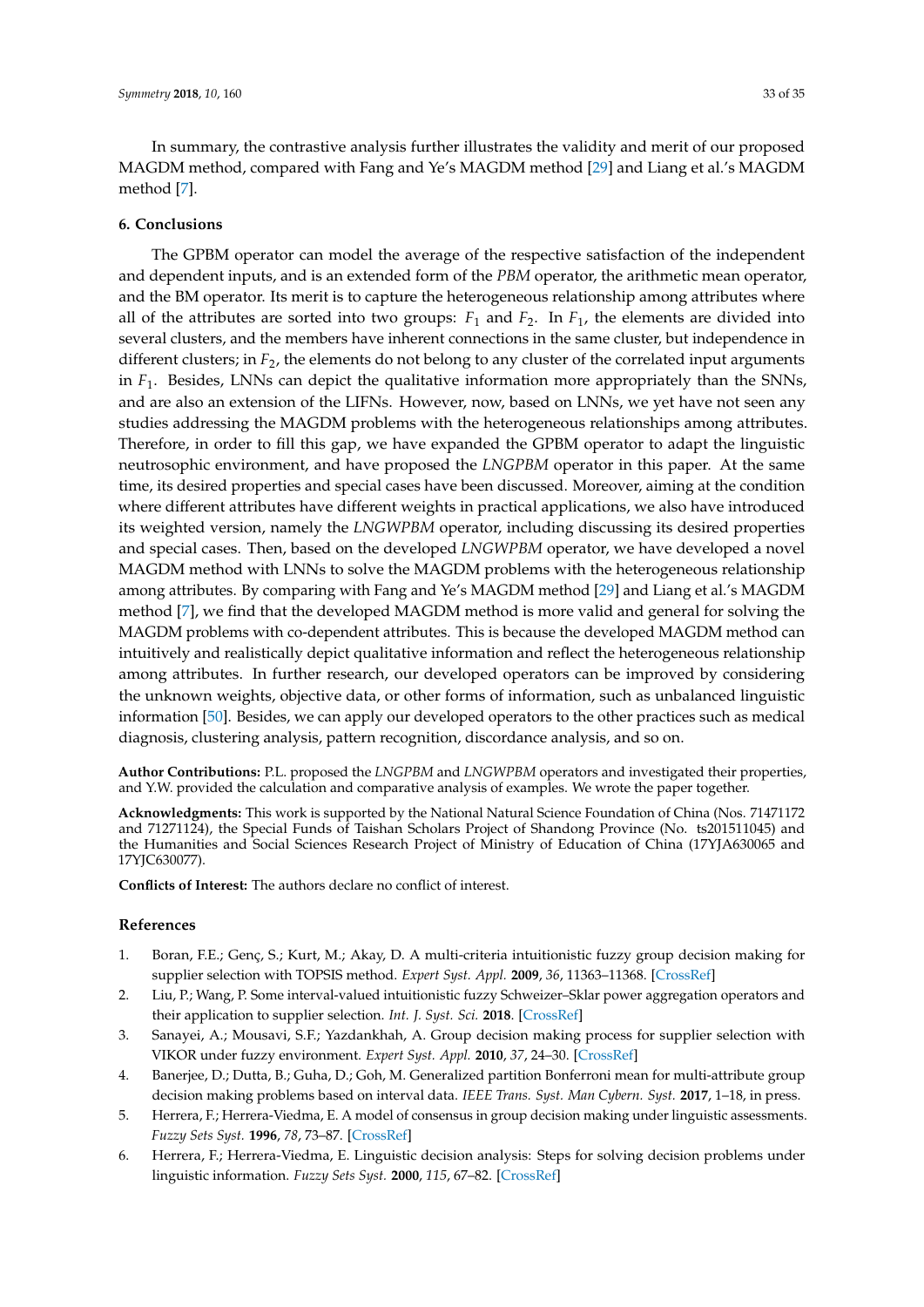- <span id="page-33-19"></span>7. Liang, W.; Zhao, G.; Wu, H. Evaluating investment risks of metallic mines using an extended TOPSIS method with linguistic neutrosophic numbers. *Symmetry* **2017**, *9*, 149. [\[CrossRef\]](http://dx.doi.org/10.3390/sym9080149)
- <span id="page-33-2"></span>8. Liao, X.; Li, Y.; Lu, B. A model for selecting an ERP system based on linguistic information processing. *Inf. Syst.* **2007**, *32*, 1005–1017. [\[CrossRef\]](http://dx.doi.org/10.1016/j.is.2006.10.005)
- <span id="page-33-7"></span>9. Wang, T.; Liu, J.; Li, J.; Niu, C. An integrating OWA–TOPSIS framework in intuitionistic fuzzy settings for multiple attribute decision making. *Comput. Ind. Eng.* **2016**, *98*, 185–194. [\[CrossRef\]](http://dx.doi.org/10.1016/j.cie.2016.05.029)
- <span id="page-33-8"></span>10. Yager, R.R. Multicriteria decision making with ordinal/linguistic intuitionistic fuzzy sets for mobile apps. *IEEE Trans. Fuzzy Syst.* **2016**, *24*, 590–599. [\[CrossRef\]](http://dx.doi.org/10.1109/TFUZZ.2015.2463740)
- <span id="page-33-0"></span>11. Zhang, Z.; Chu, X. Fuzzy group decision making for multi-format and multi-granularity linguistic judgments in quality function deployment. *Expert Syst. Appl.* **2009**, *36*, 9150–9158. [\[CrossRef\]](http://dx.doi.org/10.1016/j.eswa.2008.12.027)
- <span id="page-33-1"></span>12. Zadeh, L.A. The concept of a linguistic variable and its application to approximate reasoning Part I. *Inf. Sci.* **1975**, *8*, 199–249. [\[CrossRef\]](http://dx.doi.org/10.1016/0020-0255(75)90036-5)
- <span id="page-33-3"></span>13. Bordogna, G.; Fedrizzi, M.; Pasi, G. A linguistic modelling of consensus in group decision making based on OWA operator. *IEEE Trans. Syst. Man Cybern. Syst.* **1997**, *27*, 126–133. [\[CrossRef\]](http://dx.doi.org/10.1109/3468.553232)
- 14. Pei, Z.; Shi, P. Fuzzy risk analysis based on linguistic aggregation operators. *Int. J. Innov. Comput. Inf. Control* **2011**, *7*, 7105–7118.
- <span id="page-33-4"></span>15. Xu, Z. A method based on linguistic aggregation operators for group decision making with linguistic preference relations. *Inf. Sci.* **2004**, *166*, 19–30. [\[CrossRef\]](http://dx.doi.org/10.1016/j.ins.2003.10.006)
- <span id="page-33-6"></span><span id="page-33-5"></span>16. Atanassov, K.T. Intuitionistic fuzzy sets. *Fuzzy Sets Syst.* **1986**, *20*, 87–96. [\[CrossRef\]](http://dx.doi.org/10.1016/S0165-0114(86)80034-3)
- <span id="page-33-9"></span>17. Zadeh, L.A. Fuzzy sets. *Inf. Control* **1965**, *8*, 338–356. [\[CrossRef\]](http://dx.doi.org/10.1016/S0019-9958(65)90241-X)
- 18. Montajabiha, M. An extended PROMETHE II multi-criteria group decision making technique based on intuitionistic fuzzy logic for sustainable energy planning. *Group Decis. Negot.* **2016**, *25*, 221–244. [\[CrossRef\]](http://dx.doi.org/10.1007/s10726-015-9440-z)
- <span id="page-33-20"></span>19. Peng, J.; Yeh, W.; Lai, T.; Hsu, C. The incorporation of the Taguchi and the VIKOR methods to optimize multi-response problems in intuitionistic fuzzy environments. *J. Chin. Inst. Eng.* **2015**, *38*, 897–907. [\[CrossRef\]](http://dx.doi.org/10.1080/02533839.2015.1037994)
- <span id="page-33-21"></span>20. Qin, Q.; Liang, F.; Li, L. A TODIM-based multi-criteria group decision making with triangular intuitionistic fuzzy numbers. *Appl. Soft Comput.* **2017**, *55*, 93–107. [\[CrossRef\]](http://dx.doi.org/10.1016/j.asoc.2017.01.041)
- 21. Xu, Z. Intuitionistic fuzzy aggregation operators. *IEEE Trans. Fuzzy Syst.* **2007**, *15*, 1179–1187.
- 22. Xu, Z.; Yager, R.R. Some geometric aggregation operators based on intuitionistic fuzzy sets. *Int. J. Gen. Syst.* **2006**, *35*, 417–433. [\[CrossRef\]](http://dx.doi.org/10.1080/03081070600574353)
- <span id="page-33-10"></span>23. Xu, Z.; Yager, R.R. Intuitionistic fuzzy Bonferroni means. *IEEE Trans. Syst. Man Cybern. Part B Cybern.* **2011**, *41*, 568–578.
- <span id="page-33-11"></span>24. Chen, Z.C.; Liu, P.H.; Pei, Z. An approach to multiple attribute group decision making based on linguistic intuitionistic fuzzy numbers. *Int. J. Comput. Intell. Syst.* **2015**, *8*, 747–760. [\[CrossRef\]](http://dx.doi.org/10.1080/18756891.2015.1061394)
- <span id="page-33-12"></span>25. Liu, P.; Liu, J.; Merigó, J.M. Partitioned Heronian means based on linguistic intuitionistic fuzzy numbers for dealing with multi-attribute group decision making. *Appl. Soft Comput.* **2018**, *62*, 395–422. [\[CrossRef\]](http://dx.doi.org/10.1016/j.asoc.2017.10.017)
- 26. Liu, P.; Wang, P. Some improved linguistic intuitionistic fuzzy aggregation operators and their applications to multiple-attribute decision making. *Int. J. Inf. Technol. Decis. Mak.* **2017**, *16*, 817–850. [\[CrossRef\]](http://dx.doi.org/10.1142/S0219622017500110)
- 27. Peng, H.; Wang, J.; Cheng, P. A linguistic intuitionistic multi-criteria decision-making method based on the Frank Heronian mean operator and its application in evaluating coal mine safety. *Int. J. Mach. Learn. Cybern.* **2017**. [\[CrossRef\]](http://dx.doi.org/10.1007/s13042-016-0630-z)
- <span id="page-33-13"></span>28. Zhang, H.; Peng, H.; Wang, J.; Wang, J.Q. An extended outranking approach for multi-criteria decision-making problems with linguistic intuitionistic fuzzy numbers. *Appl. Soft Comput.* **2017**, *59*, 462–474. [\[CrossRef\]](http://dx.doi.org/10.1016/j.asoc.2017.06.013)
- <span id="page-33-14"></span>29. Fang, Z.B.; Ye, J. Multiple attribute group decision-making method based on linguistic neutrosophic numbers. *Symmetry* **2017**, *9*, 111. [\[CrossRef\]](http://dx.doi.org/10.3390/sym9070111)
- <span id="page-33-15"></span>30. Smarandache, F. *A Unifying Field in Logics. Neutrosophy: Neutrosophic Probability, Set and Logic*; American Research Press: Rehoboth, NM, USA, 1999.
- <span id="page-33-16"></span>31. Wang, H.; Smarandache, F.; Zhang, Y.; Sunderraman, R. Single valued neutrosophic sets. In Proceedings of the 10th International Conference on Fuzzy Theory and Technology, Salt Lake City, UT, USA, 21–26 July 2005.
- <span id="page-33-17"></span>32. Wang, H.; Smarandache, F.; Zhang, Y.Q.; Sunderraman, R. *Interval Neutrosophic Sets and Logic: Theory and Applications in Computing*; Hexis: Phoenix, AZ, USA, 2005.
- <span id="page-33-18"></span>33. Ye, J. A multicriteria decision-making method using aggregation operators for simplified neutrosophic sets. *J. Intell. Fuzzy Syst.* **2014**, *26*, 2459–2466.